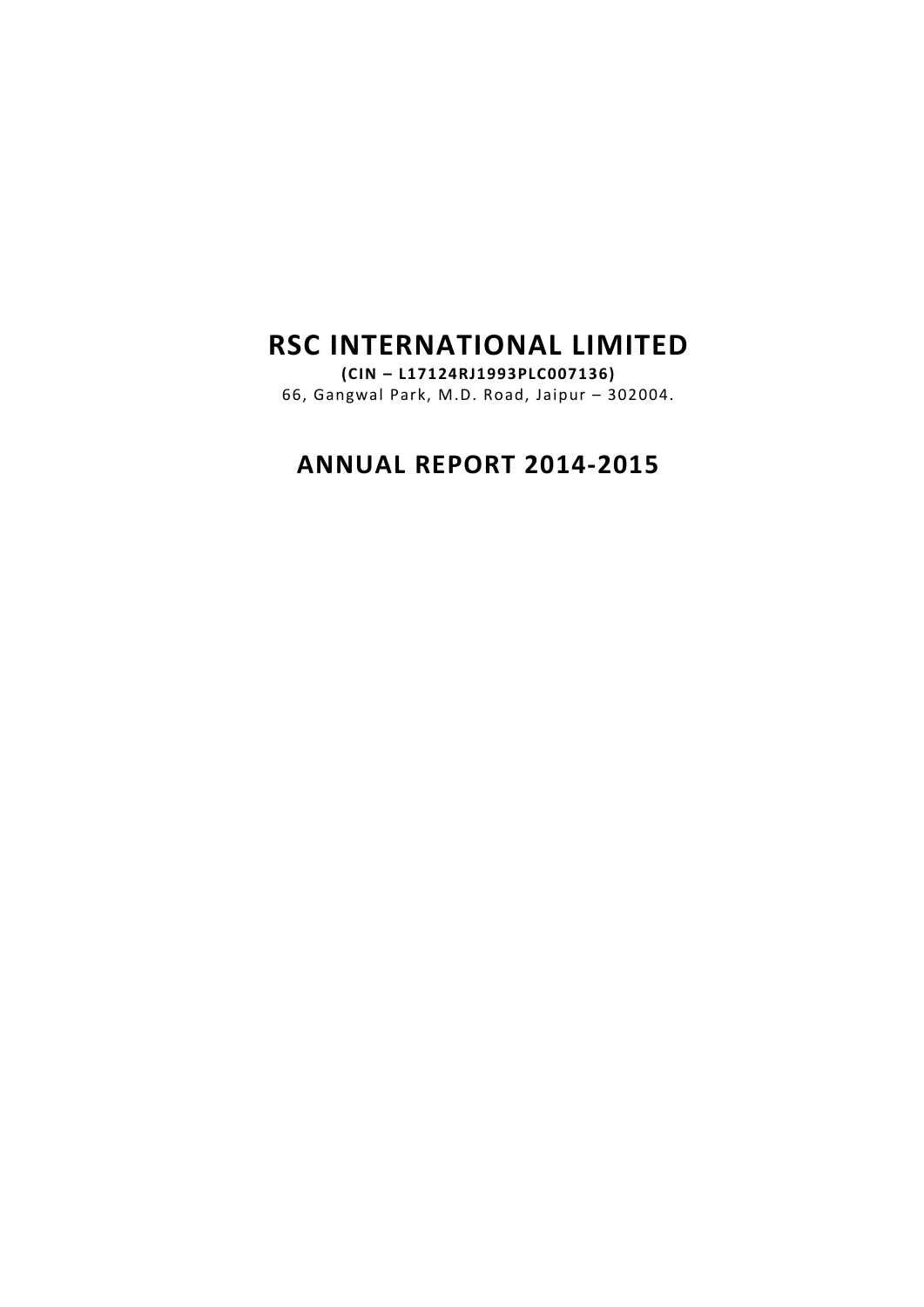| 22 <sup>nd</sup> Annual Report |                                     | 2014-2015                          |           |  |
|--------------------------------|-------------------------------------|------------------------------------|-----------|--|
| <b>Board of Directors</b>      |                                     | Shri Gyan Chand Jain               |           |  |
|                                |                                     | <b>Managing Director</b>           |           |  |
|                                |                                     | Shri Ankur Gyanchand Jain          |           |  |
|                                |                                     | <b>Director</b>                    |           |  |
|                                |                                     | Smt. Alka Jain                     |           |  |
|                                |                                     | <b>Director</b>                    |           |  |
|                                |                                     | Shri R.P. Agarwal                  |           |  |
|                                |                                     | <b>Independent Director</b>        |           |  |
|                                |                                     | Shri Kailash Chand                 |           |  |
|                                |                                     | <b>Independent Director</b>        |           |  |
|                                |                                     | Shri Jitendra Bansal               |           |  |
|                                |                                     | <b>Independent Director</b>        |           |  |
| <b>Auditors</b>                |                                     | Kamal Agrawal                      |           |  |
|                                |                                     | Chartered Accountant               |           |  |
|                                |                                     | 307 Fort Foundation,               |           |  |
|                                |                                     | <b>Bake House Lane</b>             |           |  |
|                                |                                     | Kalaghoda, Fort                    |           |  |
|                                |                                     | Mumbai 400 023                     |           |  |
| <b>Registered Office</b>       |                                     | 66, Gangwal Park                   |           |  |
|                                |                                     | M.D. Road, Jaipur - 302004         |           |  |
|                                | <b>Registrar of Share Transfers</b> | Alankit Assignments Ltd.           |           |  |
|                                |                                     | Alankit House, 2E/21, Jhandelwalan |           |  |
|                                |                                     | Extn., New Delhi - 110 055         |           |  |
|                                |                                     | Tel: (011) 42541234/ 23541234      |           |  |
|                                |                                     | Fax: (011) 23552001                |           |  |
|                                |                                     | Email: info@alankit.com            |           |  |
|                                |                                     | Website: www.alankit.com           |           |  |
|                                |                                     |                                    |           |  |
| 1                              | <b>AGM Notice</b>                   |                                    | $2 - 9$   |  |
| $\overline{2}$                 | Directors' Report                   |                                    | $10 - 16$ |  |
| 3                              | Annexures to the Director's Report  |                                    | $17 - 24$ |  |
| $\overline{\mathbf{4}}$<br>5   | Management Discussion & Analysis    |                                    | $25 - 26$ |  |
|                                | Corporate Governance Report         |                                    | $27 - 39$ |  |

6 Auditor's Report 40-54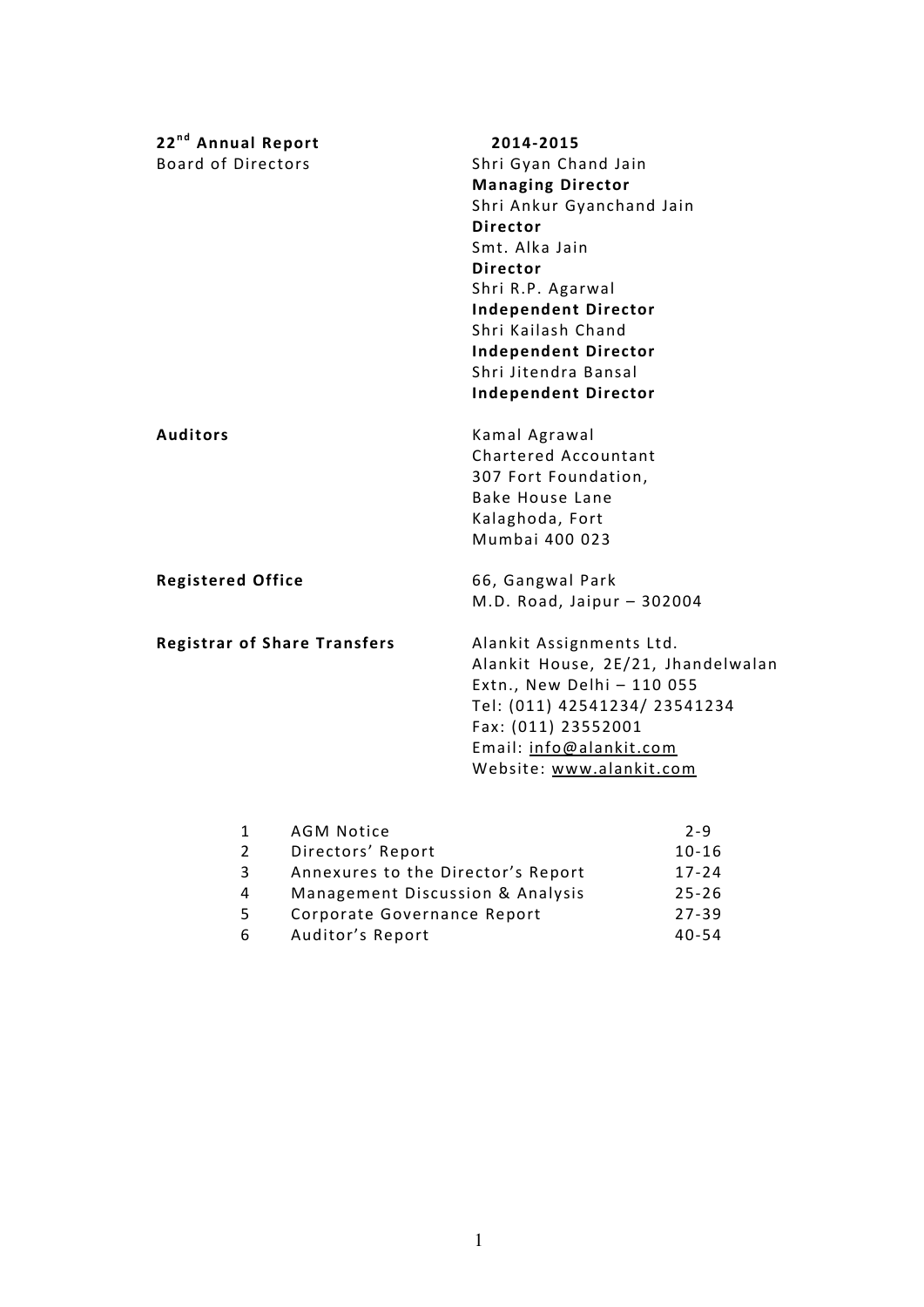#### **NOTICE**

NOTICE IS HEREBY GIVEN THAT THE TWENTY SECOND ANNUAL GENERAL MEETING OF THE MEMBERS OF RSC INTERNATIONAL LIMITED WILL BE HELD ON WEDNESDAY, 30<sup>TH</sup> SEPTEMBER 2015 AT 12.00 P.M. AT THE ITS REGISTERED OFFICE AT 66, GANGWAL PARK, M. D. ROAD, JAIPUR - 302004, TO TRANSACT THE FOLLOWING BUSINESS.

#### ORDINARY BUSINESS:

- 1) To receive, consider and adopt the Audited Financial Statements of the Company for the financial year ended  $31<sup>st</sup>$  March 2015 together with the Report of the Board of Directors and the Auditors thereon.
- 2) To appoint a Director in place of Ghyanchand Jain (DIN 00498094) who retires by rotation and is eligible for re-appointment.

#### 3) Appointment of Auditors:

To consider and if thought fit, to pass with or without modification(s), the following Resolution as an Ordinary Resolution:

"RESOLVED THAT pursuant to the provisions of Section 139, 142 and all other applicable provisions, if any, of the Companies Act, 2013 ("the Act") and the Companies (Audit and Auditors) Rules, 2014 as amended from time to time, the Company hereby ratifies the appointment of Kamal Agrawal, Chartered Accountant, (Membership No. 43529), the retiring auditor of the Company, be and is hereby re-appointed as Auditors of the Company to hold office from the conclusion of this Annual General Meeting (AGM) till conclusion of the  $23^{rd}$  AGM to be held in 2019 (subject to ratification of their appointment at every AGM), to examine and audit the accounts of the Company at such remuneration as may be mutually agreed between the Board of Directors of the Company and the Auditors."

By order of the Board

 (Ghyanchand Jain) Managing Director

Place: Jaipur Dated: 4<sup>th</sup> September 2015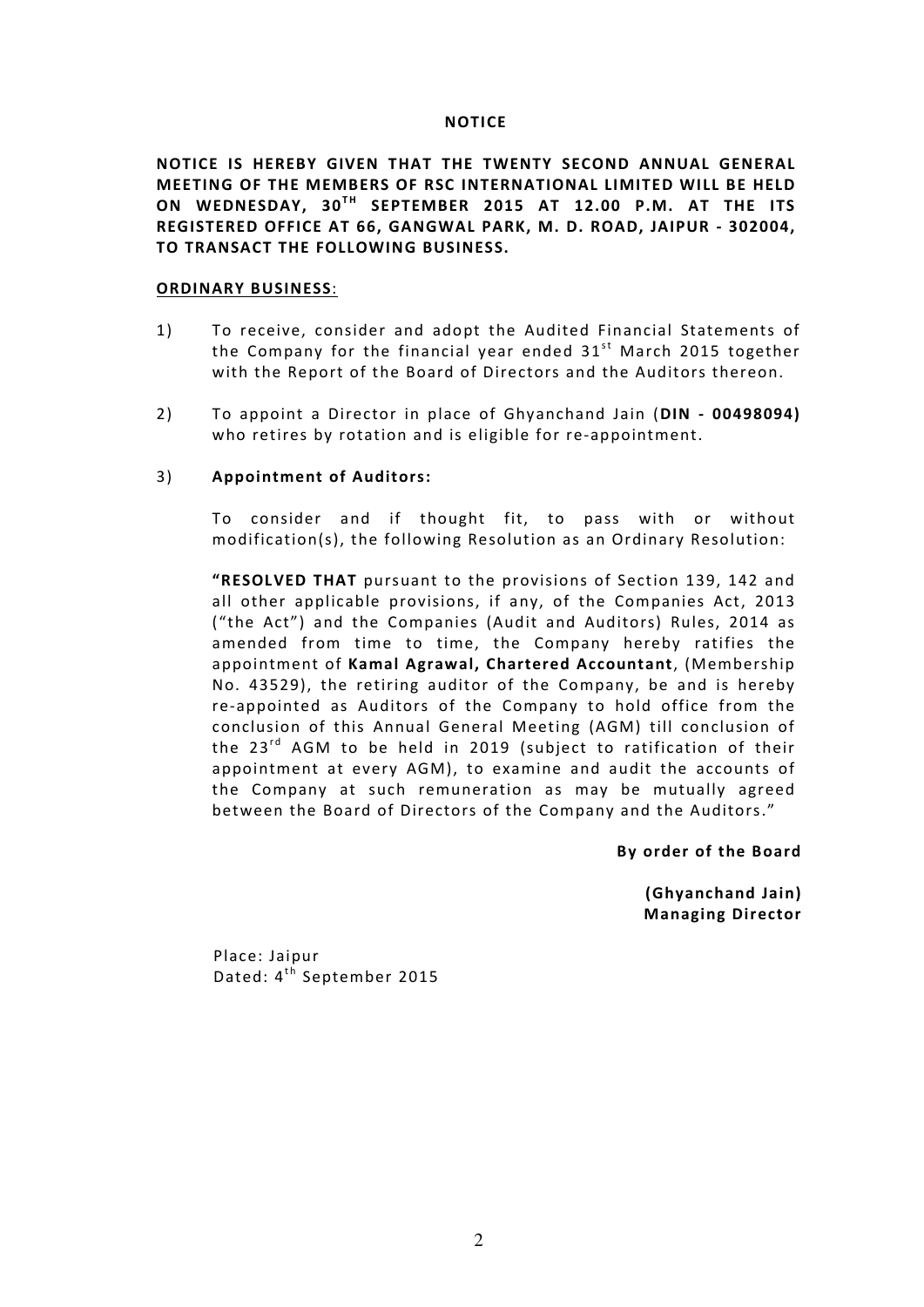## NOTES:

- 1. A member entitled to attend and vote at the Annual General Meeting (AGM") is entitled to appoint a proxy to attend and vote on a poll instead of himself and the proxy need not be a member of the Company. The instrument appointing the proxy should, however, be deposited at the registered office of the Company not less than 48 (forty-eight) hours before the commencement of the AGM. A Proxy Form is annexed to this to this Report. Proxies submitted on behalf of limited companies, societies, etc. must be supported by appropriate resolutions or authority as applicable.
- 2. A person can act as a proxy on behalf of members not exceeding fifty (50) and holding in the aggregate not more than ten percent (10%) of the total share capital of the Company carrying voting rights. A member holding more than ten percent of the total share capital of the Company carrying voting rights may appoint a single person as proxy and such person shall not act as a proxy for any other person or shareholder.
- 3. Corporate members intending to send their authorised representatives to attend the Meeting are requested to send to the Company a certified copy of the Board Resolution authorising their representative to attend and vote on their behalf at the Meeting.
- 4. Members are requested to bring their attendance slip along with their copy of Annual Report to the Meeting.
- 5. In case of joint holders attending the Meeting, only such joint holder who is higher in the order of names will be entitled to vote.
- 6. Book Closure: The Company has notified closure of Register of Members and Share Transfer Books from 24<sup>th</sup> September 2015 to  $29<sup>th</sup>$  September 2015 both days inclusive).
- 7. National Electronic Clearing Service (NECS):
	- a) The Securities and Exchange Board of India (SEBI) has mandated the submission of Permanent Account Number (PAN) by every participant in securities market. Members holding shares in electronic form are, therefore, requested to submit their PAN to their Depository Participants with whom they are maintaining their demat accounts.
	- b) Members holding shares in physical form are requested to consider converting their holding to dematerialised form to eliminate all risks associated with physical shares and for ease of portfolio management. Members can contact the Company or Registrar and Share Transfer for assistance in this regard.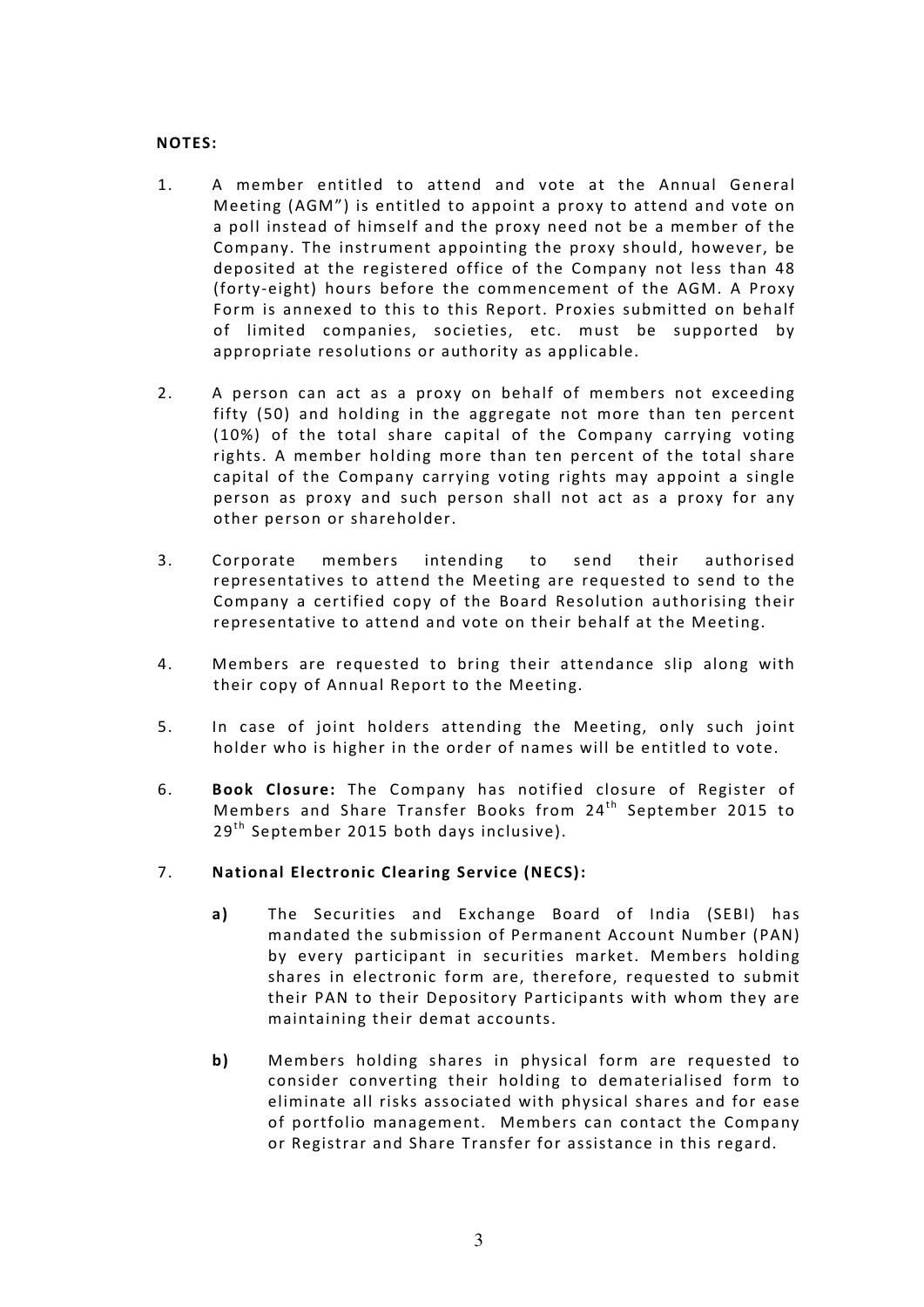- c) Members holding shares in physical form can submit their PAN to the Company / M/s. Alankit Assignment Ltd.
- 8. Members holding shares in single name and physical form are advised to make nomination in respect of their shareholding in the Company.
- 9. Members who hold shares in physical form in multiple folios in identical names or joint holding in the same order of names are requested to send the share certificates to M/s. Alankit Assignments Ltd., for consolidation into a single folio.
- 10. Members who have not registered their e-mail addresses so far are requested to register their e-mail address for receiving all communication including Annual Report, Notices, Circulars, etc. from the Company electronically.
- 11. Members are requested to send their queries to the Company, if any on Accounts at least 10 days before the Meeting.
- 12. Nomination Facility: As per the provisions of Section 72 of the Companies Act, 2013, facility for making nomination is available for the members in respect of the shares held by them. Members holding shares in single name and who have not yet registered their nomination are requested to register the same by submitting Form No. SH-13. If a member desires to cancel the earlier nomination and record fresh nomination, he may submit the same in Form No. SH-14. Both forms are appended at the end of the Annual Report. Members holding shares in physical form are requested to submit the forms to the Company's Share Registrar and Transfer Agents. Members holding shares in Electronic form may obtain the nomination forms from their respective depository participants.
- 13. Updation of Members' Details: The format of the Register of Members prescribed by the Ministry of Corporate Affairs under the Companies Act, 2013 requires the Company/ Registrar and Share Transfer Agents to record additional details of members, including their PAN details, email address, bank details for payment of dividend etc. A form for capturing the additional details is appended to the notice, Members holding shares in physical form are requested to submit the filled in form to the Company or its Registrar and Share Transfer Agents. Members holding shares in electronic form are requested to submit the details to their respective depository participants.
- 14. Electronic copy of the Annual Report for 2014-15 is being sent to all the members whose email IDs are registered with the Company / Depository Participant(s) for communication purposes unless any member has requested for a hard copy of the same. For members who have not registered their email address, physical copies of the Annual Report for 2014-15 is being sent in the permitted mode.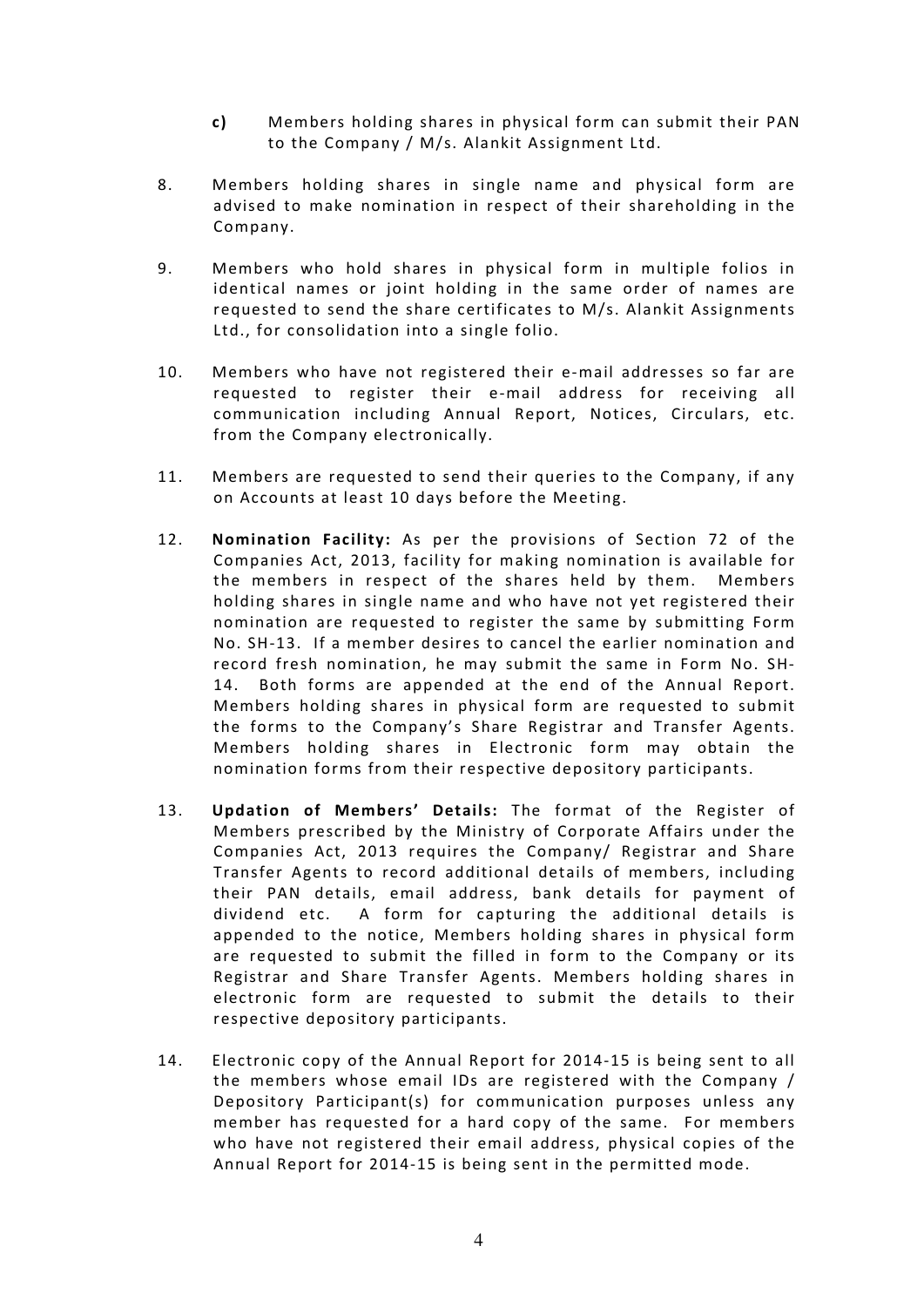- 15. To support the 'Green Initiative', the members who have not registered their email address are requested to register the same with the Company's Registrar and Share Transfer Agents/ Depositories.
- 16. Members desiring any information relating to Accounts are requested to write to the Company well in advance so as to enable the management to keep the information ready.
- 17. Process and manner for voting through electronic means:
	- i. In compliance with the provisions of the Companies Act, 2013 read with Rule 20 of the Companies (Management and Administration) Rules, 2014 as amended from time to time and Clause 35B of the Listing Agreement, the members are provided facility to exercise their right to vote electronically, through e-voting services provided by CDSL on all the resolutions set forth in this Notice. In order to enable its members who do not have the access to e-voting facility to send their assent or dissent in writing in respect of the resolutions as set out in this notice, the Company is enclosing a Ballot Form are given at the back of the said form and instructions for e-voting are given herein below. Resolution(s) passed by members through Ballot Forms or e-voting is/ are deemed to have been passed as if they have been passed at the AGM.
	- ii. The facility for voting, either through electronic voting system or ballot/ polling paper shall also be made available at the meeting and members attending the meeting who have not already cast their vote by remote e-voting or by ballot form shall be able to exercise their right at the meeting.
	- iii. The members who have cast their vote by remote e-voting or by Ballot Form prior to the meeting may also attend the meeting but shall not be entitled to cast their vote again.
	- iv. Members can opt for only one mode of voting, i.e. either by Ballot Form or e-voting. In case members cast their votes through both the modes, voting done by e-voting shall prevail and votes cast through Ballot form shall be treated as invalid.
	- v. In case a member is desirous of obtaining a duplicate Ballot Form, he/ she/ they may send an email to rsccompliance@gmail.com by mentioning their Folio / DP ID and Client ID number. However, the duly completed Ballot Form should reach the Scrutinizer, Advocate Mr. Vivek V Khemka at vvk.rscevoting@gmail.com or at Khatau Building, 3<sup>rd</sup> Floor, Dalal Street, Mumbai - 400023, not later than  $29<sup>th</sup>$  September 2015, 5.00 PM. Ballot Form received after this date will be treated as invalid.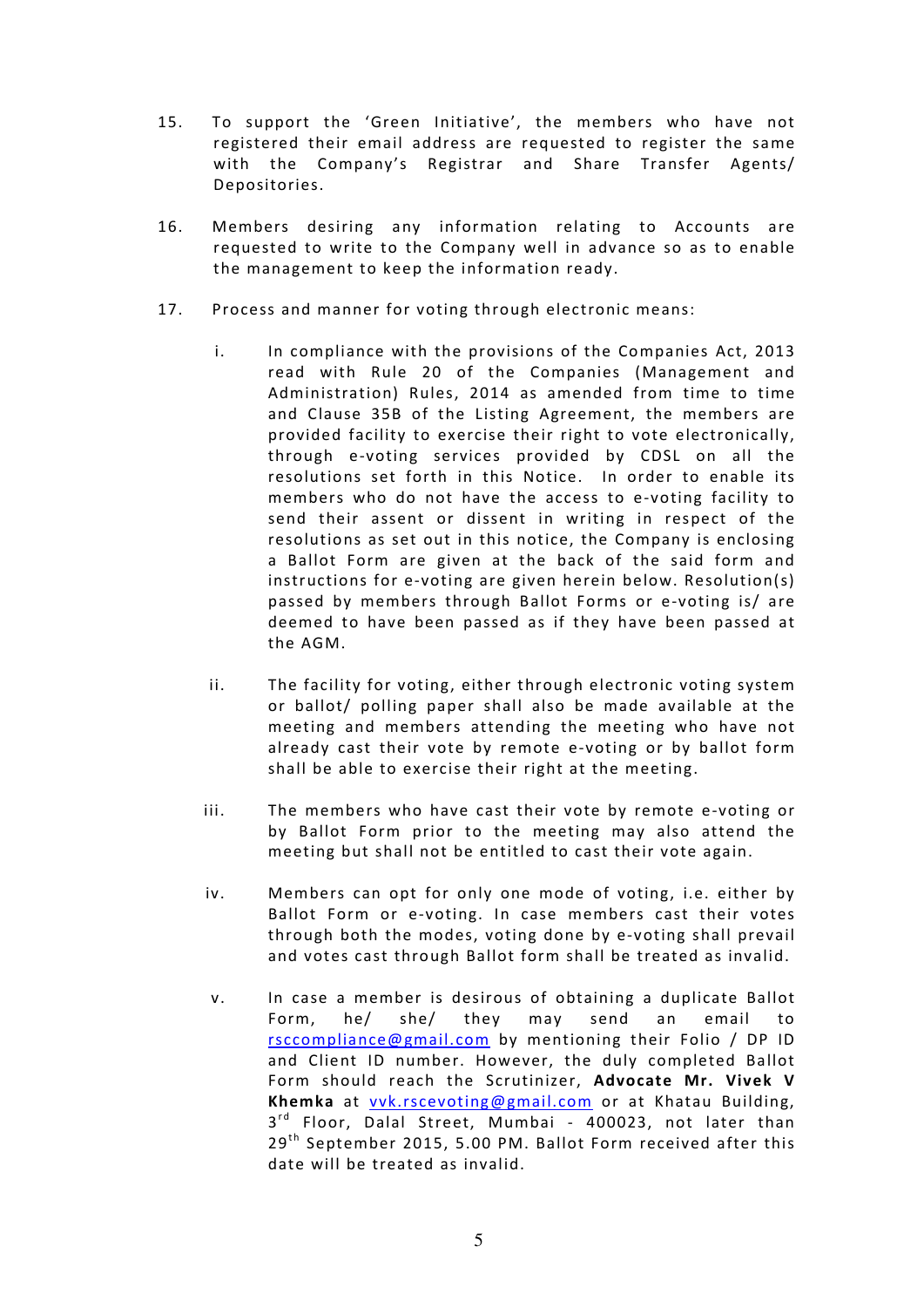# 18. The instructions for shareholders voting electronically are as under:

- (i) The voting period begins on  $27<sup>th</sup>$  September 2015 at 9.00 AM IST and ends on 29<sup>th</sup> September 2015 at 5.00 PM IST. During this period shareholders' of the Company, holding shares either in physical form or in dematerialized form, as on the cut-off date  $23^{rd}$  September 2015, may cast their vote electronically. The e-voting module shall be disabled by CDSL for voting thereafter.
- (ii) The shareholders should log on to the e-voting website www.evotingindia.com.
- (iii) Click on Shareholders.
- (iv) Now Enter your User ID
	- a. For CDSL: 16 digits beneficiary ID,
	- b. For NSDL: 8 Character DP ID followed by 8 Digits Client ID,
	- c. Members holding shares in Physical Form should enter Folio Number registered with the Company.
- (v) Next enter the Image Verification as displayed and Click on Login.
- (vi) If you are holding shares in demat form and had logged on to www.evotingindia.com and voted on an earlier voting of any company, then your existing password is to be used.
- (vii) If you are a first time user follow the steps given below:

|            | For Members holding shares in Demat Form and Physical |  |  |  |  |  |  |
|------------|-------------------------------------------------------|--|--|--|--|--|--|
|            | Form                                                  |  |  |  |  |  |  |
| <b>PAN</b> | Enter your 10 digit alpha-numeric *PAN issued by      |  |  |  |  |  |  |
|            | Income Tax Department (Applicable for both demat      |  |  |  |  |  |  |
|            | shareholders as well as physical shareholders)        |  |  |  |  |  |  |
|            | Members who have not updated their PAN with           |  |  |  |  |  |  |
|            | Company/Depository Participant<br>the<br>are          |  |  |  |  |  |  |
|            | requested to use the first two letters of their       |  |  |  |  |  |  |
|            | name and the 8 digits of the sequence number in       |  |  |  |  |  |  |
|            | the PAN field.                                        |  |  |  |  |  |  |
|            | • In case the sequence number is less than 8 digits   |  |  |  |  |  |  |
|            | enter the applicable number of O's before the         |  |  |  |  |  |  |
|            | number after the first two characters of the name     |  |  |  |  |  |  |
|            | in CAPITAL letters. Eg. If your name is Ramesh        |  |  |  |  |  |  |
|            | Kumar with sequence number 1 then enter               |  |  |  |  |  |  |
|            | RA00000001 in the PAN field.                          |  |  |  |  |  |  |
| <b>DOB</b> | Enter the Date of Birth as recorded in your demat     |  |  |  |  |  |  |
|            | account or in the company records for the said demat  |  |  |  |  |  |  |
|            | account or folio in dd/mm/yyyy format.                |  |  |  |  |  |  |
| Dividend   | Enter the Dividend Bank Details as recorded in your   |  |  |  |  |  |  |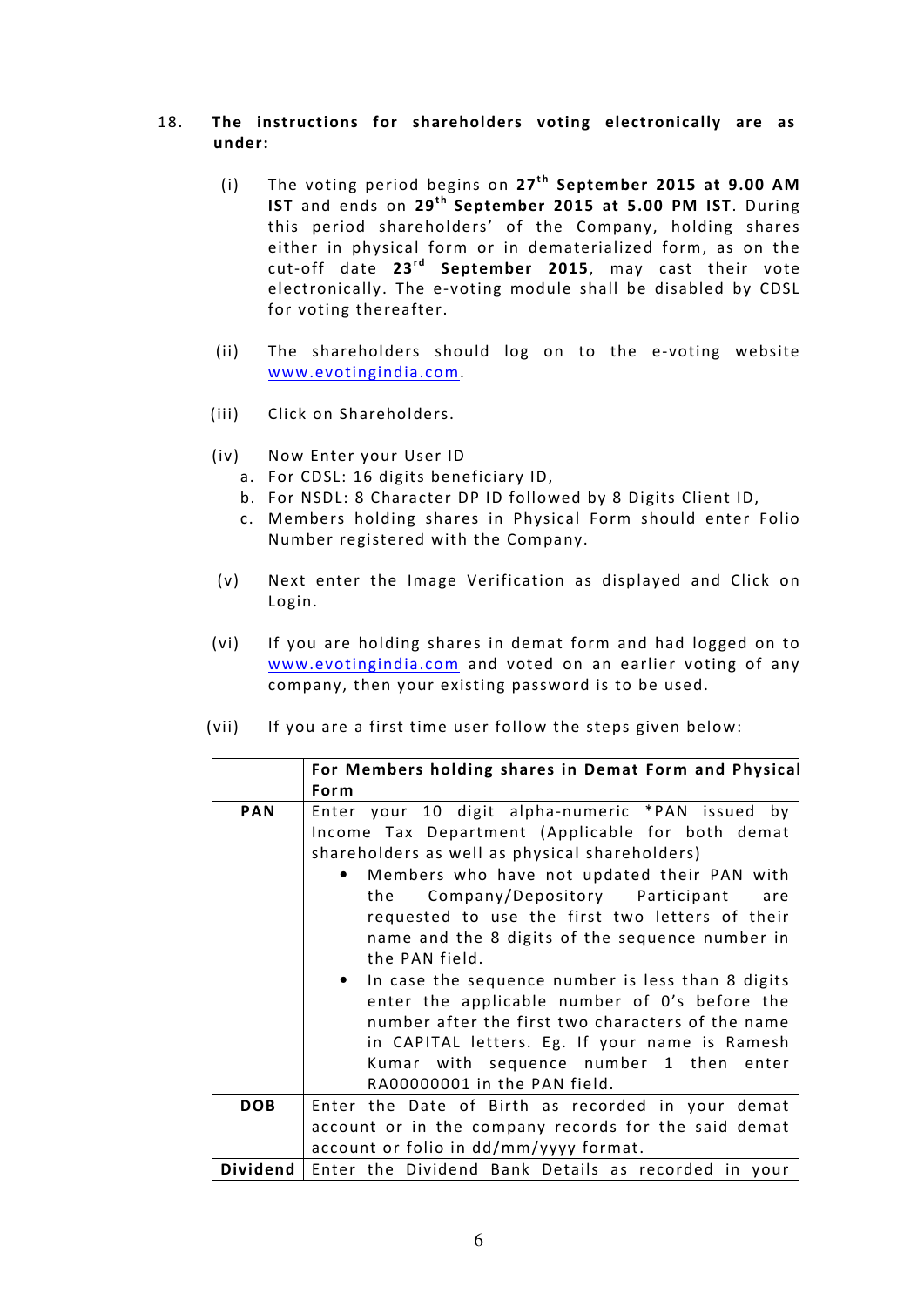| Bank           | demat account or in the company records for the said |
|----------------|------------------------------------------------------|
| <b>Details</b> | demat account or folio.                              |
|                | • Please enter the DOB or Dividend Bank Details in   |
|                | order to login. If the details are not recorded      |
|                | with the depository or company please enter the      |
|                | member id / folio number in the Dividend Bank        |
|                | details field as mentioned in instruction (iv)       |

- (viii) After entering these details appropriately, click on "SUBMIT" tab.
	- (ix) Members holding shares in physical form will then directly reach the Company selection screen. However, members holding shares in demat form will now reach 'Password Creation' menu wherein they are required to mandatorily enter their login password in the new password field. Kindly note that this password is to be also used by the demat holders for voting for resolutions of any other company on which they are eligible to vote, provided that company opts for e-voting through CDSL platform. It is strongly recommended not to share your password with any other person and take utmost care to keep your password confidential.
	- (x) For Members holding shares in physical form, the details can be used only for e-voting on the resolutions contained in this Notice.
	- (xi) Click on the EVSN for the relevant RSC International Ltd. on which you choose to vote.
- (xii) On the voting page, you will see "RESOLUTION DESCRIPTION" and against the same the option "YES/NO" for voting. Select the option YES or NO as desired. The option YES implies that you assent to the Resolution and option NO implies that you dissent to the Resolution.
- (xiii) Click on the "RESOLUTIONS FILE LINK" if you wish to view the entire Resolution details.
- (xiv) After selecting the resolution you have decided to vote on, click on "SUBMIT". A confirmation box will be displayed. If you wish to confirm your vote, click on "OK", else to change your vote, click on "CANCEL" and accordingly modify your vote.
- (xv) Once you "CONFIRM" your vote on the resolution, you will not be allowed to modify your vote.
- (xvi) You can also take out print of the voting done by you by clicking on "Click here to print" option on the Voting page.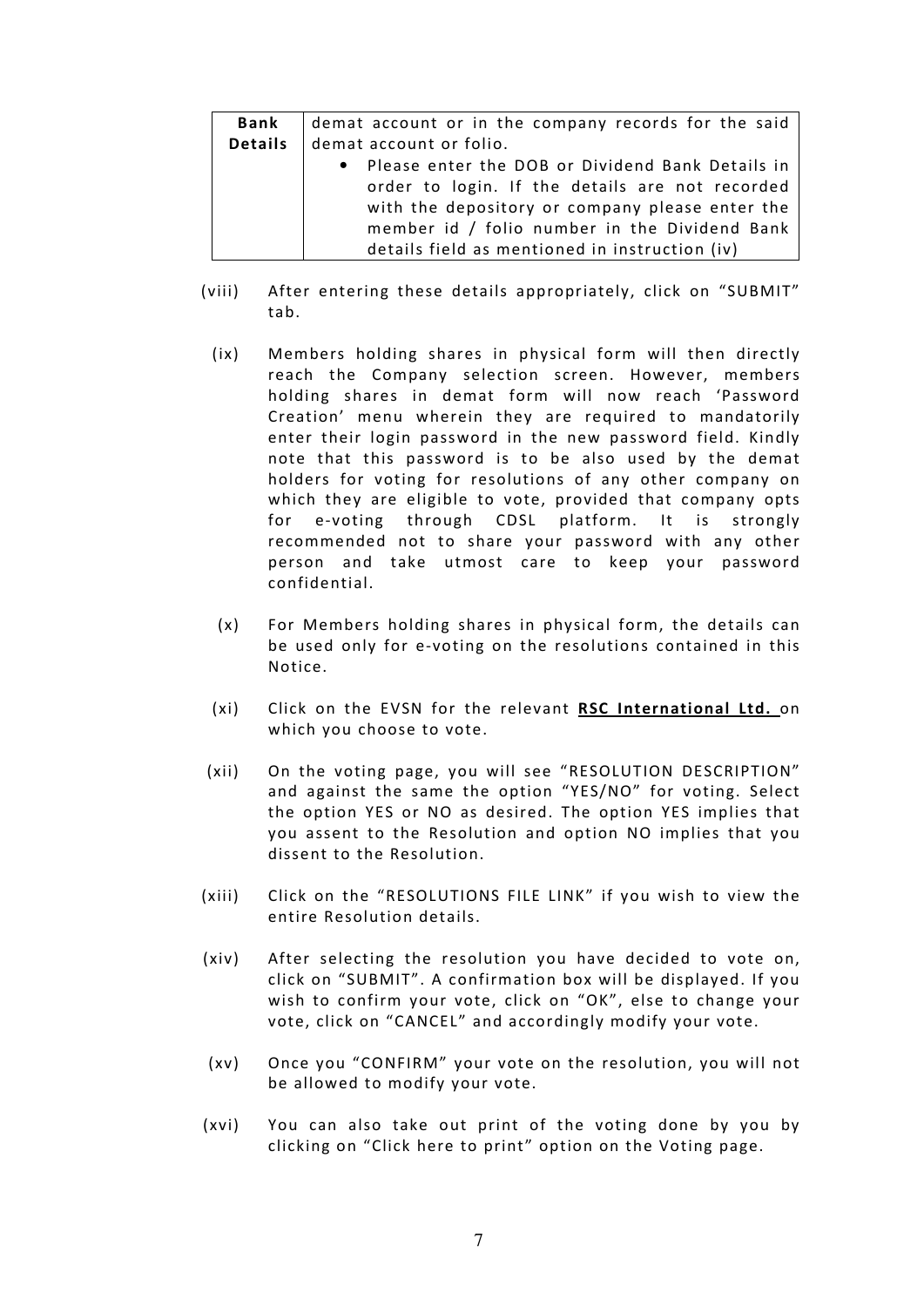(xvii) If Demat account holder has forgotten the same password then Enter the User ID and the image verification code and click on Forgot Password & enter the details as prompted by the system.

# (xviii) Note for Non – Individual Shareholders and Custodians

- Non-Individual shareholders (i.e. other than Individuals, HUF, NRI etc.) and Custodian are required to log on to www.evotingindia.com and register themselves as Corporates.
- A scanned copy of the Registration Form bearing the stamp and sign of the entity should be emailed to helpdesk.evoting@cdslindia.com.
- After receiving the login details a compliance user should be created using the admin login and password. The Compliance user would be able to link the account(s) for which they wish to vote on.
- The list of accounts should be mailed to helpdesk.evoting@cdslindia.com and on approval of the accounts they would be able to cast their vote.
- A scanned copy of the Board Resolution and Power of Attorney (POA) which they have issued in favour of the Custodian, if any, should be uploaded in PDF format in the system for the scrutinizer to verify the same. In case you have any queries or issues regarding e-voting, you may refer the Frequently Asked Questions ("FAQs") and evoting manual available at www.evotingindia.com, under help

section or write an email to helpdesk.evoting@cdslindia.com

19. Members are requested to send all communications relating to shares to our R&T Agent at the following address:

## Alankit Assignments Ltd.

Alankit House, 2E/21, Jhandelwalan Extn., New Delhi – 110 055 Tel: (011) 42541234/ 23541234 Fax: (011) 23552001 Email: info@alankit.com Website: www.alankit.com

20. The information to be provided under Clause 49 of the Listing Agreement with the Stock Exchanges pertaining to the Director proposed to be re-appointed at the Annual General Meeting is given as under:

Re-appointment of Mr. Ghyanchand Jain

Mr. Ghyanchand Jain, Managing Director of the Company, retires by rotation and being eligible, offers himself for re-appointment.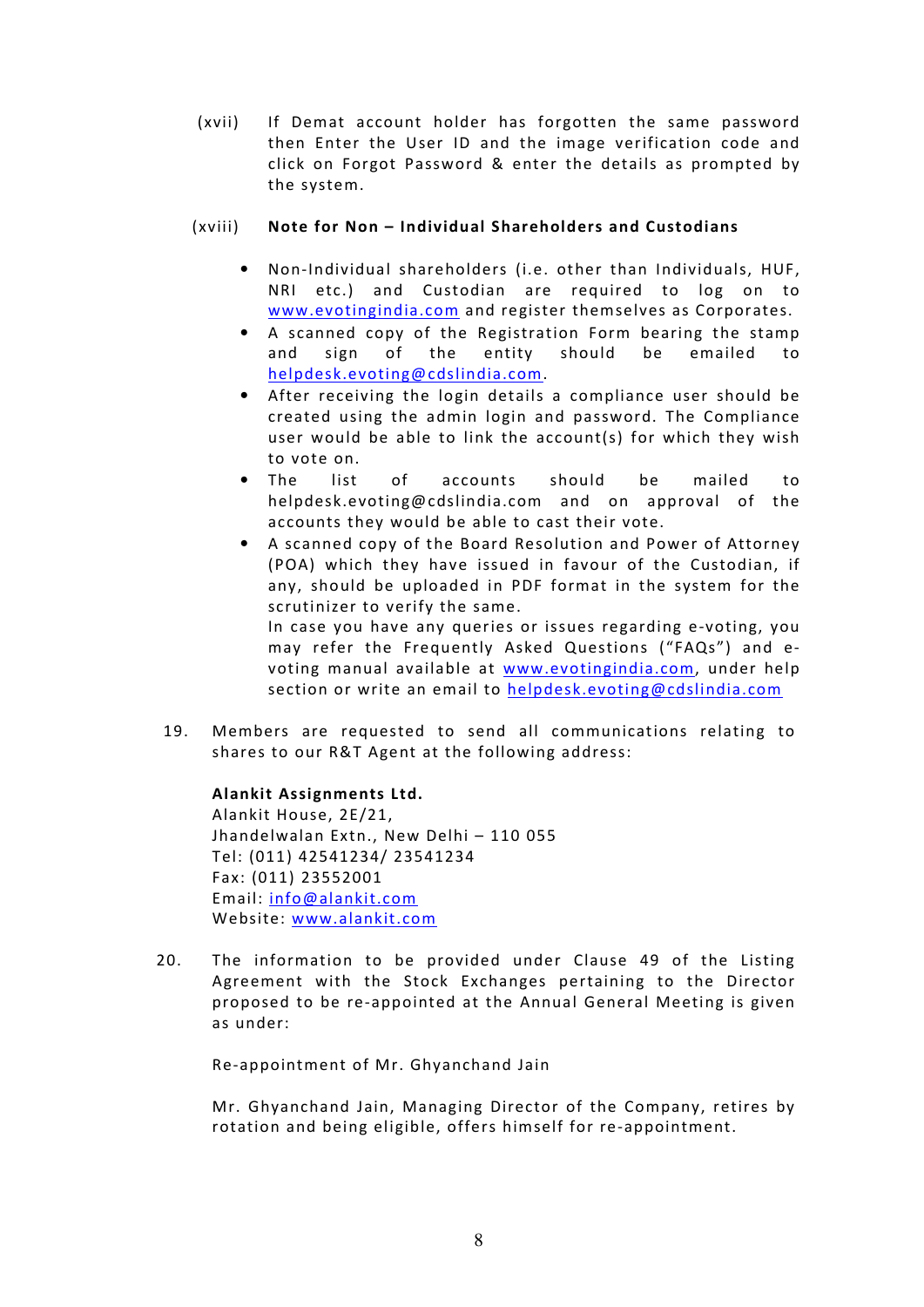Mr. Ghyanchand Jain, is currently the Managing Director of the Company. He is a commerce graduate and having more than 25 years of experience in textile business. He holds 471230 equity shares of the company and is related to two directors, namely; Mrs. Alka Jain and Mr. Ankur Jain.

Your Directors recommend Resolution No. 2 as an Ordinary Resolution for approval of its Members.

Apart from Mr. Ghyanchand Jain, two directors, namely; Mrs. Alka Jain and Mr. Ankur Jain, none of the directors and Key Managerial Personnel of the Company and their relatives are concerned or interested, financial or otherwise, in this resolution.

21. Appointment of Statutory Auditor:

Kamal Agrawal, Chartered Accountant (M. No. 43529) was appointed as the Statutory Auditor of the Company by the Board of Directors in their meeting held on  $1<sup>st</sup>$  December 2014 to fill the casual vacancy caused by the resignation of erstwhile Statutory Auditor, M/s. Vimal Agarwal & Associates, Chartered Accountants and the said appointment was ratified by the members of the Company in the EOGM dated  $27<sup>th</sup>$  February 2015.

In view of the above, the Board of Directors recommend ratification of the appointment of Kamal Agrawal, Chartered Accountant as the Statutory Auditor of the Company to hold office till the conclusion of the 23<sup>rd</sup> Annual General Meeting and to fix the remuneration payable to them for the financial year 2015-16, as mentioned at Item No. 3 of the Notice.

22. All documents referred to in the accompanying notice shall be open for inspection at the Registered Office of the Company during normal business hours (9.00 am to 5.00 pm) on all working days between Monday and Friday of every week, upto the date of the 22<sup>nd</sup> Annual General Meeting of the Company.

Date: 4<sup>th</sup> September 2015

#### Place: Jaipur By order of the Board of Directors

Registered Office: 66 Gangwal Park M. D. Road, Jaipur - 302 004

> Ghyanchand Jain Managing Director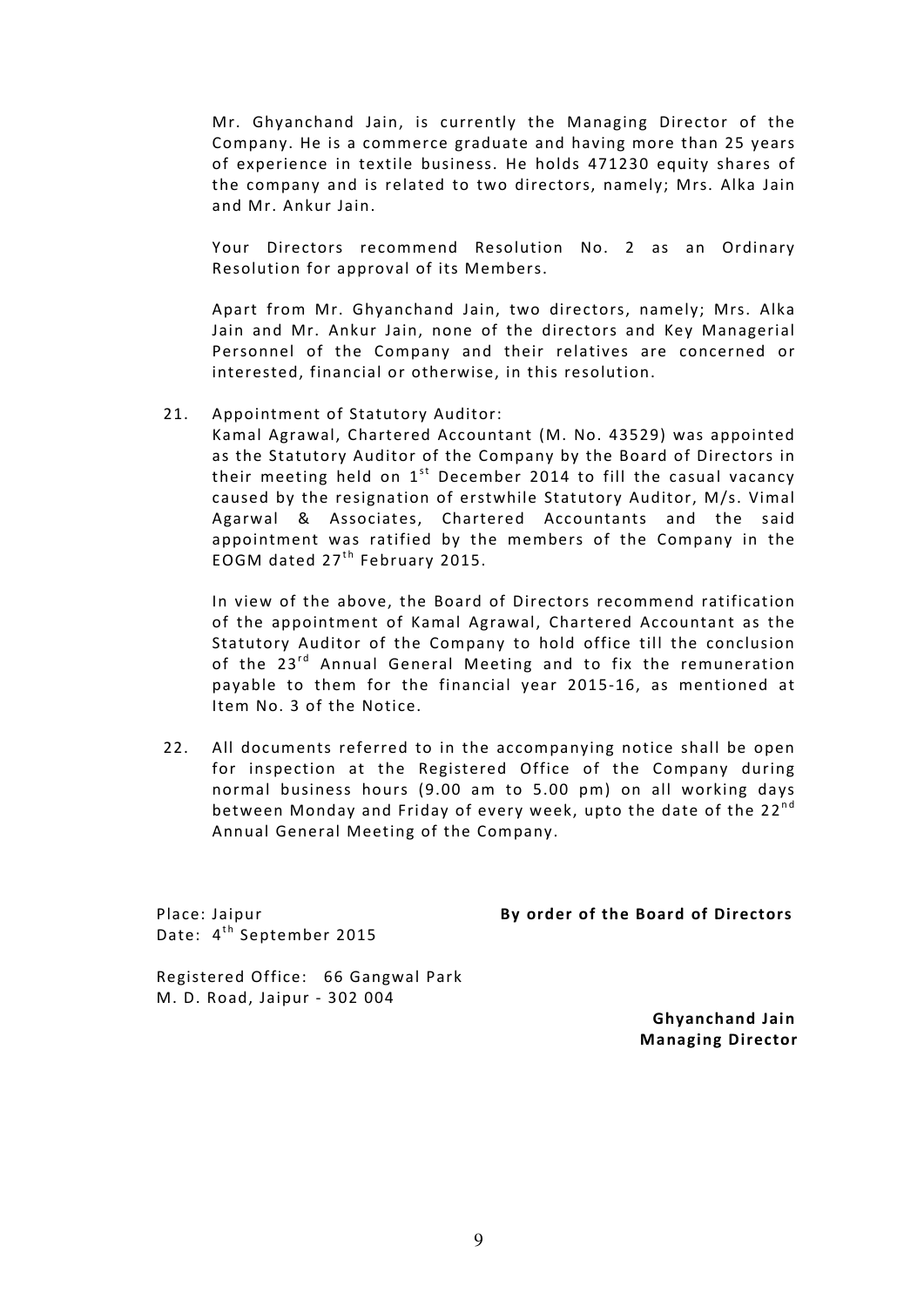#### DIRECTORS' REPORT

#### Dear Members,

Your directors have pleasure in presenting the  $22^{nd}$  Annual Report of the company together with the audited statements of accounts for the year ended  $31<sup>st</sup>$  March, 2015

#### FINANCIAL RESULTS

| <b>Particulars</b>                    | 31.03.2015  | 31.03.2014  |
|---------------------------------------|-------------|-------------|
| Sales & Other Income                  | 9,23,018.00 | 9,23,897.00 |
| Profit before interest & depreciation | 1,21,518.00 | 2,82,689.00 |
| Less: Interest                        | 0.00        | 0.00        |
| Profit before depreciation            | 1,21,518.00 | 2,82,689.00 |
| Less: Depreciation                    | 3,549.00    | 3,678.00    |
| Profit after depreciation             | 1,17,969.00 | 2,79,011.00 |
| Provision for Income Tax              | 21,352.00   | 0.00        |
| Profit After Tax                      | 96,616.00   | 2,79,011.00 |

#### FINANCE

During the year under review the Company has made efforts to add some new business lines so as to increase the profitability of the Company.

#### BUSINESS OUTLOOK

Due to heavy competition and adverse market conditions, the company had closed its weaving plant at Bhilwara Rajasthan and started agency business for synthetic fabrics. The Management is planning to enter into new line of business to improve the profitability and ultimately value of shareholders' funds. The Company has contacted number of buyers of products. It is supplying on commission basis and also making an attempt to increase its portfolio of products. The Company hopes to achieve good results in this line looking to the acceptance of Indian products in global market. Presently the Company is doing agency business of fabrics.

#### ISSUE OF EQUITY SHARES

The Company has not issued any shares during the year under review.

## DIVIDEND

Due to insufficient profit and carried forward losses, the Board of Directors have decided to not to propose any dividend during the year.

#### INVESTMENTS

During the year under review the company has not made any investment in any venture.

#### PUBLIC DEPOSITS

The Company has not accepted any deposit from the public and as such, no amount on account of principal or interest on deposits from public was outstanding as at  $31^{st}$  March 2015.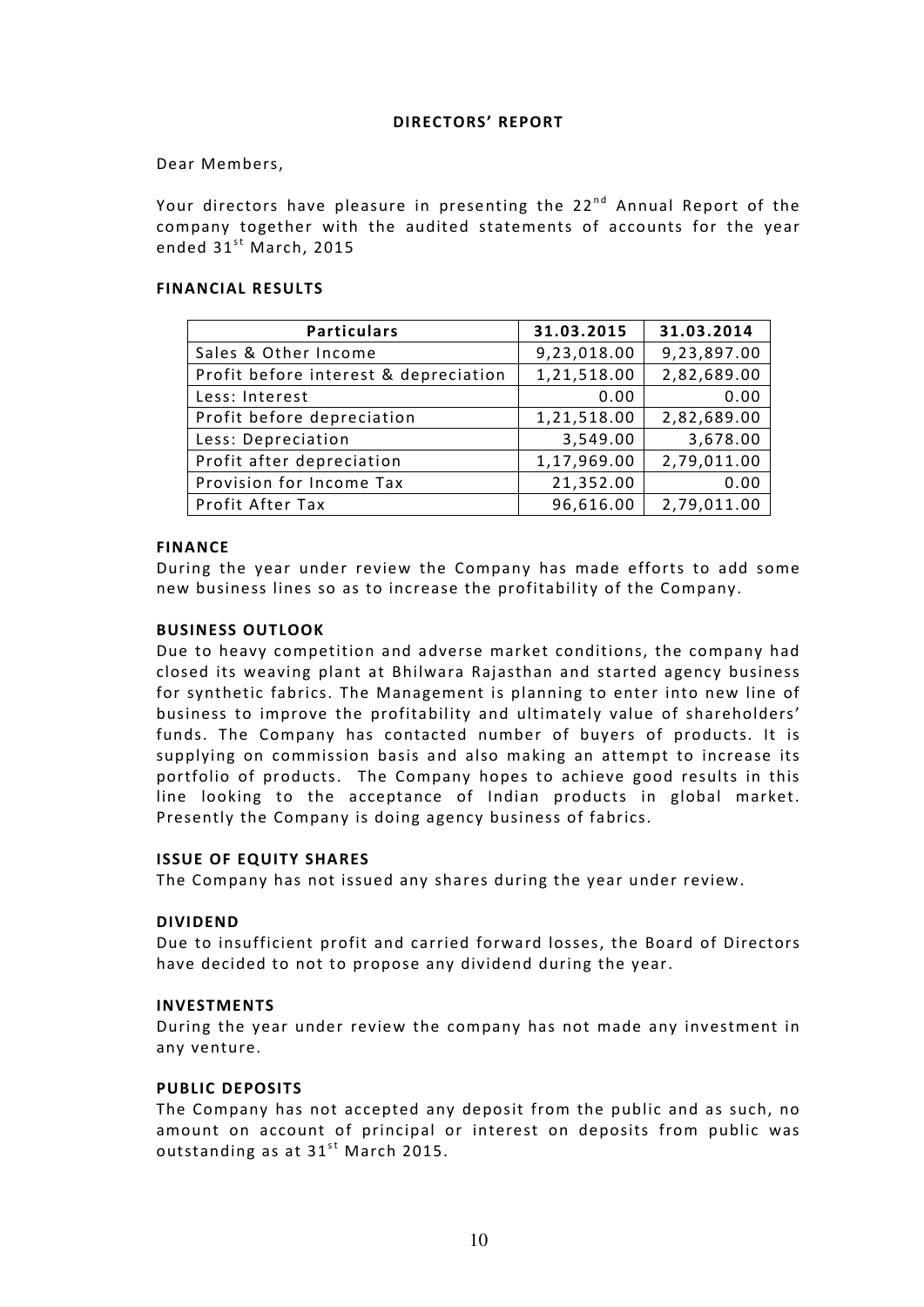## CORPORATE GOVERNNACE

A Report on Corporate Governance alongwith certificate from the Statutory Auditor of the Company regarding the compliance with the conditions of Corporate Governance as stipulated under Clause 49 of the Listing Agreement, forms part of the Annual Report.

## MANAGEMENT DISCUSSION AND ANALYSIS

The Management Discussion and Analysis as required under Clause 49 of the Listing Agreement, forms part of the Annual Report.

## DISCLOSURE REQUIREMENTS

Details of programme for familiarization of Independent Directors with the Company are available on the website of the Company.

The Company has no subsidiary and hence no policy is required.

Policy on dealing with related party transactions is available on the website of the Company.

The Company has formulated a Whistle Blower Policy and same is in compliance with the provisions of the Act and Listing Agreement and is available on the website of the Company.

## NUMBER OF MEETINGS OF THE BOARD

During the year under review, 9 meetings of the Board were held, details of which are given in the Corporate Governance Report that forms part of the Annual Report.

## SUBSIDIARY, JOINT VENTURE AND ASSOCIATE COMPANIES

The Company has no subsidiary, joint venture and/ or associate company and hence no details are provided.

## PERFORMANCE EVALUATION OF BOARD

Pursuant to the provisions of the Companies Act, 2013 and Clause 49 of the Listing Agreement, the Board has carried out an annual evaluation of performance of its own and the Committees thereof.

## POLICY ON DIRECTORS' APPOINTMENT AND REMUNERATION

The Company's has formulated a policy for appointment and remuneration in compliance with provisions of Section 178(3) of the Companies Act, 2013 and same is forming part of Corporate Governance Report.

## AUDIT COMMITTEE

The Audit Committee of the Company comprises of three independent directors. There are no instances where the board did not accept the recommendations of the Audit Committee. Other details about the Audit Committee are disclosed in the Corporate Governance Report, which forms part of the Annual Report.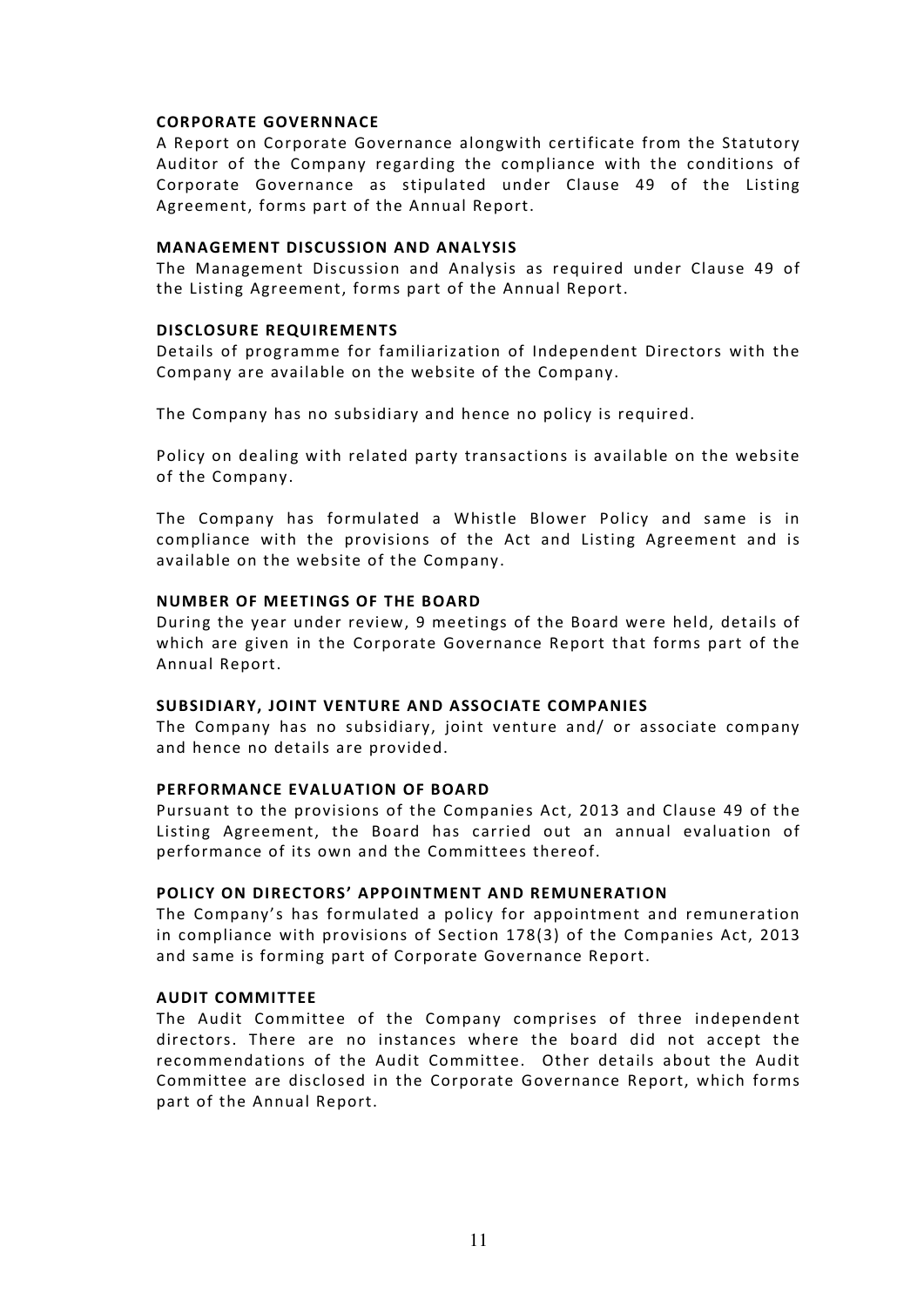#### PARTICULARS OF EMPOLYEES

The Company is not paying salary to any employee more than as stipulated under the provisions of Section 197(12) of the Companies Act, 2013 and hence no disclosure is required.

#### RELATED PARTY TRANSACTIONS

During the year, the Company has not entered into any transactions with related party as defined under the Companies Act, 2013 and under Clause 49 of the Listing Agreement.

The policy on materiality of Related Party Transactions and dealing with related party transactions as approved by the Board has been adopted by the Company and uploaded on the Company's website. There are no transactions to be reported in Form AOC- 2.

#### RISK MANAGEMENT POLICY

The Company has adopted a Risk Management Policy on the basis of business and size of the Company and has set-up a Committee. The risk assessment update is provided to the Risk Management Committee (RMC) on periodical basis. RMC is appointed by the Board and comprises of Directors of the Company and is chaired by an Independent Director. RMC assists the Board of Directors in overseeing the Company's risk management processes and controls.

#### CORPORTAE SOCIAL RESPONSIBILITY (CSR)

Since the company is not having sufficient earnings and there are carried forward losses, the Company is not in a position to spend any money on CSR.

#### VIGIL MECHANISM/ WHISTLEBLOWER POLICY

The Company has adopted a Whistleblower Policy, to provide a formal mechanism to the Directors, employees and its stakeholders to report their concerns about unethical behaviour, actual or suspected fraud or violation of the Company's Code of Conduct or Ethics Policy. The policy provides for adequate safeguards against victimisation of employees who avail of the mechanism and also provides for direct access to the Chairman of the Audit Committee. It is affirmed that no personnel of the Company has been denied access to the Audit Committee.

## PREVENTION OF SEXUAL HARASSMENT (POSH)

The Company has zero tolerance for sexual harassment at workplace and has adopted a policy on prevention, prohibition and redressal of sexual harassment at workplace in line with the provisions of the Sexual Harassment of Women at Workplace (Prevention, Prohibition and Redressal) Act, 2013 (POSH Act) and the Rules framed thereunder.

There was no complaint of any nature during the year 2014-15.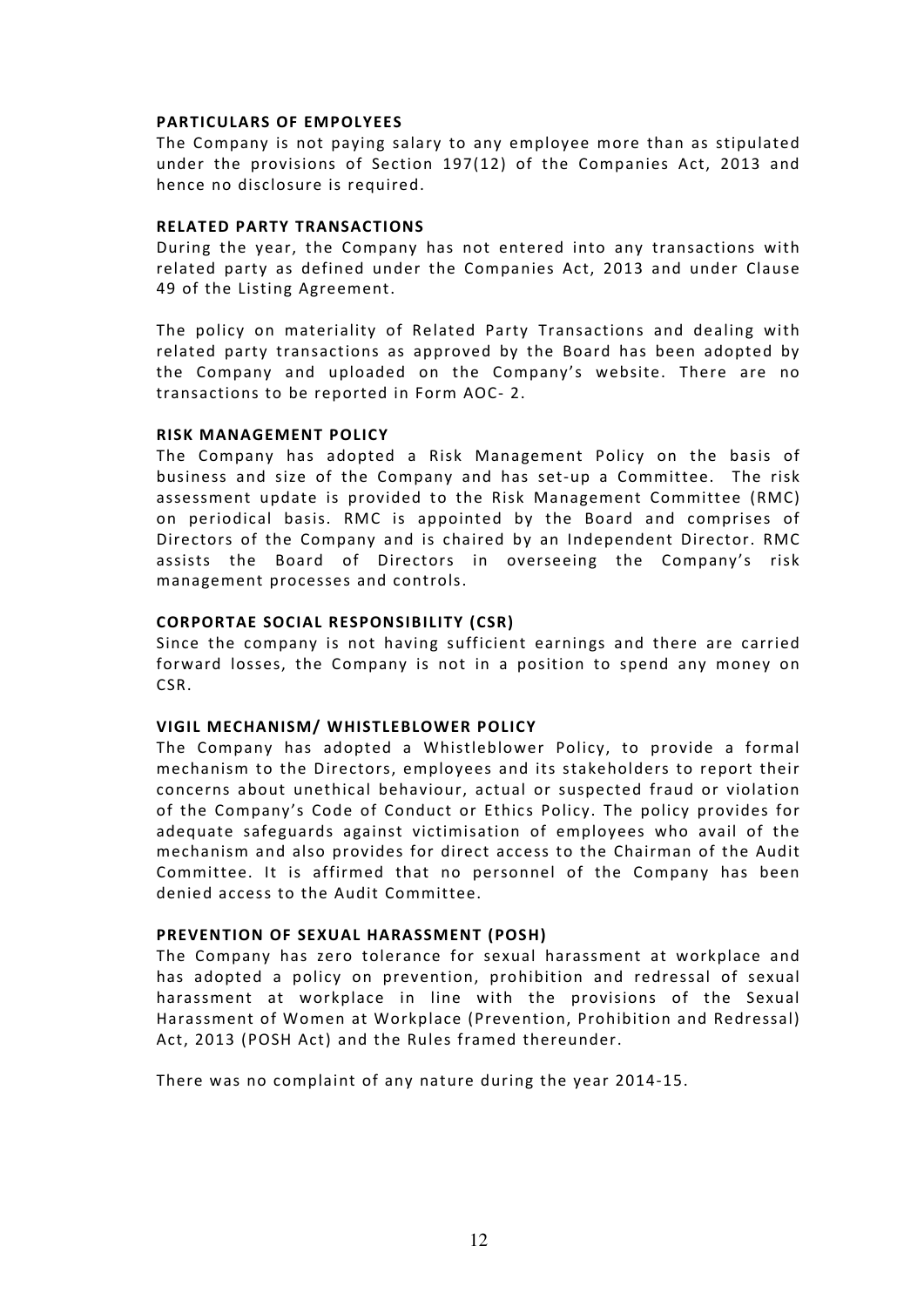#### PARTICULARS OF LOANS, GUARANTEES AND INVESTMENTS

The Company has neither given any loans nor provided any guarantee during the year.

#### INTERNAL FINANCIAL CONTROLS

Internal financial control systems of the Company are commensurate with its size and the nature of its operations. These have been designed to provide reasonable assurance with regard to recording and providing reliable financial and operational information, complying with applicable accounting standards and relevant statutes, safeguarding assets from unauthorised use, executing transactions with proper authorisation and ensuring compliance of corporate policies.

The Audit Committee deliberated with the members of the management, considered the systems as laid down and met the statutory auditors to ascertain, inter alia, their views on the internal financial control systems. The Audit Committee satisfied itself on the adequacy and effectiveness of the internal financial control system as laid down and kept the Board of Directors informed.

Details of internal control system are given in the Management Discussion and Analysis Report, which forms part of the Report.

#### DIRECTORS

In accordance with the provisions of the Act and the Articles of Association of the Company, Mr. Ghyanchand Jain, Managing Director of the Company, retires by rotation at the ensuing Annual General Meeting, and being eligible, has offered himself for re-appointment.

At the Annual General Meeting of the Company held on  $30<sup>th</sup>$  September 2014, the members of the Company had approved the appointment of Mr. Kailash Chand, Mr. Jitendra Bansal and Mr. R. P. Agarwal as Independent Directors of the Company for a term of five years or until their completing 75 years of age, whichever is earlier.

All the Independent Directors have given declarations that they meet the criteria of independence as laid down under Section 149 (6) of the Act and Clause 49 of the Listing Agreement entered into with the Stock Exchanges. In the opinion of the Board, they fulfill the conditions of independence as specified in the Act and the Rules framed there under and are independent of the management.

## Annual Evaluation of Board Performance and Performance of its Committees and of Individual Directors

Pursuant to the provisions of the Act and Clause 49 of the Listing Agreement, the Board of Directors has carried out an annual evaluation of its own performance, Board committees and individual directors.

The performance of the Board was evaluated by the Board after seeking inputs from all the directors on the basis of criteria such as the board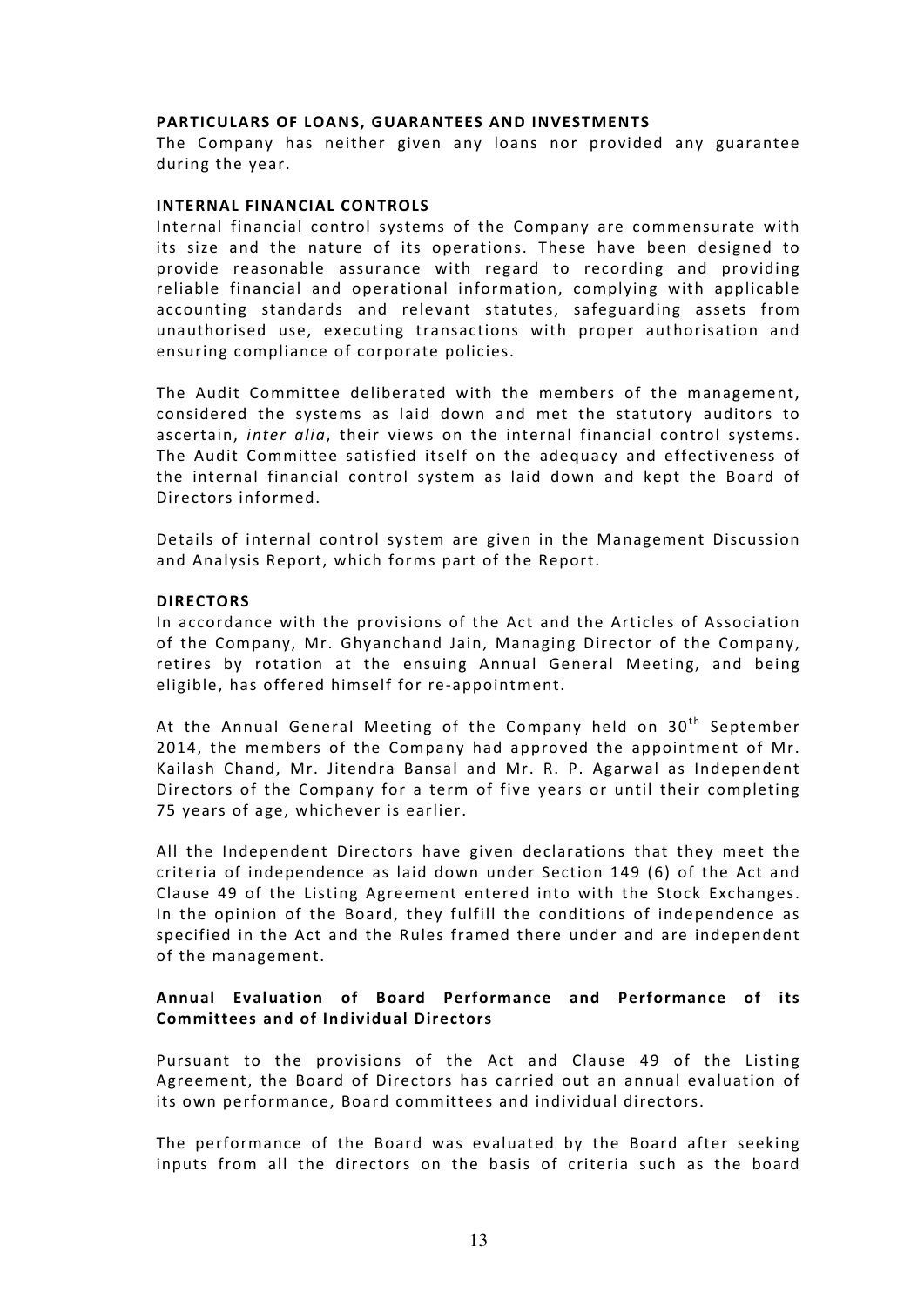composition and structure, effectiveness of Board processes, participation in the long term strategic planning, information and functioning, etc.

The performance of the Committees was evaluated by the Board after seeking inputs from the Committee members on the basis of the criteria such as the composition of committees, effectiveness of Committee meetings, etc.

The Board and the NRC reviewed the performance of the Individual Directors on the basis of the criteria such as the contribution of the Individual Director to the Board and committee meetings, preparedness on the issues to be discussed, meaningful and constructive contribution and inputs in meetings, etc. In addition, the Chairman was also evaluated on the key aspects of his role.

In a separate meeting of the Independent Directors, performance of nonindependent directors, performance of the Board as a whole and performance of the Chairman were evaluated, taking into account the views of executive directors and non-executive directors. This was followed by a Board meeting that discussed on the performance of the Board, its Committees and Individual Directors.

#### REMUNERATION POLICY

The Company has not paid any remuneration to any director or key managerial person and hence there was no need to review the same. However, in order to comply with the provisions of the Act and Clause 49 of the Listing Agreement, the Company has formulated the Remuneration Policy and same is uploaded on the website of the Company.

#### DIRECTORS' RESPONSIBILITY STATEMENT

Pursuant to Section 134(5) of the Act, the Board of Directors, to the best of their knowledge and ability, confirm that:

- (a) In the preparation of the annual accounts, the applicable accounting standards have been followed along with proper explanation relating to material departures;
- (b) They have selected such accounting policies and applied them consistently and made judgments and estimates that are reasonable and prudent so as to give a true and fair view of the state of affairs of the Company at the end of the financial year and of the profit of the Company for that period;
- (c) They have taken proper and sufficient care for the maintenance of adequate accounting records in accordance with the provisions of this Act for safeguarding the assets of the Company and for preventing and detecting fraud and other irregularities;
- (d) They have prepared the annual accounts on a going concern basis;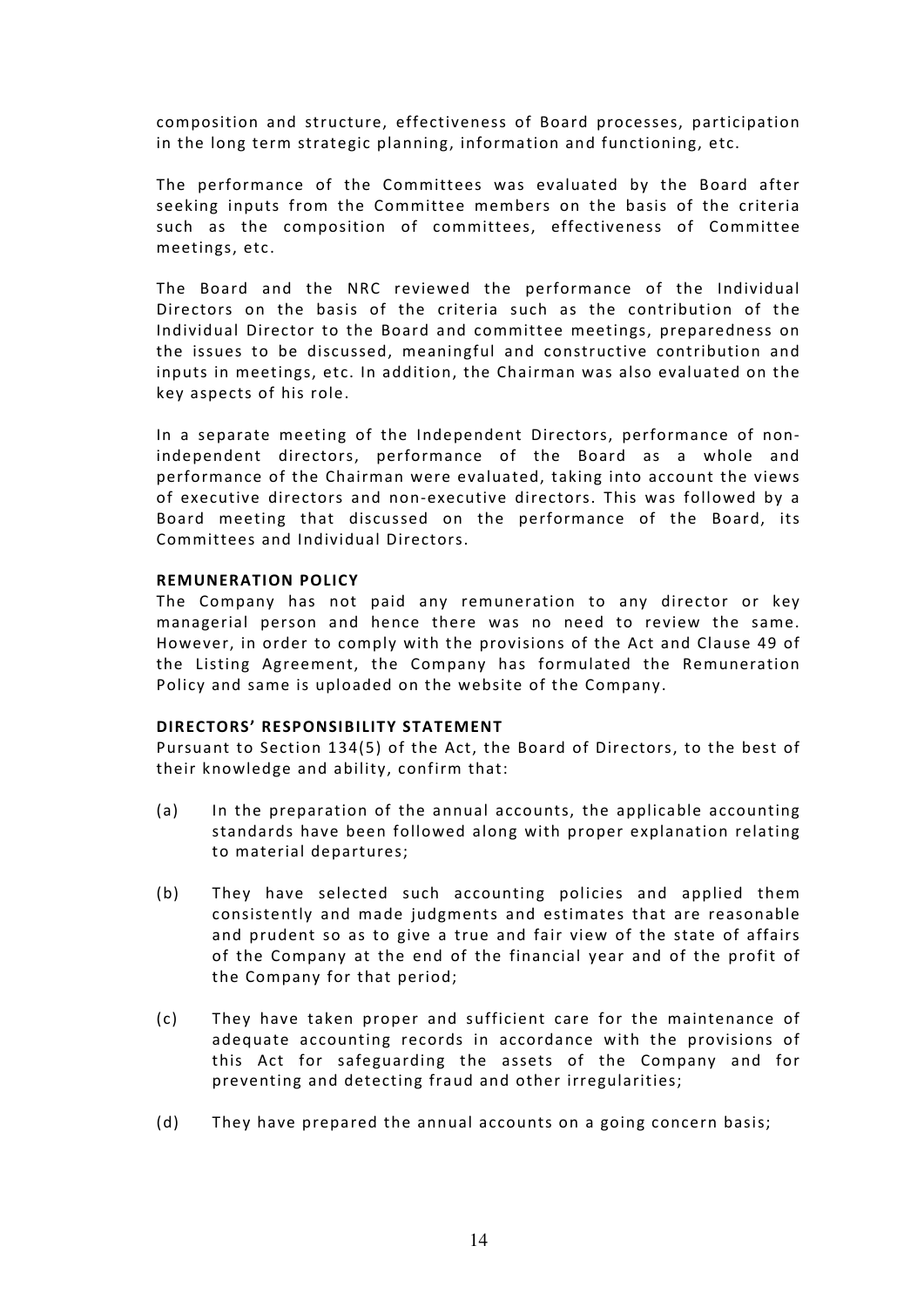- (e) They have laid down internal financial controls to be followed by the Company and that such internal financial controls are adequate and were operating effectively; and
- (f) They have devised proper systems to ensure compliance with the provisions of all applicable laws and that such systems were adequate and operating effectively.

## AUDITOR AND AUDITOR'S REPORT

## STATUTORY AUDITOR

Kamal Agrawal, Chartered Accountant (Membership No. 43529) has been appointed as the Statutory Auditor of the Company by the Board of Directors in their meeting held on  $1<sup>st</sup>$  December 2014 to fill the casual vacancy caused by the resignation of erstwhile auditor and the same was ratified by the shareholders in the EOGM held on  $27<sup>th</sup>$  February 2015. His appointment is valid till the conclusion of  $22^{nd}$  AGM.

The Company has received a written confirmation from the Auditor that the ratification of his appointment for the next financial year, if made, shall be in accordance with the criteria as provided under Section 141 of the Companies Act, 2013.

The Auditor's Report on the financial statements for the financial year ended 31<sup>st</sup> March 2015 does not contain any qualification, reservation or adverse remark.

## SECRETARIAL AUDITOR

Kavita Joshi & Co., Practicing Company Secretary (Membership No. 22387) was appointed as Secretarial Auditor to conduct the secretarial audit of the Company for the financial year 2014-2015, as required under Section 204 of the Companies Act, 2013 and the rules made thereunder.

The Secretarial Audit Report for the financial year 2014-2015 is appended as Annexure A which forms part of this report.

The said Secretarial Auditor's Report contained some qualifications in respect of non-appointment of the Company Secretary and the Internal Auditor, publication of the quarterly results and filing one form with the Registrar of Companies.

## EXTRACT OF ANNUAL RETURN

In accordance with Section 134 (3)(a) of the Companies Act, 2013, an extract of annual return in the prescribed Form MGT-9 is appended as Annexure B which forms part of this report.

# CONSERVATION OF ENERGY, TECHNOLOGY ABSORPTION, FOREIGN EXCHANGE EARNINGS AND OUTGO

The particulars relating to conservation of energy, technology absorption, foreign exchange earnings and outgo, as required to be disclosed pursuant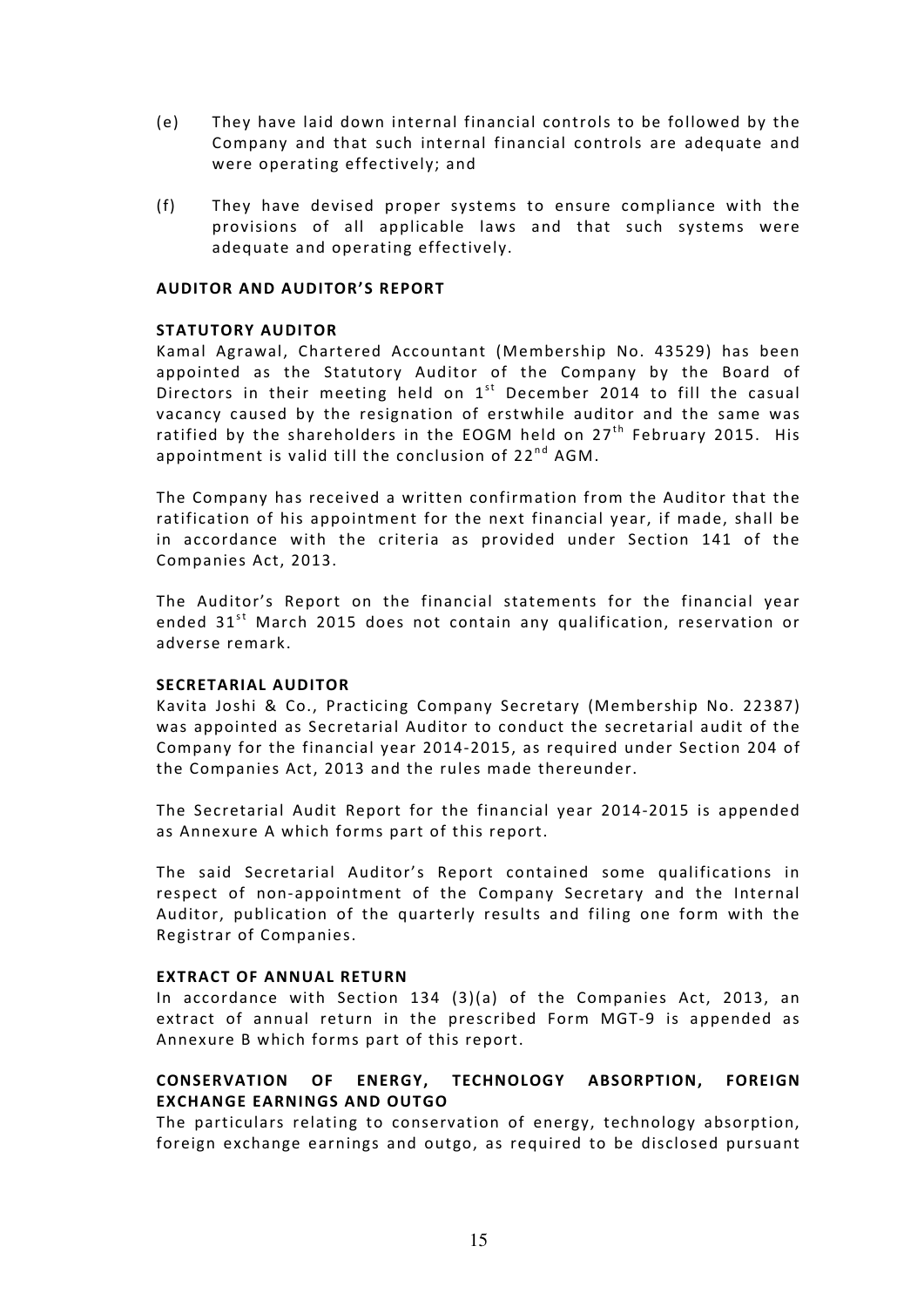to the provisions of Section 134 of the Act read with Rule 8 of the Companies (Accounts Rules), 2014.

- A. Conservation of Energy: The operations of the Company are not energy intensive, however adequate measures have been taken to reduce energy consumption and all efforts are made to use more natural light in the office.
- B. Technology Absorption: Not applicable.
- C. Foreign Exchange Earnings and Outgo: Not applicable.

## ACKNOWLEDGEMENTS

The Directors wish to place on record their appreciation for the continued support and co-operation by financial institutions, banks, government authorities and other stakeholders. Your Directors also acknowledge the support extended by the Company's unions and all the employees for their dedicated service.

On behalf of the Board of Directors

Gyanchand Jain Managing Director

Jaipur, 4<sup>th</sup> September 2015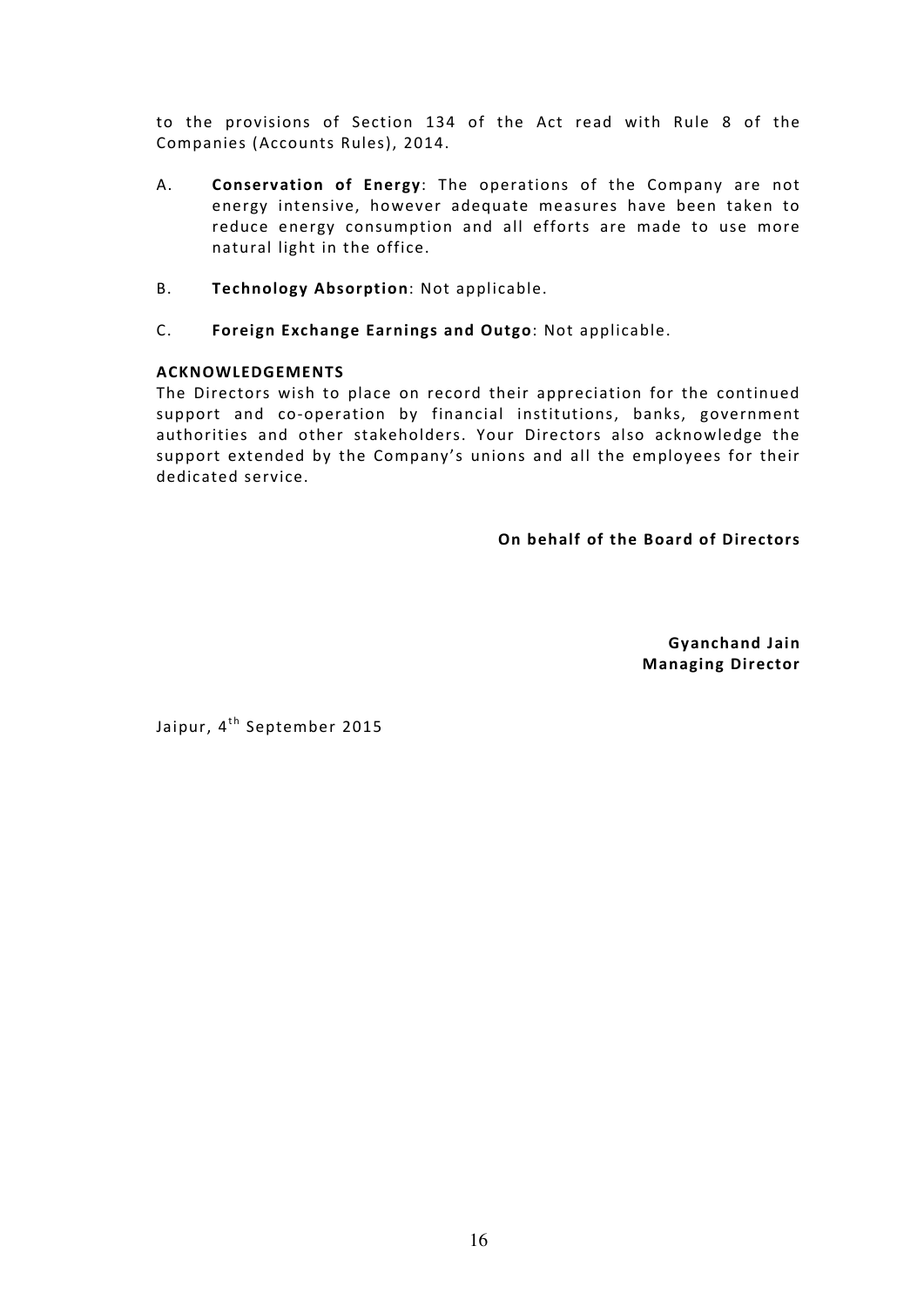#### Annexure A

## SECRETARIAL AUDIT REPORT

# [Pursuant to section 204(1) of the Companies Act, 2013 and Rule No. 9 of the Companies (Appointment and Remuneration Personnel) Rules, 2014] FOR THE FINANICAL YEAR ENDED  $31^{ST}$  MARCH, 2015

To, The Members, RSC International Limited 66, Gangwal Park, Moti Doongri Road, Jaipur - 302 004

Dear Sirs,

I have conducted the secretarial audit of the compliance of applicable statutory provisions and the adherence to good corporate governance practice by M/S. RSC International Limited. Secretarial Audit was conducted in a manner that provided us a reasonable basis for evaluating the corporate conducts / statutory compliances and expressing my opinion thereon.

Based on my verification of the Company's Books, Papers, Minutes Books, Forms and Returns filed and other records maintained by the Company and also the information provided by the Company, its officers, agents and authorized representatives during the conduct of secretarial audit, I hereby report that in my opinion, the Company has, during the financial year ended  $31<sup>st</sup>$  March, 2015, complied with the statutory provisions listed hereunder and also that the Company has proper Board processes and compliance mechanism in place to the extent, in the manner and subject to the reporting made hereinafter:

I have examined the books, papers, minute books, forms and returns filed and other records maintained by the Company for the financial year ended on  $31^{st}$  March, 2015 according to the provisions of:

(i) The Companies Act, 2013 (the Act) and the rules made there under for specified sections notified and came into effect from 12th September, 2013 and sections and Rules notified and came into effect from 1st April, 2014; as applicable

- (ii) The Securities Contracts (Regulation) Act, 1956 ('SCRA') and the rules made there under;
- (iii) The Depositories Act, 1996 and the Regulations and Bye-laws framed;
- (iv) Foreign Exchange Management Act, 1999 and the rules and regulations made there under to the extent of Foreign Direct Investment and Overseas Direct Investment (not applicable to the Company during the Audit Period);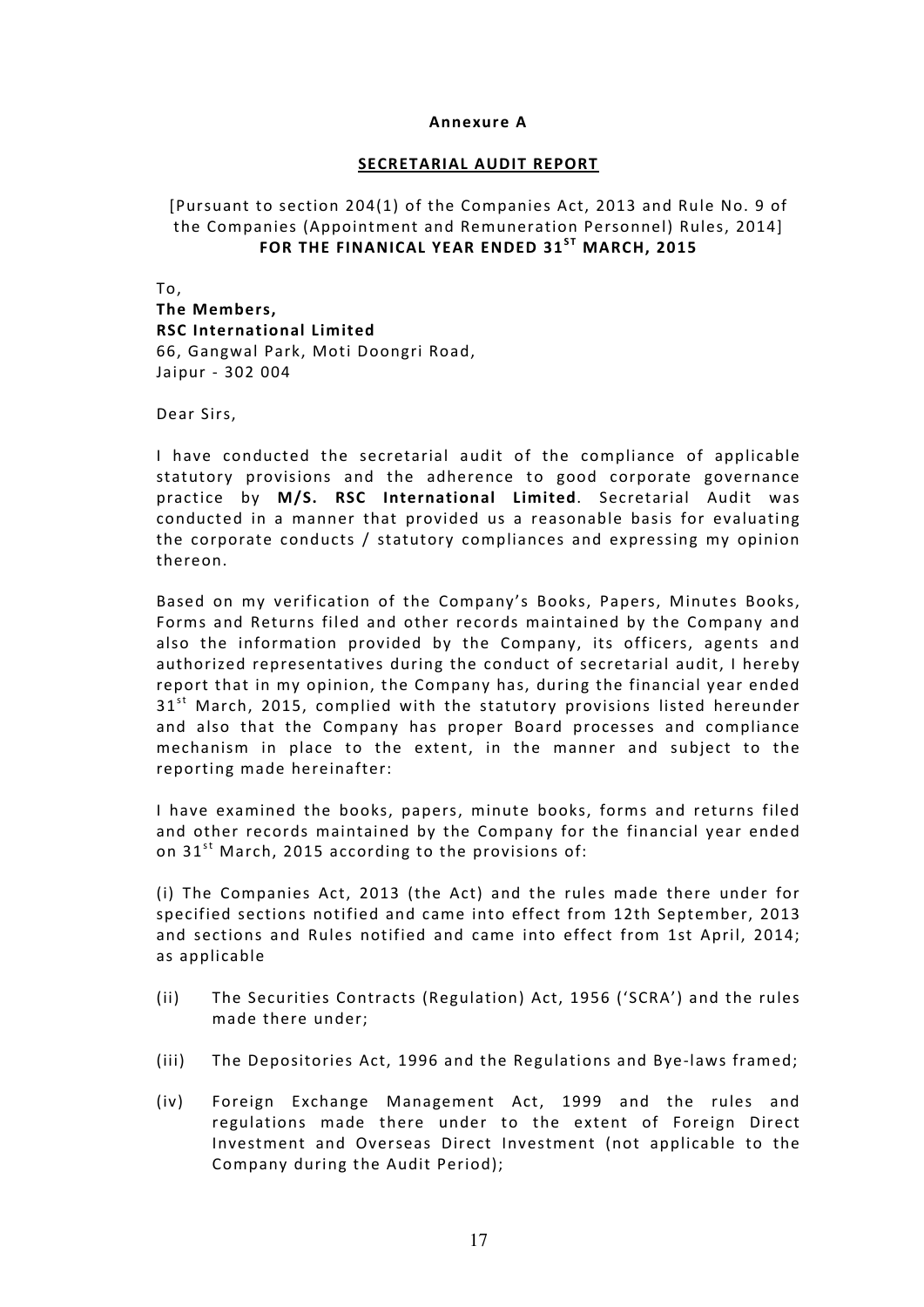- (v) The following Regulations and Guidelines prescribed under the Securities and Exchange Board of India Act, 1992 ('SEBI Act'):
	- a. The Securities and Exchange Board of India (Substantial Acquisition of Shares and Takeovers) Regulations, 2011;
	- b. The Securities and Exchange Board of India (Prohibition of Insider Trading) Regulations, 1992; not applicable.
	- c. The Securities and Exchange Board of India (Issue of Capital and Disclosure Requirements) Regulations, 2009 - not applicable as the Company did not issue any security during the financial year under review;
	- d. The Securities and Exchange Board of India (Employee Stock Option Scheme and Employee Stock Purchase Scheme) Regulations, 2009, and The Securities and Exchange Board of India (Share Based Employee Benefits) Regulations, 2014 notified on 28th October 2014(not applicable to the Company during the Audit period) - Not applicable as the Company as not granted any Option to its employees during the financial year under review;
	- e. The Securities and Exchange Board of India (Issue and Listing of Debt Securities) Regulations, 2008 (not applicable to the Company during the Audit period); - Not Applicable as the Company has not issued any debt securities during the financial year under review;
	- f. The Securities and Exchange Board of India (Registrar to an Issue and Share Transfer Agents) Regulations, 1993;
	- g. The Securities and Exchange Board of India (Delisting of Equity Shares) Regulations, 2009 – Not applicable as the Company has not delisted its equity shares from any stock Exchange during the financial year under review;
	- h. The Securities and Exchange Board of India (Buyback of Securities ) Regulations ,1998; (Not applicable to the Company during the Audit period );-
- 3 I have also examined compliance with the applicable clause of the following:
	- a. Secretarial Standards issued by The Institute of Company Secretaries of India. (not notified hence not applicable the Company during the Audit Period); and
	- b. The listing Agreements entered into by the Company with the Stock Exchange(s), if applicable: The Company has complied with the various provisions of the Listing Agreements with the BSE and DSE, where securities of the company are listed.

I have relied on the representation made by the Company and its Officers for systems and mechanism formed by the Company for compliances under other applicable Acts, Laws and Regulations to the Company.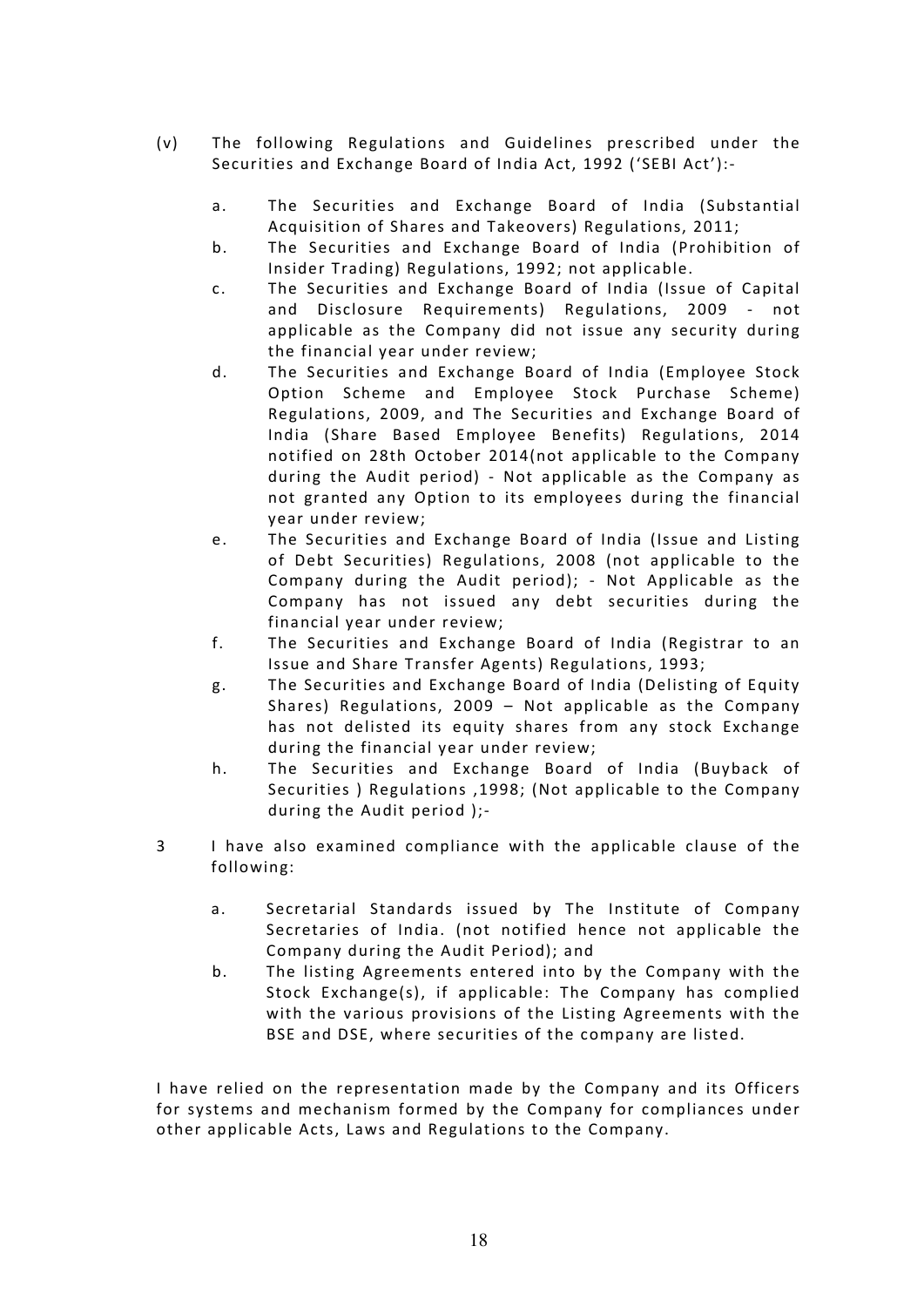During the financial year under report, the Company has complied with the provisions of the Act, Old Act, Rules, Regulations, Guidelines, Standards, etc. mentioned above subject to the following observations:

- 1. The Company has not yet appointed Whole Time Company Secretary pursuant to Section 203 of Companies Act, 2013 read with Companies (Appointment and Remuneration of Managerial Personnel) Rules, 2014, as Company has not yet found any Qualified and Experienced Company Secretary.
- 2. Company has not filed E Form relating to change in Designation of Mr. Gyan Chand Jain as Managing Director so appointment of Key Managerial Personnel is not there as per Section 203 of Companies Act, 2013.
- 3. Company has not Filed E Form MGT 14 for Approval of Account as on 31/03/2014.
- 4. Financial Result was not published in news paper.
- 5. Since Company CIN Number, Address, Director DIN Number, name and Address mentioned in every letterhead, Resolution and Correspondence as per Section 12(3)(C)of Companies Act, 2013.
- 6. The Company has not yet appointed Internal Auditor pursuant to Section 138 of Companies Act, 2013 read with Rule 13 Companies (Accounts) Rules, 2014.
- 7. I further report that:

The Board of Directors of the Company is constituted with proper balance of Executive Directors, Non-Executive Directors and Independent Directors as on  $31<sup>st</sup>$  March, 2015. The changes in the composition of the Board of Directors that took place during the year under review were carried out in compliance with the provisions of the Act.

Adequate notice is given to all directors to schedule the Board Meetings and agenda were sent at least seven days in advance.

Majority decision is carried through while the dissenting members' views, if any, are captured and recorded as part of the minutes.

I further report that subject to above observations, there are adequate systems and processes in the Company commensurate with the size and operations of the Company to monitor and ensure compliance with applicable laws, rules, regulations and guidelines.

This report is to be read with my letter of even date which is annexed and form an integral part of this report.

Kavita Raju Joshi

Date: - 01.09.2015

Place: - Mumbai (Membership No: 22387) Practising Company Secretary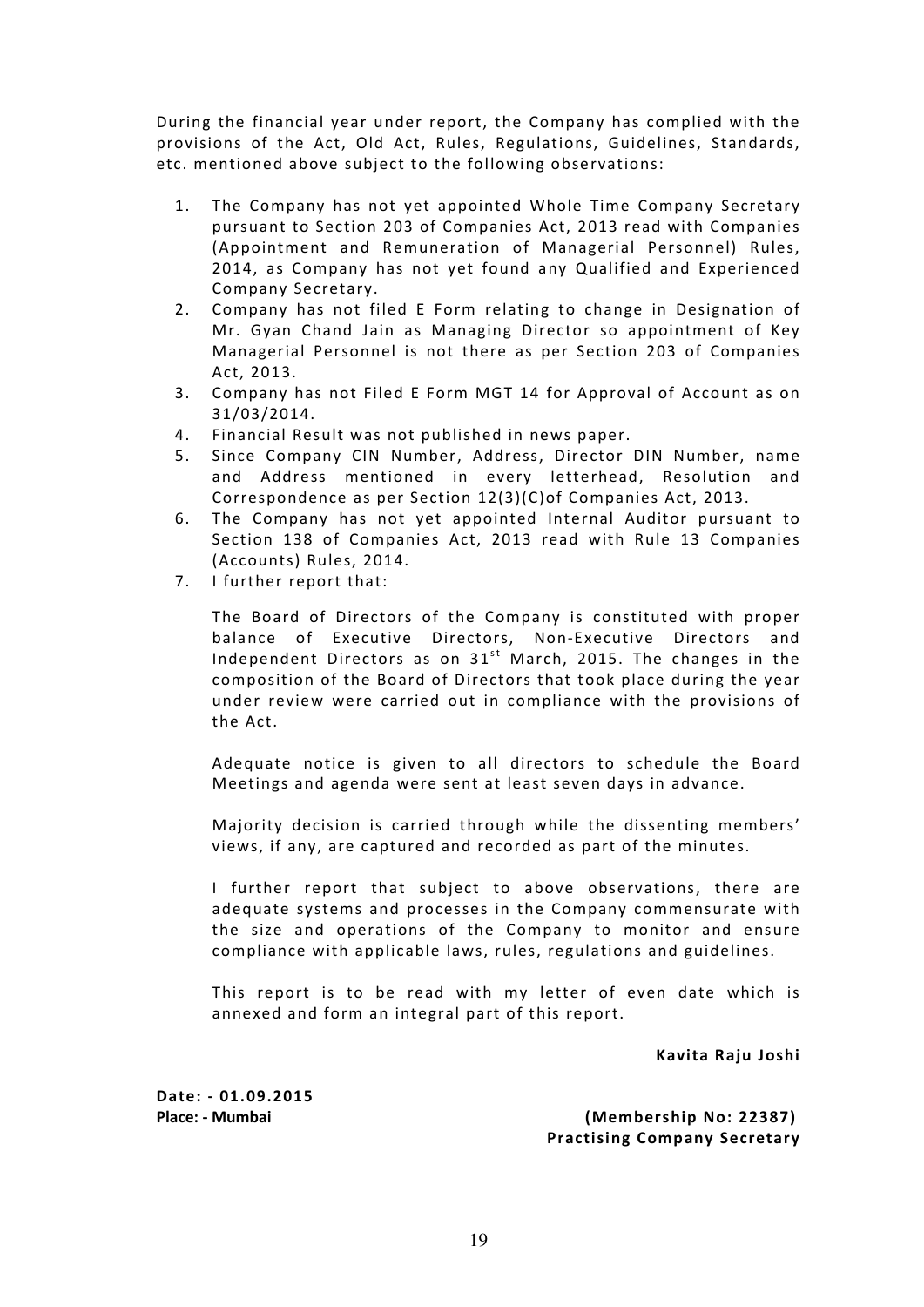# Annexure B Extract of Annual Return as on the financial year ended on 31st March, 2015

|                |                | Form No. MGT-9                                                                                                                           |                                                                                                                                                                                                                   |
|----------------|----------------|------------------------------------------------------------------------------------------------------------------------------------------|-------------------------------------------------------------------------------------------------------------------------------------------------------------------------------------------------------------------|
|                |                |                                                                                                                                          |                                                                                                                                                                                                                   |
|                |                | [Pursuant to Section 92(3) of the Companies Act, 2013 and rule<br>12(1) of the Companies (Management and Administration) Rules,<br>2014] |                                                                                                                                                                                                                   |
|                |                | <b>REGISTRATION AND OTHER DETAILS</b>                                                                                                    |                                                                                                                                                                                                                   |
|                | $\mathbf{1}$   | <b>CIN</b>                                                                                                                               | L17124RJ1993PLC007136                                                                                                                                                                                             |
|                | $\overline{2}$ | <b>Registration Date</b>                                                                                                                 | 6 <sup>th</sup> January 1993                                                                                                                                                                                      |
|                | 3              | Name of the Company                                                                                                                      | <b>RSC International Ltd.</b>                                                                                                                                                                                     |
|                | 4              | Category / Sub-Category of the<br>Company                                                                                                | Public Company /<br>Limited by shares                                                                                                                                                                             |
|                | 5              | Address of the Registered Office and<br><b>Contact Details</b>                                                                           | 66, Gangwal Park<br>M.D. Road<br>Jaipur - 302004<br>Tel: 09324541587<br>Email:gyanrl@hotmail.com                                                                                                                  |
|                | 6              | Whether listed company                                                                                                                   | YES                                                                                                                                                                                                               |
|                | $\overline{7}$ | Name, Address and Contact details of<br>Registrar and Transfer Agents (RTA),<br>if any                                                   | Alankit Assignments Ltd.<br>Alankit House, 2E/21,<br>Jhandelwalan Extn.,<br>New Delhi - 110 055<br>Tel: (011) 42541234/<br>23541234<br>Fax: (011) 23552001<br>Email: info@alankit.com<br>Website: www.alankit.com |
| $\mathbf{H}$   |                | PRINCIPAL BUSINESS ACTIVITIES OF<br><b>THE COMPANY</b>                                                                                   |                                                                                                                                                                                                                   |
|                |                | All the business activities contributing<br>10 % or more of the total turnover of<br>the company shall be stated:                        | Agency business for<br>synthetic cloth material                                                                                                                                                                   |
| $\mathbf{III}$ |                | PARTICULARS OF HOLDING,<br><b>SUBSIDIARY AND ASSOCIATE</b><br><b>COMPANIES</b>                                                           | N A                                                                                                                                                                                                               |
| IV             |                | SHAREHOLDING<br><b>PATTERN</b><br>(EQUITY<br><b>CAPITAL</b><br>AS<br><b>SHARE</b><br><b>BREAKUP</b><br>PERCENTAGE OF TOTAL EQUITY)       |                                                                                                                                                                                                                   |
| $\mathbf{V}$   |                | <b>INDEBTEDNESS</b>                                                                                                                      |                                                                                                                                                                                                                   |
|                |                | Indebtedness of the Company including<br>interest outstanding/accrued but<br>not due for payment                                         | N A                                                                                                                                                                                                               |
| VI             |                | <b>REMUNERATION OF DIRECTORS</b>                                                                                                         | N A                                                                                                                                                                                                               |
| VII            |                | <b>PENALTIES</b><br>PUNISHMENT/<br>$\prime$<br><b>COMPOUNDING OF OFFENCES</b>                                                            | N A                                                                                                                                                                                                               |
|                |                |                                                                                                                                          |                                                                                                                                                                                                                   |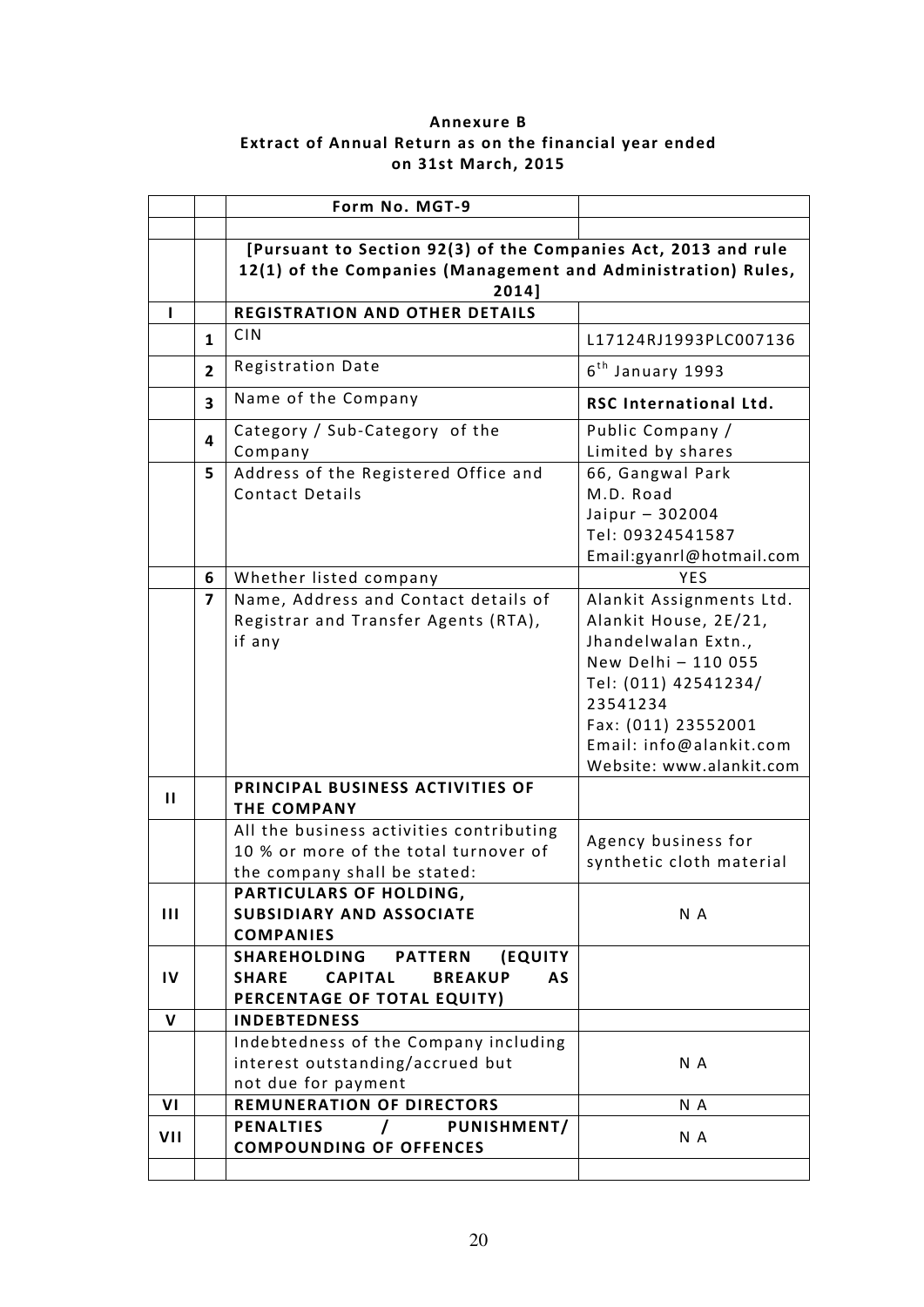| Category     | <b>Category of Shareholders</b>                                     | No. of Shares held at the beginning of the<br>year |                 |              | No. of Shares held at the end of the year |              |          |              | %                                       |                              |
|--------------|---------------------------------------------------------------------|----------------------------------------------------|-----------------|--------------|-------------------------------------------|--------------|----------|--------------|-----------------------------------------|------------------------------|
|              |                                                                     | <b>Demat</b>                                       | <b>Physical</b> | <b>Total</b> | % of<br><b>Total</b><br><b>Shares</b>     | <b>Demat</b> | Physical | <b>Total</b> | $%$ of<br><b>Total</b><br><b>Shares</b> | Change<br>during<br>the year |
| (A)          | Shareholding of Promoter<br>and Promoter Group                      |                                                    |                 |              |                                           |              |          |              |                                         |                              |
| (1)          | Indian                                                              |                                                    |                 |              |                                           |              |          |              |                                         |                              |
| (a)          | Individuals/Hindu<br><b>Undivided Family</b>                        | 1488460                                            | 6500            | 1494960      | 26.00                                     | 1488460      | 10000    | 1498460      | 26.06                                   | 0.06                         |
| (b)          | Central Government/<br>State Government(s)                          | $\Omega$                                           | $\mathbf 0$     | 0            | 0.00                                      | $\Omega$     | $\Omega$ | $\Omega$     | 0.00                                    | 0.00                         |
| (c)          | <b>Bodies Corporate</b>                                             | 628360                                             | $\mathbf 0$     | 628360       | 10.93                                     | 628360       | $\Omega$ | 628360       | 10.93                                   | 0.00                         |
| (d)          | Financial Institutions/<br><b>Banks</b>                             | 0                                                  | $\mathbf 0$     | 0            | 0.00                                      | 0            | 0        | 0            | 0.00                                    | 0.00                         |
| (e)          | Any Others(Specify)                                                 | 0                                                  | $\Omega$        | 0            | 0.00                                      | $\Omega$     | $\Omega$ | 0            | 0.00                                    | 0.00                         |
| $(e-i)$      | Directors & Relatives                                               | 0                                                  | 39900           | 39900        | 0.69                                      | $\Omega$     | 36100    | 36100        | 0.63                                    | $-0.07$                      |
| $(e-ii)$     |                                                                     |                                                    |                 |              |                                           |              |          |              |                                         |                              |
|              | Sub Total(A)(2)                                                     | 2116820                                            | 46400           | 2163220      | 37.62                                     | 2116820      | 46100    | 2162920      | 37.62                                   | $-0.01$                      |
| $\mathbf{2}$ | Foreign                                                             |                                                    |                 |              |                                           |              |          |              |                                         |                              |
| a            | Individuals (Non-<br>Residents Individuals/<br>Foreign Individuals) | $\Omega$                                           | $\Omega$        | 0            | 0.00                                      | $\Omega$     | $\Omega$ | $\Omega$     | 0.00                                    | 0.00                         |
| $\mathbf b$  | <b>Bodies Corporate</b>                                             | 0                                                  | $\Omega$        | 0            | 0.00                                      | $\Omega$     | $\Omega$ | 0            | 0.00                                    | 0.00                         |
| C            | <b>Institutions</b>                                                 | 0                                                  | 0               | 0            | 0.00                                      | $\mathbf 0$  | 0        | 0            | 0.00                                    | 0.00                         |
| d            | Qualified Foreign Investor                                          | 0                                                  | 0               | 0            | 0.00                                      | $\Omega$     | $\Omega$ | 0            | 0.00                                    | 0.00                         |
| e            | Any Others(Specify)                                                 | 0                                                  | 0               | 0            | 0.00                                      | $\mathbf 0$  | 0        | 0            | 0.00                                    | 0.00                         |
| e-i          |                                                                     |                                                    |                 |              |                                           |              |          |              |                                         |                              |
|              | Sub Total(A)(2)                                                     | 0                                                  | 0               | 0            | 0.00                                      | 0            | 0        | $\mathbf 0$  | 0.00                                    | 0.00                         |

#### Shareholding pattern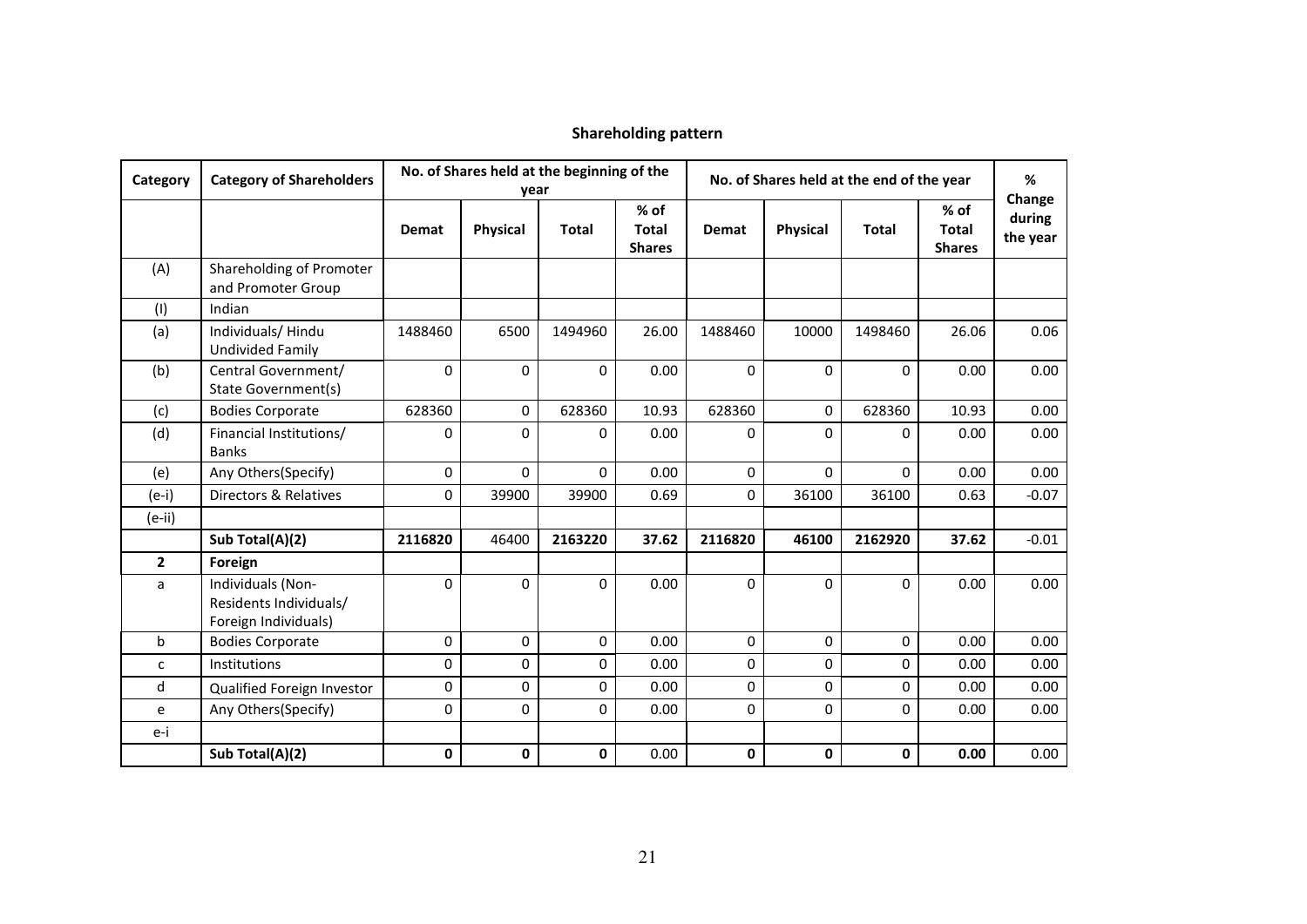|              | <b>Total Shareholding of</b><br><b>Promoter and Promoter</b><br>Group $(A)=(A)(1)+(A)(2)$       | 2116820  | 46400       | 2163220 | 37.62 | 2116820      | 46100       | 2162920  | 37.62 | $\mathbf 0$ |
|--------------|-------------------------------------------------------------------------------------------------|----------|-------------|---------|-------|--------------|-------------|----------|-------|-------------|
|              |                                                                                                 |          |             |         |       |              |             |          |       |             |
| (B)          | <b>Public shareholding</b>                                                                      |          |             |         |       |              |             |          |       |             |
| $\mathbf{1}$ | <b>Institutions</b>                                                                             | 0        | $\Omega$    | 0       | 0.00  | $\Omega$     | $\Omega$    | $\Omega$ | 0.00  | 0.00        |
| (a)          | Mutual Funds/ UTI                                                                               | 0        | $\mathbf 0$ | 0       | 0.00  | 0            | $\mathbf 0$ | 0        | 0.00  | 0.00        |
| (b)          | Financial Institutions <sup>/</sup><br><b>Banks</b>                                             | $\Omega$ | $\mathbf 0$ | 0       | 0.00  | $\Omega$     | $\Omega$    | $\Omega$ | 0.00  | 0.00        |
| (c)          | Central Government/<br>State Government(s)                                                      | $\Omega$ | $\Omega$    | 0       | 0.00  | $\Omega$     | $\Omega$    | $\Omega$ | 0.00  | 0.00        |
| (d)          | Venture Capital Funds                                                                           | 0        | $\mathbf 0$ | 0       | 0.00  | $\Omega$     | $\Omega$    | 0        | 0.00  | 0.00        |
| (e)          | <b>Insurance Companies</b>                                                                      | 0        | $\mathbf 0$ | 0       | 0.00  | $\Omega$     | $\Omega$    | 0        | 0.00  | 0.00        |
| (f)          | Foreign Institutional<br>Investors                                                              | $\Omega$ | 0           | 0       | 0.00  | $\Omega$     | $\Omega$    | $\Omega$ | 0.00  | 0.00        |
| (g)          | Foreign Venture Capital<br>Investors                                                            | $\Omega$ | $\Omega$    | 0       | 0.00  | $\Omega$     | $\Omega$    | $\Omega$ | 0.00  | 0.00        |
| (h)          | Qualified Foreign Investor                                                                      | 0        | $\mathbf 0$ | 0       | 0.00  | $\Omega$     | $\Omega$    | $\Omega$ | 0.00  | 0.00        |
| (i)          | Any Other (specify)                                                                             | $\Omega$ | $\Omega$    | 0       | 0.00  | $\Omega$     | $\Omega$    | 0        | 0.00  | 0.00        |
| $(i-ii)$     |                                                                                                 |          |             |         |       |              |             |          |       |             |
| $(i-ii)$     |                                                                                                 |          |             |         |       |              |             |          |       |             |
|              | Sub-Total (B)(1)                                                                                | 0        | $\mathbf 0$ | 0       | 0.00  | $\mathbf{0}$ | $\mathbf 0$ | 0        | 0.00  | 0.00        |
| <b>B2</b>    | <b>Non-institutions</b>                                                                         |          |             |         |       |              |             |          |       |             |
| (a)          | <b>Bodies Corporate</b>                                                                         | 82000    | 16300       | 98300   | 1.71  | 82500        | 11600       | 94100    | 1.64  | $-0.07$     |
| (b)          | Individuals                                                                                     |          |             |         |       |              |             |          |       |             |
|              | Individuals -i. Individual<br>shareholders holding<br>nominal share capital up<br>to Rs. 1 lakh | 475500   | 2940880     | 3416380 | 59.42 | 120700       | 2138215     | 2258915  | 39.29 | $-20.13$    |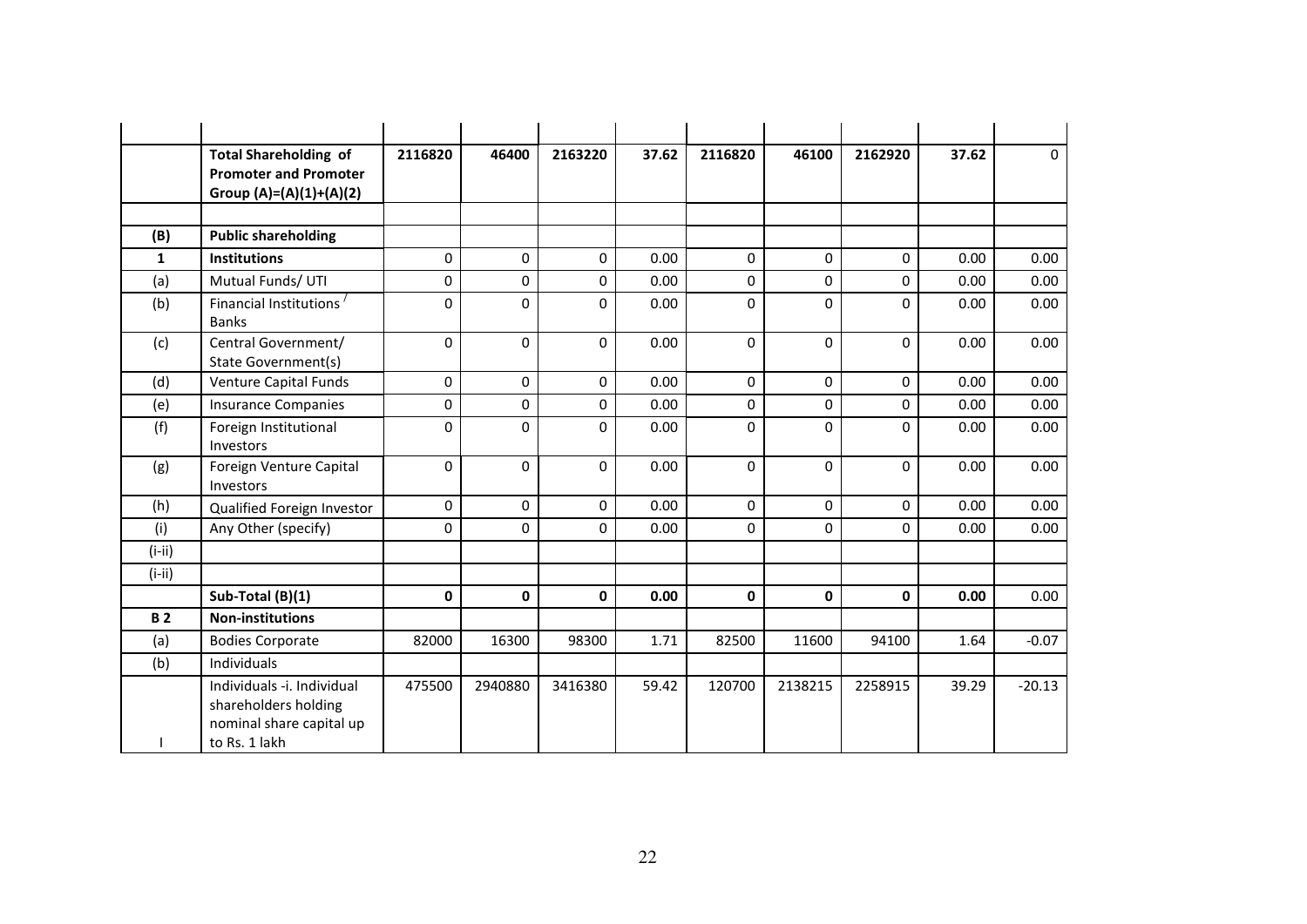| Ш              | ii. Individual shareholders<br>holding nominal share<br>capital in excess of Rs. 1<br>lakh.         | 0       | 0        | 0       | 0.00   | 0           | 806265      | 806265      | 14.02  | 14.02 |
|----------------|-----------------------------------------------------------------------------------------------------|---------|----------|---------|--------|-------------|-------------|-------------|--------|-------|
| (c)            | Qualified Foreign Investor                                                                          | 0       | 0        | 0       | 0.00   | 0           | $\Omega$    | 0           | 0.00   | 0.00  |
| (d)            | Any Other (specify)                                                                                 | 0       | $\Omega$ | 0       | 0.00   | 0           | $\Omega$    | 0           | 0.00   | 0.00  |
| $(d-i)$        | NRI-Repartable                                                                                      | 800     | 71000    | 71800   | 1.25   | 800         | 71000       | 71800       | 1.25   | 0.00  |
| $(d-ii)$       | Resident (HUF)                                                                                      | 0       | 0        | 0       | 0.00   | 354800      | 900         | 355700      | 6.19   | 6.19  |
|                | Sub-Total (B)(2)                                                                                    | 558300  | 3028180  | 3586480 | 62.38  | 558800      | 3027980     | 3586780     | 62.38  | 0.01  |
|                |                                                                                                     |         |          |         |        |             |             |             |        |       |
|                | <b>Total Public</b><br>Shareholding                                                                 | 558300  | 3028180  | 3586480 | 62.38  | 558800      | 3027980     | 3586780     | 62.38  | 0.01  |
| (B)            | $(B)=(B)(1)+(B)(2)$                                                                                 |         |          |         |        |             |             |             |        |       |
|                | TOTAL (A)+(B)                                                                                       | 2675120 | 3074580  | 5749700 | 100.00 | 2675620     | 3074080     | 5749700     | 100.00 | 0.00  |
| (C)            | Shares held by<br><b>Custodians and against</b><br>which Depository<br>Receipts have been<br>issued |         |          |         |        |             |             |             |        |       |
| $\mathbf{1}$   | Promoter and Promoter<br>Group                                                                      | 0       | $\Omega$ | 0       | 0.00   | $\Omega$    | $\Omega$    | 0           | 0.00   | 0.00  |
| $\overline{2}$ | Public                                                                                              | 0       | 0        | 0       | 0.00   | $\mathbf 0$ | $\mathbf 0$ | $\mathbf 0$ | 0.00   | 0.00  |
|                | Sub-Total (C)                                                                                       | 0       | 0        | 0       | 0.00   | $\mathbf 0$ | $\Omega$    | 0           | 0.00   | 0.00  |
|                |                                                                                                     |         |          |         | 0.00   |             |             |             |        |       |
|                | <b>GRAND TOTAL</b><br>$(A)+(B)+(C)$                                                                 | 2675120 | 3074580  | 5749700 | 100.00 | 2675620     | 3074080     | 5749700     | 100.00 | 0.00  |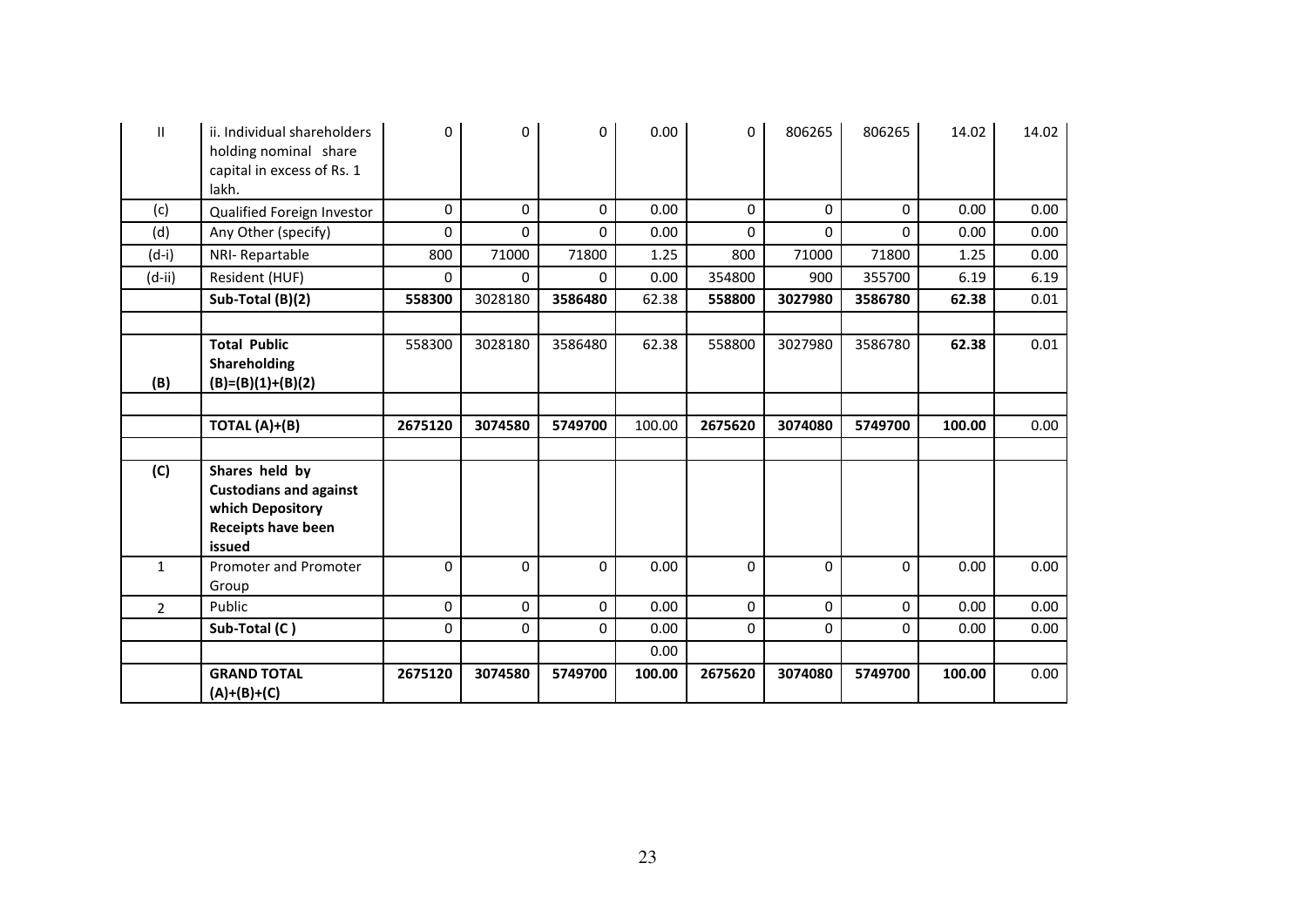# Shareholding of Directors

|               |                                |                  | Shareholding at the<br>beginning of the year<br>(as on 01-Apr-2014) | <b>Cumulative</b><br><b>Shareholding during</b><br>the year |                                                |  |
|---------------|--------------------------------|------------------|---------------------------------------------------------------------|-------------------------------------------------------------|------------------------------------------------|--|
| <b>S. No.</b> | Name of the<br><b>Director</b> | No. of<br>shares | % of total<br>shares of<br>the<br>Company                           | No. of<br>shares                                            | $%$ of<br>total<br>shares of<br>the<br>Company |  |
|               |                                |                  |                                                                     |                                                             |                                                |  |
|               | Mr. Gyan                       |                  |                                                                     |                                                             |                                                |  |
| 1             | Chand Jain                     | 464730           | 8.08                                                                | 471230                                                      | 8.19                                           |  |
| $\mathcal{P}$ | Mrs. Alka Jain                 | 494430           | 8.60                                                                | 491430                                                      | 8.55                                           |  |
| 3             | Mr. Ankur Jain                 | 535800           | 9.32                                                                | 535800                                                      | 9.32                                           |  |
|               |                                |                  |                                                                     |                                                             |                                                |  |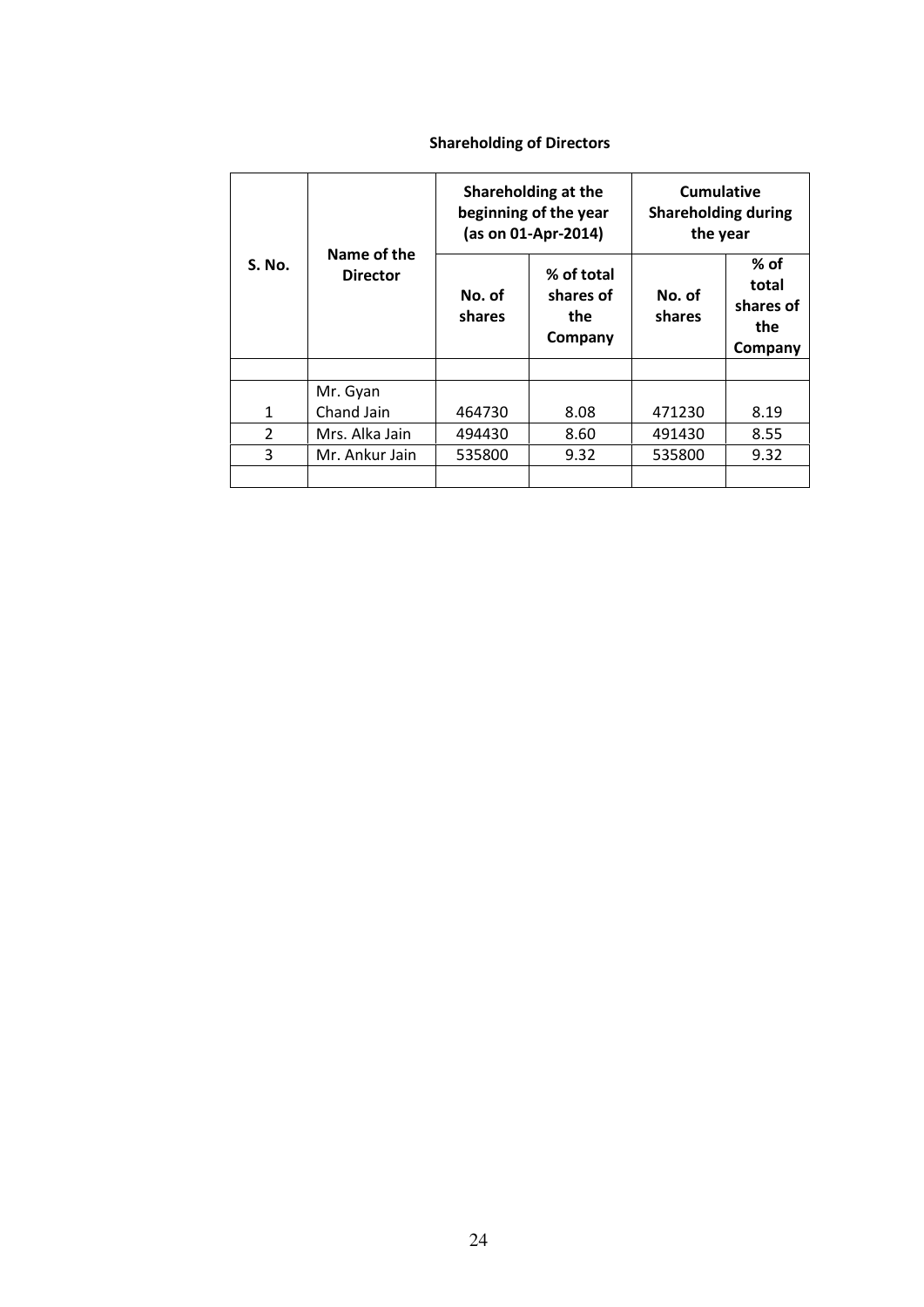## MANAGEMENT DISCUSSION & ANALYSIS

Pursuant to Clause 49 of the Listing Agreement, the Management Discussion and Analysis and the Corporate Governance Report, as required under Clause 49 of the Listing Agreement, is presented in a separate section forming part of the Annual Report.

# Business Outlook

The company had a weaving plant at Bhilwara but due to market conditions and stiff competition, the manufacturing unit of the company had to be closed down. The company has taken up agency business of synthetic fabrics. Company hopes to achieve good results in this line looking to the acceptance of Indian products in global market. Presently the company is doing agency business of fabrics.

# Opportunities and Threats

The opening of the international market has thrown a host of opportunities with unique set of challenges. The dismantling of quota system has given an added advantage and huge opportunity to India as compared to other countries including China. This is especially because viscose fiber is available in abundant quantity in India as compared to other countries. Thus, in India new designs can be introduced faster allowing Indian manufacturers to cater to the larger section of the people with a variety of color choices and designs which is not feasible for the Chinese manufacturers. This is one of the reasons that the Indian fabrics, particularly viscose suiting dominates the market as compared to the Chinese fabrics. India, therefore, has a massive edge compared to China in viscose polyester fabrics.

# Internal Control System

The company had the internal audit and control system to ensure that all transactions are authorised, recorded and reported correctly. The internal control system consists of comprehensive internal and external audits. The company has an Audit Committee of three directors of the company. The Audit Committee reviews the adequacy of internal control systems and findings of internal audit. Moreover, the Annual Financial Results of the company were reviewed and recommended by the Audit Committee for consideration and approval of the Board of Directors. The Audit Committee met five times during the year ended  $31<sup>st</sup>$  March, 2014.

# Financial Review and Analysis

(a) Share Capital

The authorised share capital of the company is Rs. 7,00,00,000/ comprising of 70,00,000 equity shares of Rs. 10/- each. The paidup capital of the Company is Rs. 5,74,97,000/-. There was no change in the paid-up share capital and authorized capital of the Company.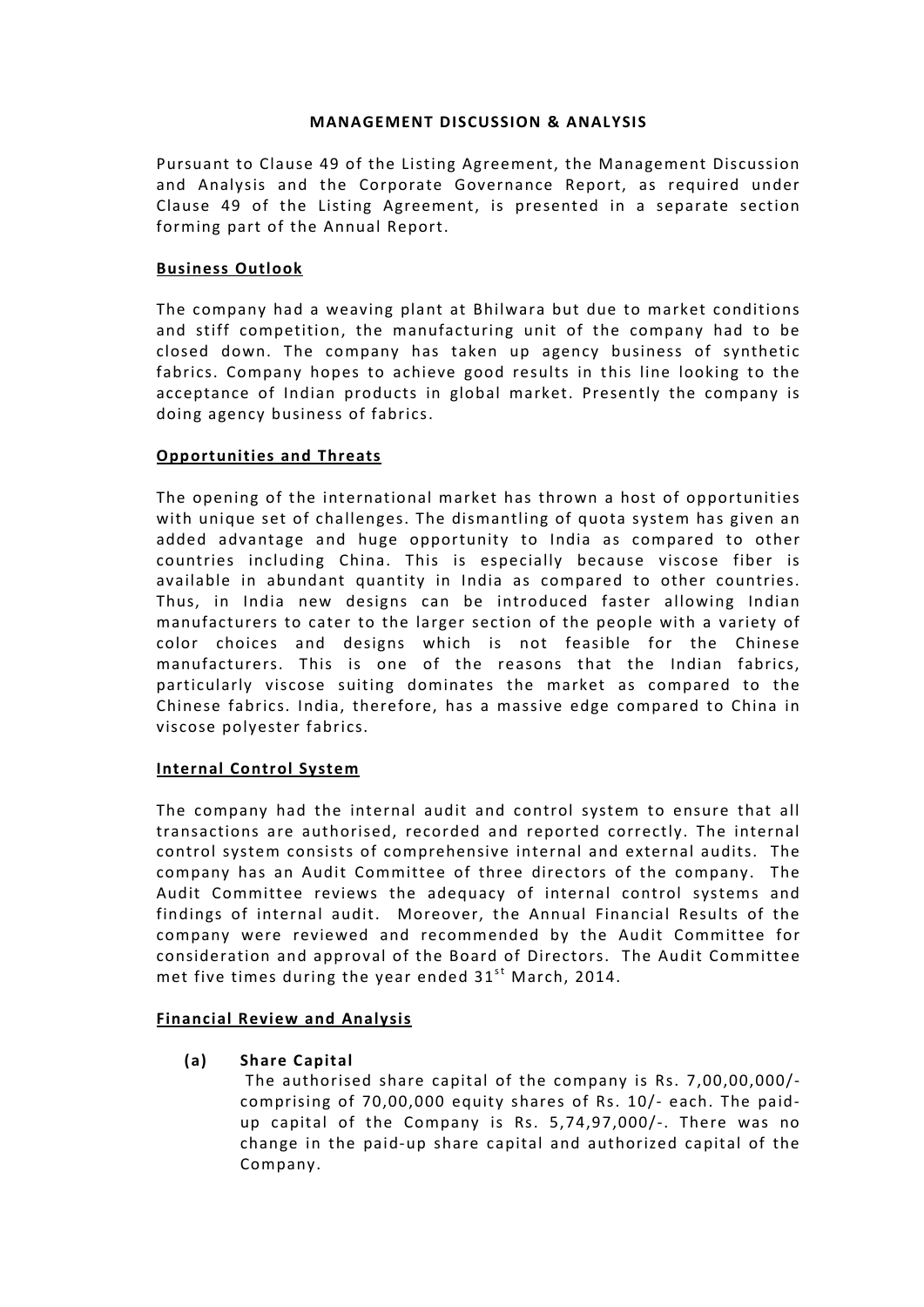# (b) Loan funds

No secured loan is outstanding at the year end.

(c) Current Assets

At the end of the current period, Current Assets of the Company as on 31.03.2015 were Rs. 4,32,075/- and as on 31.03.2014 were Rs. 4,76,562.

(d) Sales

During the year under review the Company has earned an income of Rs. 9,18,999/- as on 31.03.2015 as compared to Rs. 9,22,987/ as 31.03.2014.

## Human Resource Management

Human resources are a valuable asset for any organization. The Company is giving emphasis to upgrade the skills of its human resources. This is in keeping with its policy of enhancing the individual's growth potential within the framework of corporate goals.

## Cautionary Statement

Statements in this Management Discussion and Analysis describing the Company's objectives, projections, estimates, expectations or predictions may be "forward looking statements" within the meaning of applicable Securities Laws and Regulations. Actual results could differ materially from those expressed or implied. Important factors that could make a difference to the Company's operations include cyclical changes and pricing in the Company's principal markets, changes in Government Regulations, tax regimes, economic developments within India and other incidental factors.

## On behalf of the Board of Directors

Gyanchand Jain Managing Director

Jaipur, 4<sup>th</sup> September 2015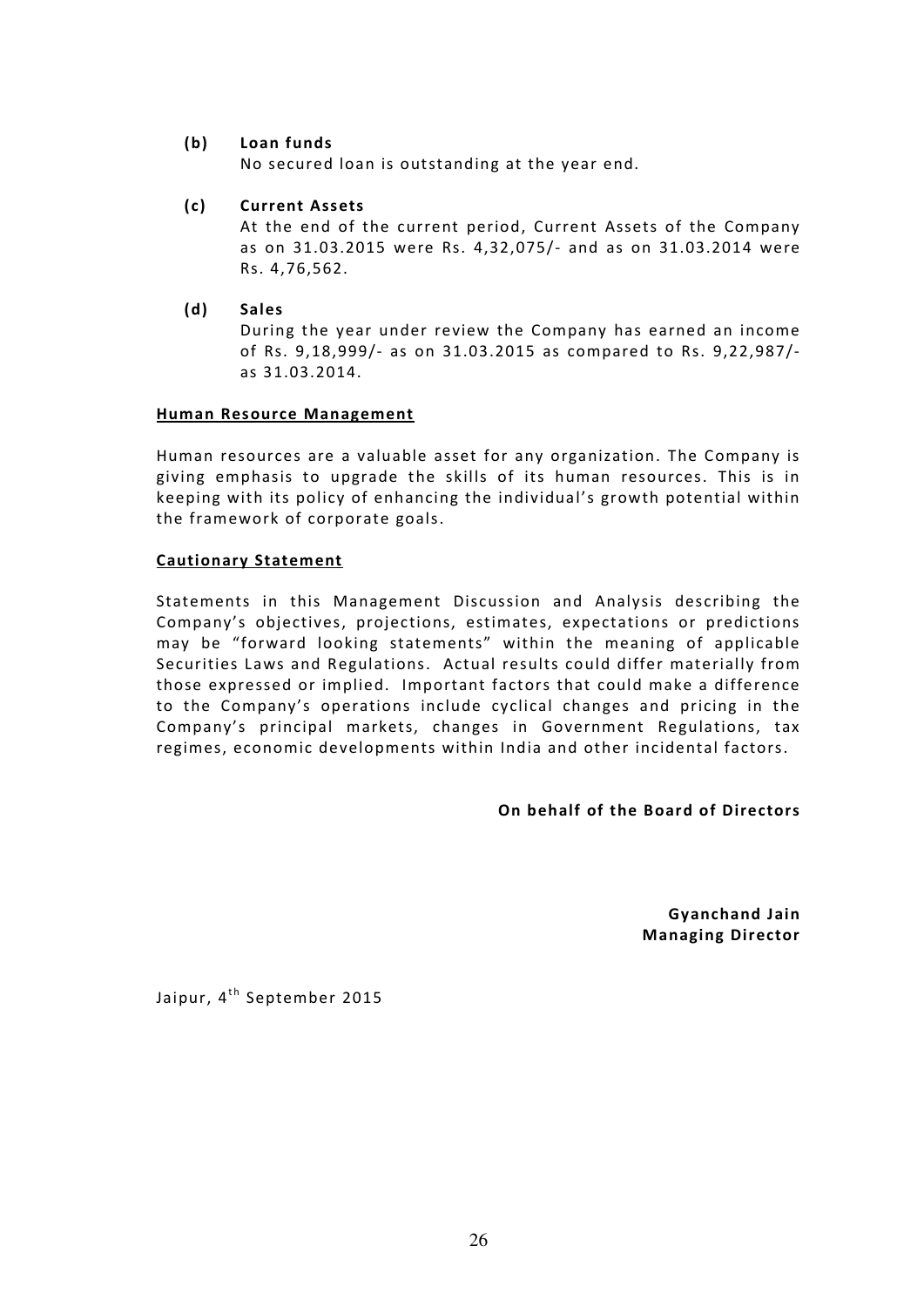## CORPORATE GOVERNANCE REPORT

Your Company consistently followed the principles of good corporate governance and strives to enhance stakeholders' relationship, while upholding core values of integrity, transparency, fairness, responsibility and accountability. Your company, in line with the above, has taken various initiatives to further strengthen the corporate governance practices and adopted various codes / policies, pursuant to Companies Act, 2013 ('the Act') and Clause 49 of the Listing Agreement with the stock exchanges ('Listing Agreement').

## CODE OF CONDUCT

The Company has laid down a Code of Conduct ('Code') for the Board of Directors of the Company. The Company has also adopted a Code of Conduct for Independent Directors as prescribed under Schedule IV of the Act.

The Code aims at ensuring consistent standard of conduct and ethical business practices across the company. All the board members have affirmed compliance with this Code. A declaration signed by the Managing Director to this effect is attached at the end of this report. This Code has also been posted on the website of the Company.

## ESTABLISHMENT OF WHISTLE BLOWER POLICY/ VIGIL MECHANISM

The Company has established a Whistle Blower Policy/ Vigil Mechanism. This policy aims to provide an avenue for Directors and employees to raise genuine concerns of any violations of legal regulatory requirements, actual or suspected fraud or violation of the Company's Code of Conduct and ethical business practices. This policy inter-alia provides direct assess to a whistle blower to the Chairman of the Audit Committee.

# COMPOSITION OF THE BOARD

The composition of the Board of Directors ('the Board') is in conformity with Clause 49 of the Listing Agreement, as amended from time to time. At present, the Board consists of six (6) directors including one Woman Director. The number of Independent Directors is more than one-third of the total number of directors. None of the directors on the Board is a member of more than 10 Committees and /or Chairman of more than 5 Committees (as specified in Clause 49) across all the companies in which he /she is a director.

The information on composition of the Board, category and their directorship /committee membership across all the public limited companies in which they are directors, as on  $31<sup>st</sup>$  March 2015 is as under: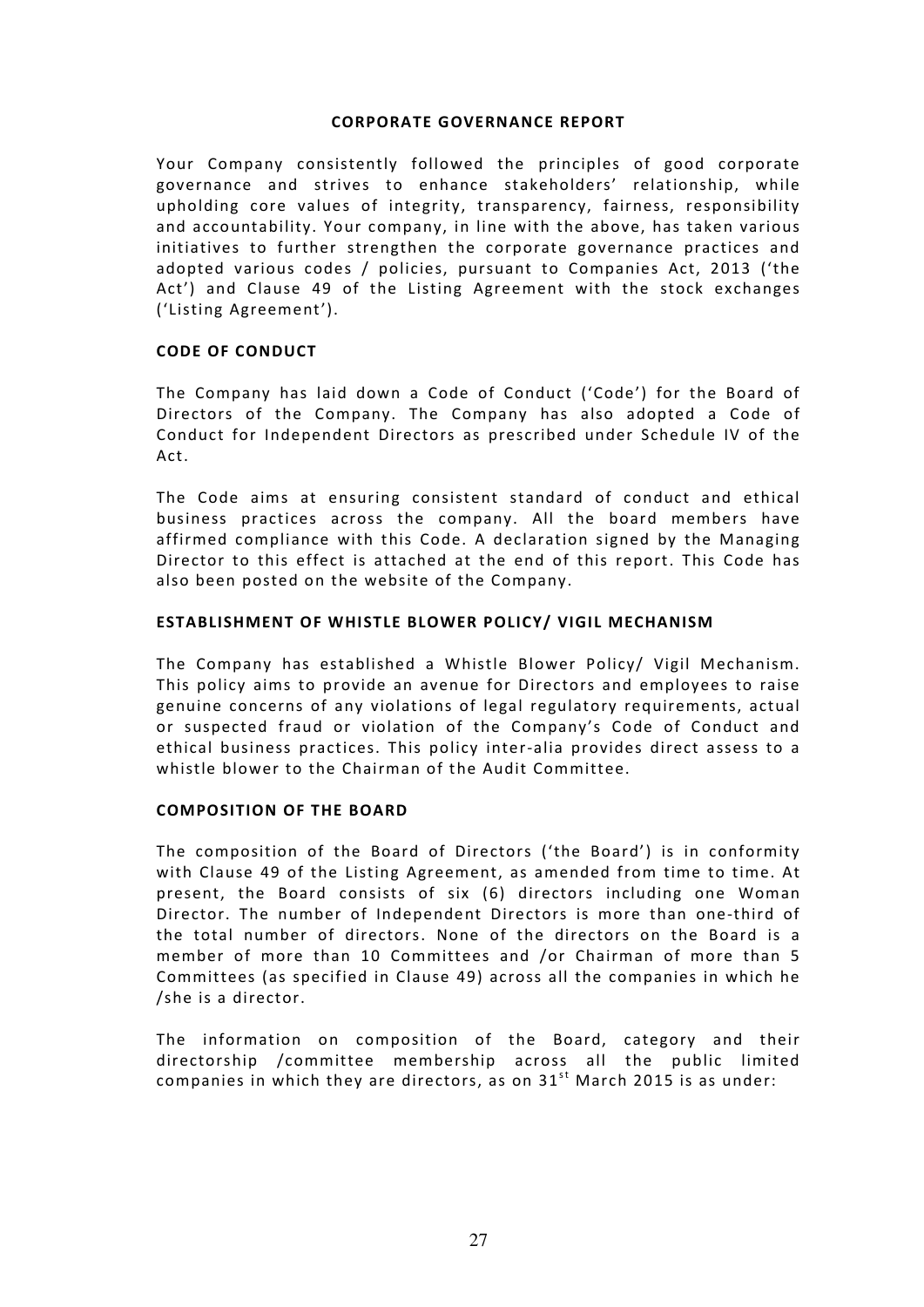| Name of<br><b>Director</b> | Category            | No. of<br>Director-<br>ship |                 | Committees        |
|----------------------------|---------------------|-----------------------------|-----------------|-------------------|
|                            |                     |                             | Member-<br>ship | Chairman-<br>ship |
| Mr. Gyan Chand<br>Jain     | Executive<br>(M.D)  | 1                           | Nil             | Nil               |
| Mr. Ankur Jain             | $Non-$<br>Executive | $\overline{2}$              | $\mathbf{1}$    | Nil               |
| Mrs. Alka Jain             | $Non-$<br>Executive | $\overline{2}$              | Nil             | Nil               |
| Mr. R.P Agarwal            | Independent         | 2                           | 3               | 3                 |
| Kailash<br>Mr.<br>Chand    | Independent         | 1                           | 3               | Nil               |
| Mr. Jitendra<br>Bansal     | Independent         | 1                           | $\overline{2}$  | Nil               |

\* In accordance with Clause 49 of the Listing Agreement, membership and chairmanship of only Audit Committees and Shareholders' Relationship Committees in all public companies are considered.

The details of shares held by the Directors in the Company as on  $31<sup>st</sup>$  March 2015 are as follows:

| Name of Director    | No. of shares held |
|---------------------|--------------------|
| Mr. Gyan Chand Jain | 471230             |
| Mr. Ankur Jain      | 535800             |
| Mrs. Alka Jain      | 491430             |
| Mr. R.P Agarwal     |                    |
| Mr. Kailash Chand   |                    |
| Mr. Jitendra Bansal |                    |

## BOARD MEETINGS

During the year under review, 9 Board meetings were held on  $8^{th}$  May 2014,  $30^{\text{th}}$  May 2014, 30 $^{\text{th}}$  July 2014,  $5^{\text{th}}$  September 2014, 10 $^{\text{th}}$  November 2014, 1 $^{\text{st}}$ December 2014, 5<sup>th</sup> January 2015, 5<sup>th</sup> February 2015 and 13<sup>th</sup> February 2015. The gap between two meetings did not exceed four months. The  $21^{st}$ Annual General Meeting of the company was held on  $30^{\rm th}$  September 2014.

The attendance of Directors at the above Board Meetings and AGM is as under:

| <b>Name of Director</b> | <b>No. of Board Meeting</b> |          | <b>AGM</b> |
|-------------------------|-----------------------------|----------|------------|
|                         | Held                        | Attended |            |
| Mr. Gyan Chand Jain     |                             |          | <b>YES</b> |
| Mr. Ankur Jain          |                             | 9        | <b>YES</b> |
| Mrs. Alka Jain          |                             | 9        | <b>YES</b> |
| Mr. R.P Agarwal         |                             | q        | YES        |
| Mr. Kailash Chand       |                             | q        | <b>YFS</b> |
| Mr. Jitendra Bansal     |                             |          | YFS        |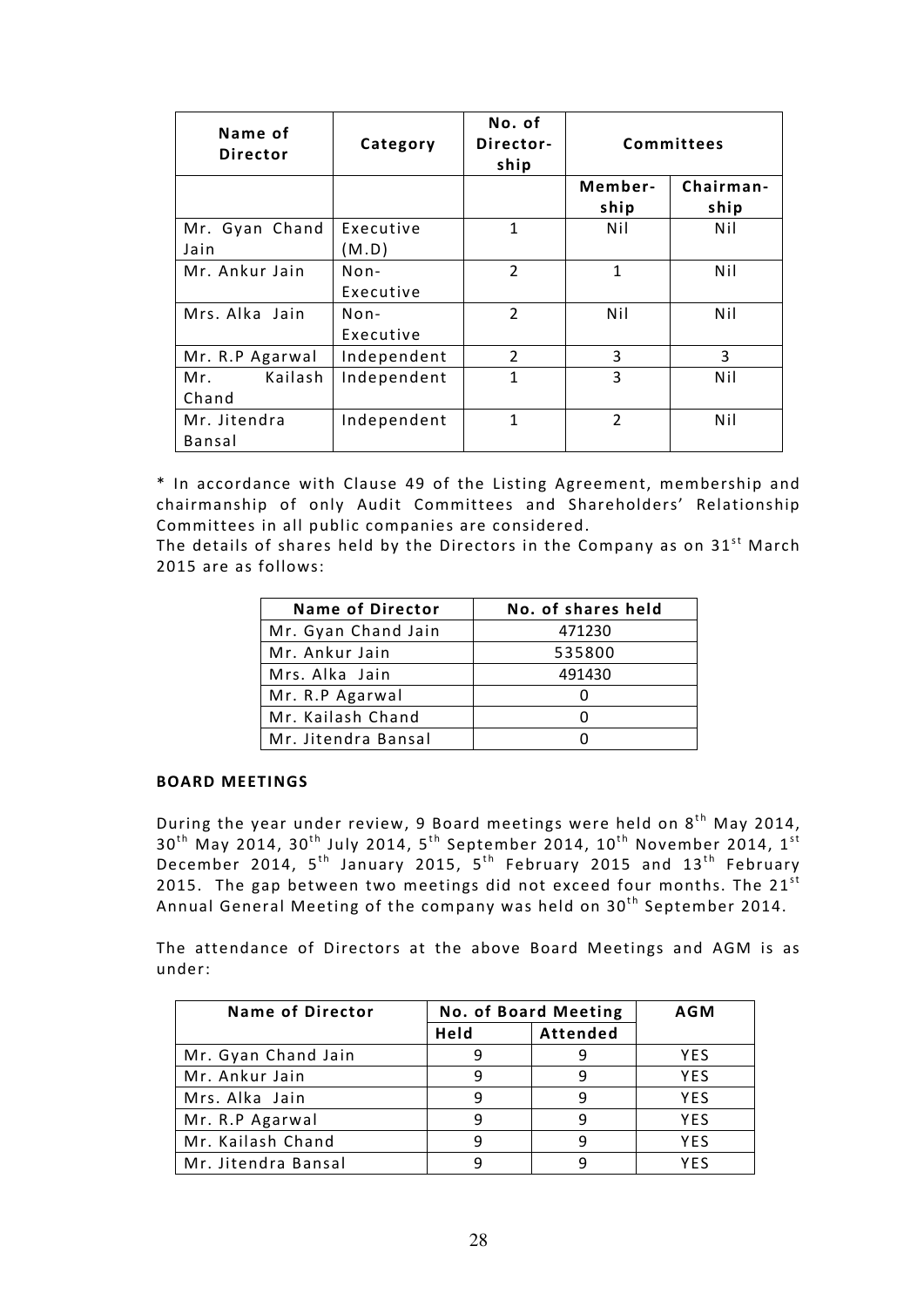## AUDIT COMMITTEE

The Audit Committee of the company comprises of the three (3) Directors and all are Independent Directors. Mr. R.P. Agarwal, Chairman of the Committee is an Independent Director. All the Members of the Committee possess accounting and financial management expertise. The Chairman of the Committee was present at the AGM held on  $30<sup>th</sup>$  September 2014. During the year under review, 6 meetings were held on  $30<sup>th</sup>$  May 2014,  $30<sup>th</sup>$ July 2014,  $5^{th}$  September 2014,  $10^{th}$  November 2014,  $5^{th}$  February 2015 and  $13<sup>th</sup>$  February 2015. The gap between two meetings did not exceed four months.

The composition of the Audit Committee and the attendance of the members at the above meetings is as under:

| <b>Name of Director</b> | Designation | <b>No. of Board Meeting</b> |                 |
|-------------------------|-------------|-----------------------------|-----------------|
|                         |             | Held                        | <b>Attended</b> |
| Mr. R.P Agarwal         | Chairman    |                             |                 |
| Mr. Kailash Chand       | Member      |                             |                 |
| Mr. Jitendra Bansal     | Member      |                             |                 |

## TERMS OF REFERENCE

The Terms of Reference as reviewed from time to time by the Board and the Committee has been mandated to comply with the requirements of Clause 49 of the Listing Agreement and the provisions of Section 177 of the Companies Act, 2013.

# Powers of the Audit Committee

- To investigate any activity within its term of reference.
- To seek information from any employee.
- To obtain outside legal or other professional advice.
- To secure attendance of outsiders with relevant expertise, if it considers necessary.

# Role of Audit Committee inter-alia includes the following:

- (a) Oversight of the Company's financial reporting process and the disclosure of its financial information to ensure that Financial Statements are correct, sufficient and credible.
- (b) Reviewing the efficiency of the internal control mechanism and monitor the risk management policies adopted by the Company.
- (c) Reviewing the reports furnished by the Internal and Statutory Auditors and ensures that suitable follow up actions are taken.
- (d) Examining accounting, taxation and disclosure in respect of all significant transactions.
- (e) Discussing with the Internal Auditors regarding any significant findings and follow up on such issues.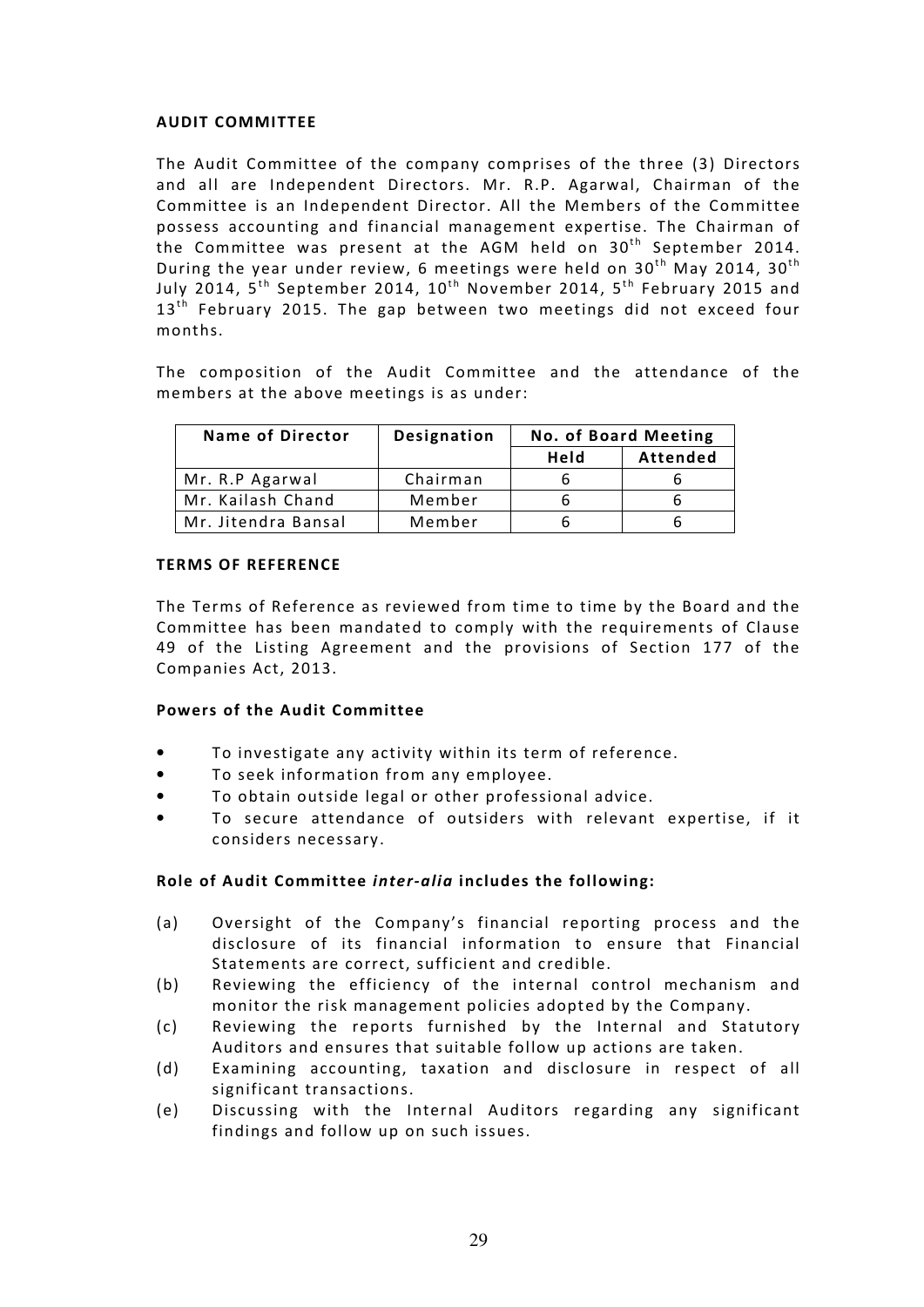- (f) Reviewing the findings of Internal Auditors in matters where there is suspected fraud or irregularity, or a failure of internal control system of a material nature, and then reporting such matters to the board.
- (g) Discussing with the External Auditors before the Audit Committee on the nature and scope of audit as well as having post audit discussion to ascertain area of concern.
- (h) To approve unaudited quarterly Financial Results and publish the same as required in the Listing Agreement.

# Reviewing of following information:

- Management Discussion and Analysis of financial condition and results of operations.
- Statement of related party transactions submitted by the management.

## NOMINATION AND REMUNERATION COMMITTEE

The Company in order to fulfill the requirement of Section 178 of Companies Act, 2013 has constituted a Nomination and Remuneration Committee consisting of 2 Independent Directors and 1 Non-Executive Director, Mr. Ankur Jain. Since the operations of the Company are very limited therefore the Company may not be appointing any person either as a Director or as senior management personnel, no guidelines are framed. However, as and when there will be a need for appointment of director or senior management personnel, proper guidelines will be framed. Since the company is not paying any remuneration to the directors or senior management staff, there was no need to hold any meeting of the Committee and no information is to be given.

## SHAREHOLDERS' GRIEVANCE COMMITTEE

The Committee comprises of Mr. R.P. Agarwal, Chairman of the Committee, Mr. Kailash Chand and Mr. Jitendra Bansal, Independent Directors of the Company, being the other members of the Committee.

The information regarding the composition of Shareholders' Grievance Committee, number of meetings attended by the members of the Shareholders' Grievance Committee are as under:-

| Name of the Director | Designation | Held | Attended |
|----------------------|-------------|------|----------|
| Mr. R. P Agarwal     | Chairman    |      |          |
| Mr. Kailash Chand    | Member      |      |          |
| Mr. Jitendra Bansal  | Member      |      |          |

There were 4 meetings held during the year on  $21^{st}$  June 2014, 29<sup>th</sup> August 2014,  $13<sup>th</sup>$  October 2014 and  $12<sup>th</sup>$  December 2014.

## Terms of Reference of the Committee:

• To determine on behalf of Board, the Company's Policy on serving the stakeholders in the line with best corporate governance norms;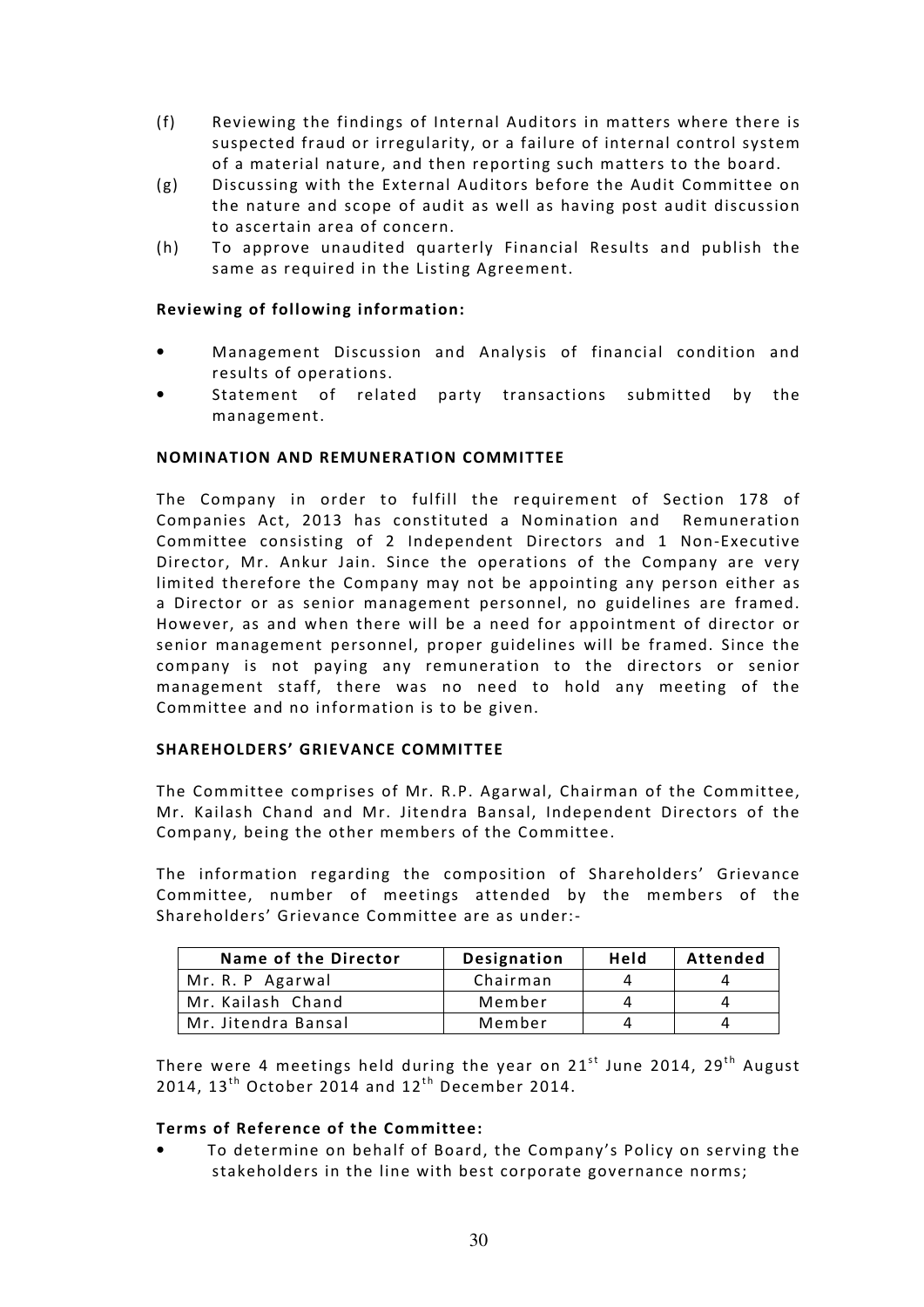- To periodically review Stakeholder's Grievance Mechanism of the company;
- To review and redress stakeholders' grievances regarding allotment of securities, non-receipt of dividend etc. and other allied matters;
- To consider the share transfer request, transmission request, split request, consolidation request and demat request and approve and/or reject the same;
- The Committee reviewed the shareholders' grievances, their redressal and the share transfers for the year and expressed satisfaction with the same that there is no pending grievance of any investor against the company.
- The Committee is also authorised to:
	- i. Investigate any activity within its terms of reference;
	- ii. Seek any information from any employee of the Company;
	- iii. Obtain outside legal or independent professional advice. Such advisors may attend meetings if necessary, and
	- iv. Incur such reasonable expenditure, as it deems fit.

## COMPLIANCE OFFICER

Mr. Gyan Chand Jain, has acted as the Compliance Officer of the Company, during the year under review.

## CODE OF CONDUCT FOR PREVENTION OF INSIDER TRADING

The Company's Code of Conduct for Prevention of Insider Trading as approved by the Board of Directors, inter-alia, prohibits dealing in the securities of the company by the Directors and certain employees while in possession of unpublished price sensitive information in relation to the company. The same is available on the Company's Website.

## INDEPENDENT DIRECTORS' MEETING

During the year under review, a separate meeting of the Independent Directors was held on  $5<sup>th</sup>$  September 2014 and the attendance of the Independent Directors at the above Meeting is as under:

| <b>Name of Director</b> | <b>No. of Meetings</b><br>Held | <b>No. of Meetings</b><br>attended |
|-------------------------|--------------------------------|------------------------------------|
| Mr. R.P Agarwal         |                                |                                    |
| Mr. Kailash Chand       |                                |                                    |
| Mr. Jitendra Bansal     |                                |                                    |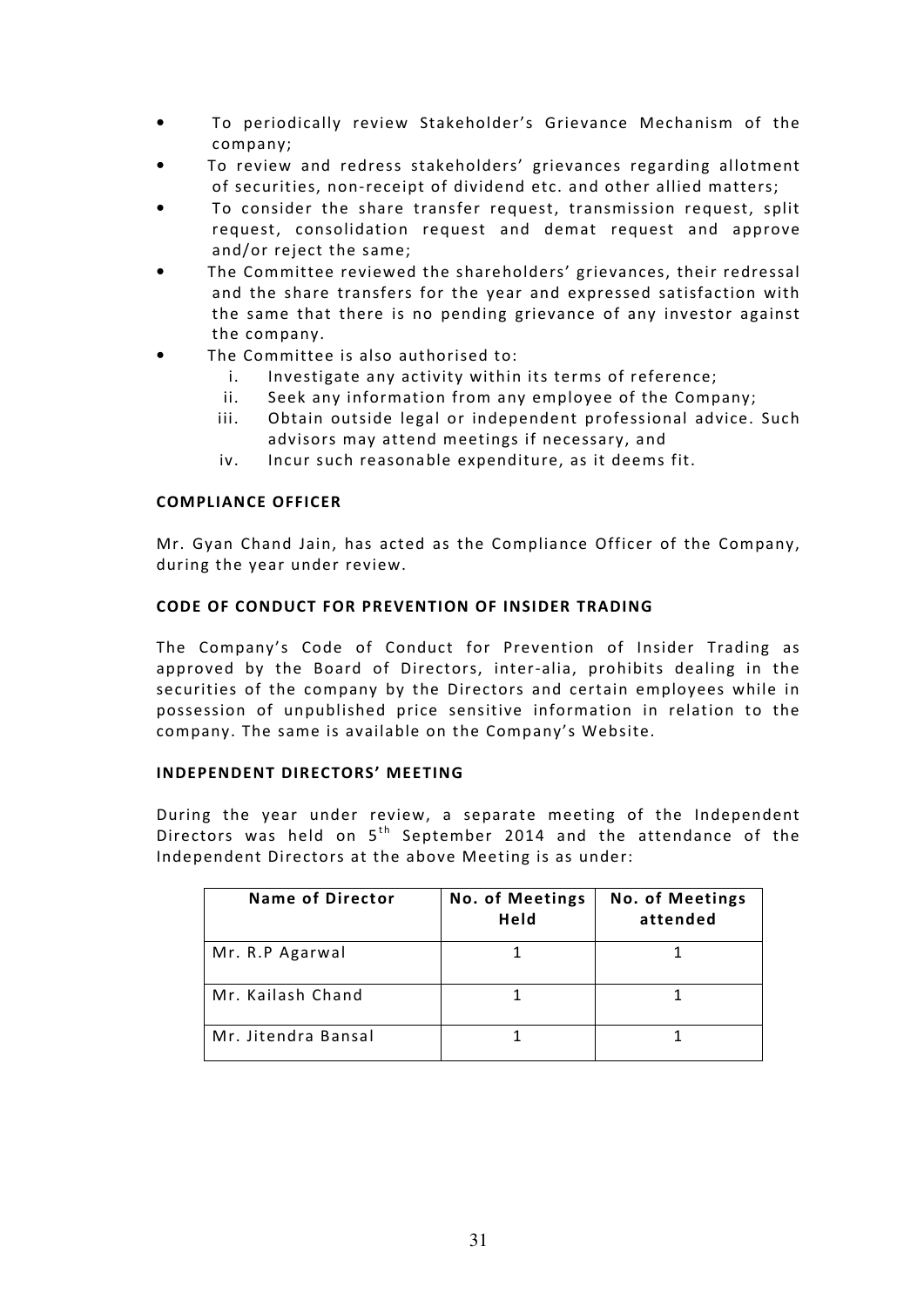## CORPORATE SOCIAL RESPONSIBILITY COMMITTEE

The provisions of Section 135 of Companies Act, 2013 are not applicable to the Company, as the Company neither has a Net worth of Rs. 500 crores nor a turnover of Rs. 100 crores or profit of Rs. 5 crores, therefore no Committee was constituted.

## RISK MANAGEMENT COMMITTEE

The Risk Management Committee was constituted on  $13<sup>th</sup>$  February 2015, which comprises of Mr. Gyanchand Jain and Mr. Ankur Jain. During the year under review, one meeting of the Committee was held on  $13<sup>th</sup>$  February 2015. The meeting was attended by both the members.

The Committee functions in accordance with the Terms of Reference as specified under the Listing Agreement and as may be specified by the Board from time to time, which inter alia includes implementing and monitoring of Risk Management Plan and Policy of the Company. The Committee's constitution meets with the requirement of Clause 49 of the Listing Agreement.

## RISK MANAGEMENT

The Company has a well-defined risk management framework in place, which provides an integrated approach for identifying, assessing, mitigating, monitoring and reporting of all risks associated with the business of the Company. The Audit Committee / Board of Directors periodically review the risk assessment and minimization procedure and ensure that the Executive Management controls risk through means of a properly defined framework. The risk management framework adopted by the Company is discussed in detail in Management Discussion and Analysis forming part of Annual Report.

## **DISCLOSURES**

## Related party transactions

During the year under review, there were no related party transactions which require reporting.

## Disclosure of Accounting Treatment

During the year under review, the Company followed the Accounting Standards laid down by the Companies (Accounting Standards) Rules, 2006, in the preparation of its financial statements.

## Management

A Management Discussion and Analysis (MDA) forms part of the Annual Report.

All the members of the Senior Management have confirmed to the Board that there are no material, financial and /or commercial transactions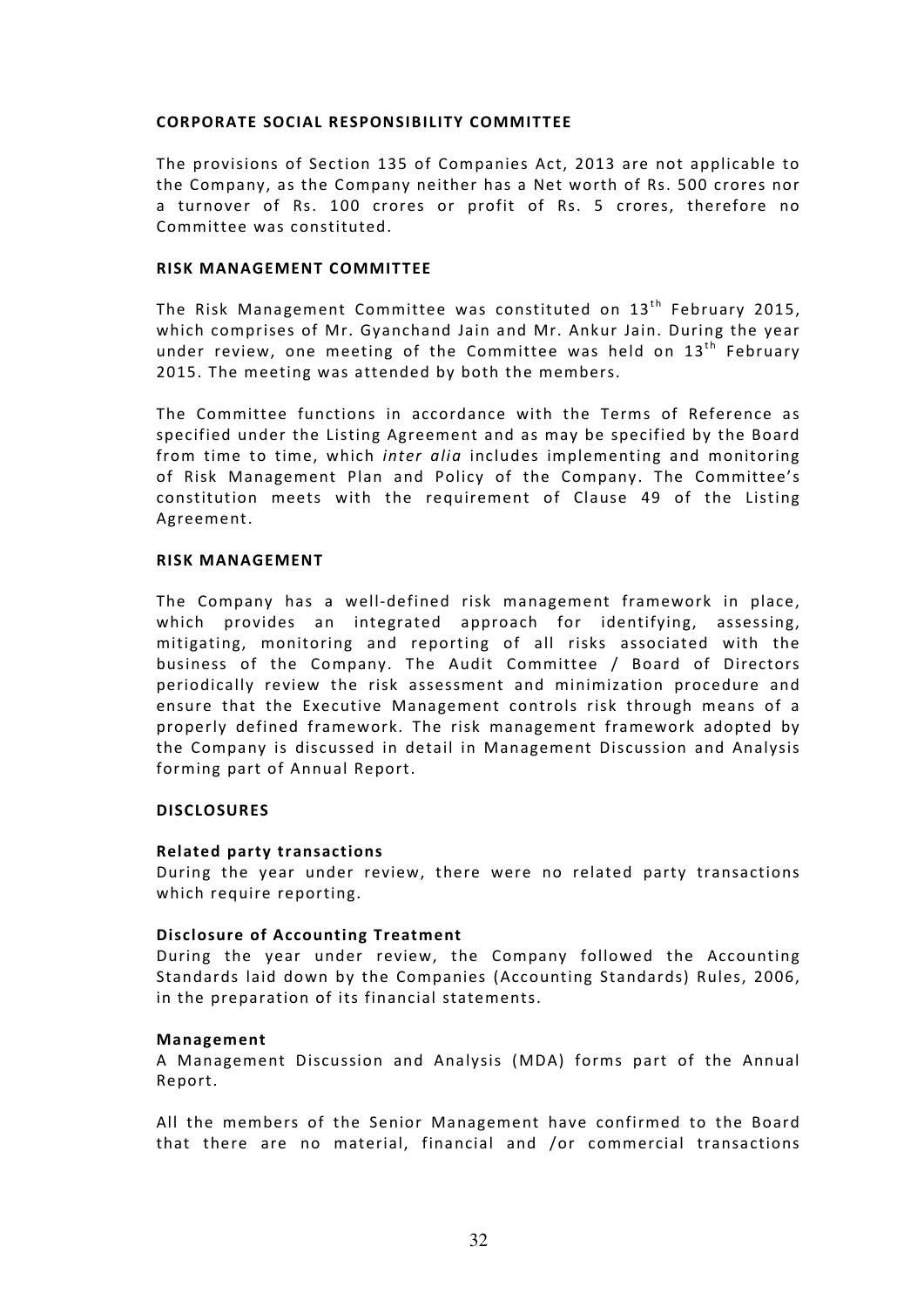between them and the Company, which could have any potential conflict of interest with the Company at large.

# CEO/CFO Certification

As required under Clause 49 of the Listing Agreement, the Managing Director of the Company has certified to the Board regarding the financial statements for the year ended  $31<sup>st</sup>$  March 2015.

## GENERAL BODY MEETINGS

## Annual General Meeting

The details of Annual General Meetings held in the last 3 years are given below:

| Year    | Date & Time of | Venue                               |
|---------|----------------|-------------------------------------|
|         | <b>AGM</b>     |                                     |
| 2012-13 | $ 30-9-2013 $  | 66, Gangwal Park, M.D. Road, Jaipur |
|         | at 11.00 AM    |                                     |
| 2013-14 | 30-9-2014      | 66, Gangwal Park, M.D. Road, Jaipur |
|         | at 11.00 AM    |                                     |

## Extraordinary General Meeting

| Date & Time of<br>EGM          | Venue                                                  | <b>Special Resolution passed</b>                                                        |
|--------------------------------|--------------------------------------------------------|-----------------------------------------------------------------------------------------|
| $27 - 2 - 2015$ at<br>12.00 PM | 66,Gangwal Park,<br>M.D, Road,<br>Jaipur (RAJ)-302004. | Appointment of Statutory<br>Auditor, Mr. Kamal Agarwal to<br>  fill the casual vacancy. |

## MEANS OF COMMUNICATION

The Company informs its unaudited as well as audited Financial Results to the stock exchanges, as soon as these are taken on record/ approved by the Board. The Financial Results are displayed on the company's website www.rscltd.in. The Annual Report, quarterly Results and Shareholding pattern of the company are also posted by the BSE and DSE on their website.

## General Shareholder's Information:

# Date, Time and Venue of the 22<sup>nd</sup> AGM:

 $30<sup>th</sup>$  September 2015, Wednesday at 12.00 noon at the registered office of the Company situated at: 66 Gangwal Park, M.D. Road, Jaipur- 302 004 (Rajasthan).

# Financial Year:

The financial year covers the period from April  $1<sup>st</sup>$  of every year to March  $31<sup>st</sup>$  of the next year.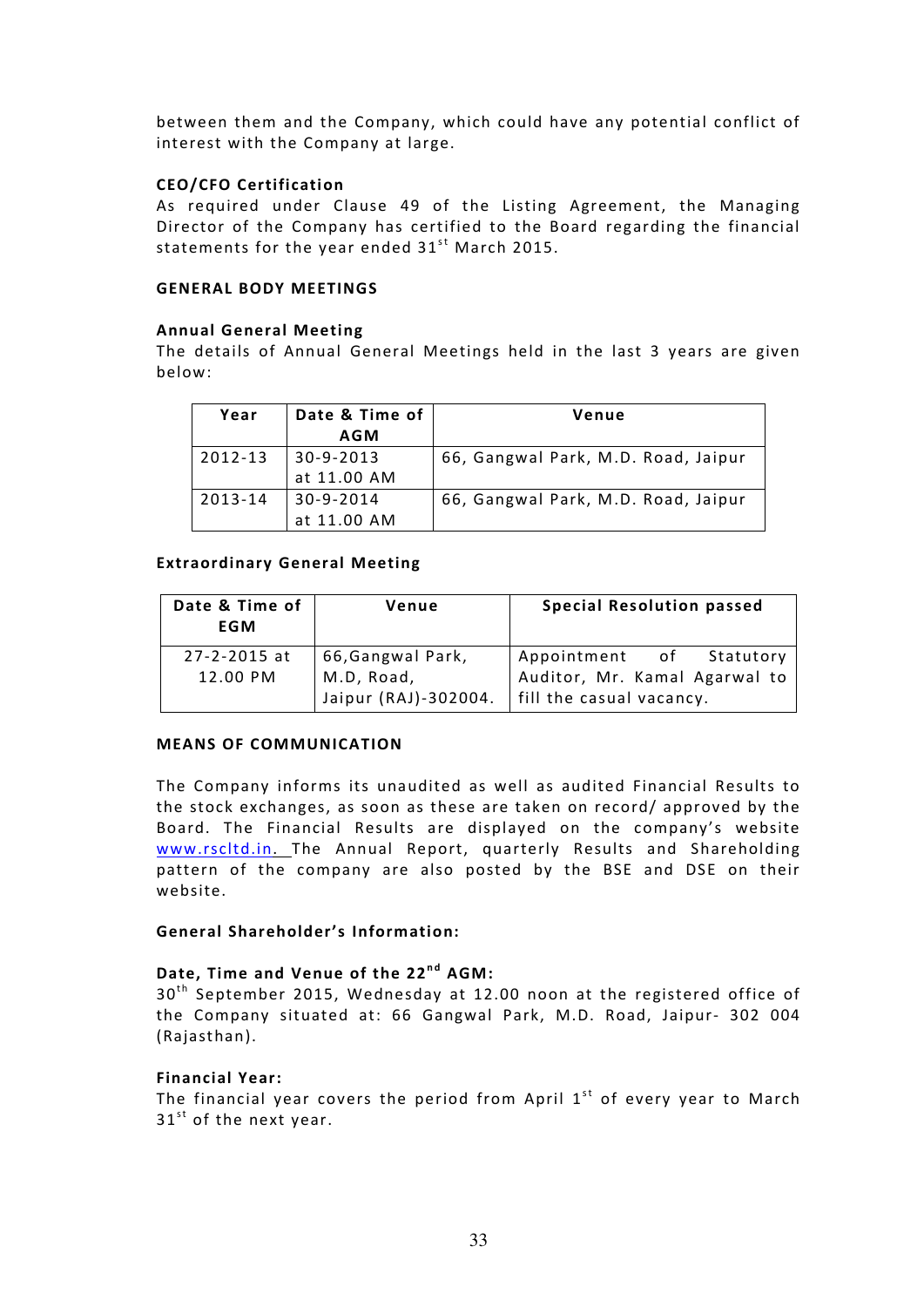Financial reporting for the first quarter ending June 30, 2014;  $30<sup>th</sup>$  July 2014.

Financial reporting for the second quarter ending September 30, 2014;  $10^{th}$ November 2014.

Financial reporting for the third quarter ending December 31 2014;  $13<sup>th</sup>$ February 2015.

Financial reporting for the fourth quarter ending March 31, 2015:  $29<sup>th</sup>$  May 2015.

#### Dividend

No dividend being recommended by the Board of Directors during the year.

## Listing of Equity Shares in Stock Exchange Bombay and Delhi Stock Exchange.

## Demat ISIN exchange number in NSDL & CDSL for equity shares ISIN No. INE015F01019

#### Corporate Identification Number (CIN)

The Company's CIN as allotted by the Ministry of Corporate Affairs is L17124RJ1993PLC007136.

#### Stock Exchange Code

| Shares/           | ISIN No.            | <b>Stock Code</b>              |          |
|-------------------|---------------------|--------------------------------|----------|
| <b>Debentures</b> |                     | Delhi Stock<br><b>BSE Ltd.</b> |          |
|                   |                     |                                | Exchange |
|                   |                     |                                |          |
| Equity            | <b>INE015F01019</b> | 530179                         | 18171    |

#### Listing Fees

Listing fees, as prescribed, has been paid to both the Stock Exchanges, where the securities of the Company are listed.

## Stock performance

The Company has no trading during the year under review, therefore no data can be provided.

## Share Transfer System

Shares sent for transfer in physical form are registered and returned within a period of thirty days from the date of receipt of the documents, provided the documents are valid and complete in all respects.

With a view to expedite the process of share transfers, necessary authority has been delegated to the Share Transfer Committee to approve the transfer of equity shares of the Company. The Share Transfer Committee and Stake Holder's Relationship Committee have met during the year under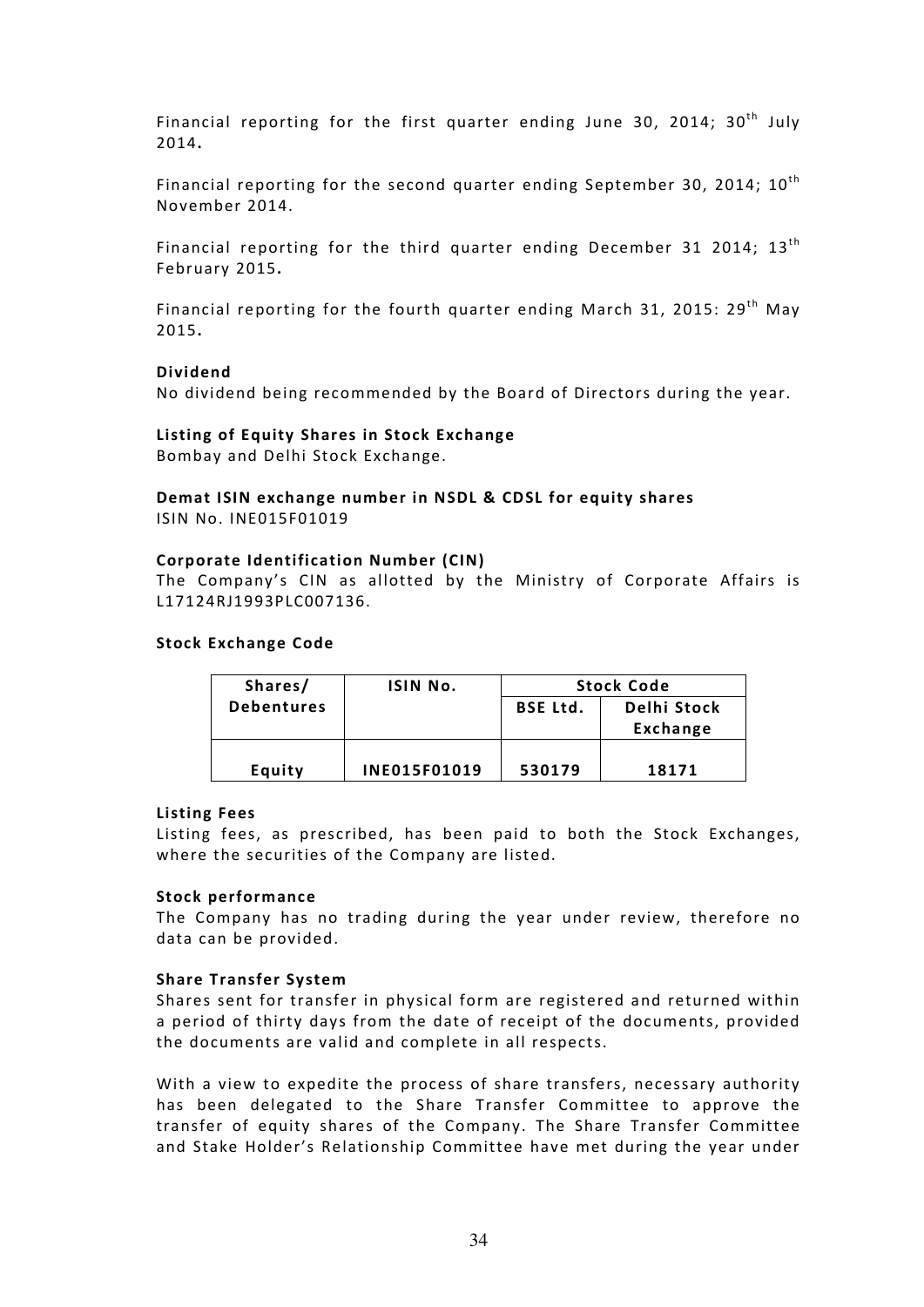review, as and when required to consider the transfer proposals and attend to investors' grievances.

## Dematerialization of shares

46.53% of the Equity Shares of the Company have been dematerialized as on March 31, 2015. The Company has entered into agreements with National Securities Depository Services (India) Limited (NSDL) and Central Depository Services Limited (CDSL) whereby the shareholders have an option to dematerialize their shares with either of the Depositories. Entire shareholding of the promoters and promoter group is in dematerialised form.

| a)           | <b>Dematerialization of shares</b> |         |
|--------------|------------------------------------|---------|
|              | Number of Shares dematerialized    | 2675620 |
|              | % of Shares dematerialized         | 46.53%  |
|              |                                    |         |
|              | Shares held with NSDL              | 2663420 |
|              | Shares held with CDSL              | 12200   |
|              | 5749700-2675620                    |         |
| $\mathsf{b}$ | Shares in physical mode            | 3074080 |
|              | % of shares in physical mode       | 53.46%  |

Shareholding Pattern as on  $31<sup>st</sup>$  March 2015.

| S.<br>No. | Category                       | No. of<br>Share-<br>holders | No. of<br><b>Shares</b> | % of<br>Total |
|-----------|--------------------------------|-----------------------------|-------------------------|---------------|
| 1.        | Promoter and promoter<br>Group | 20                          | 2162920                 | 37.62         |
| 2.        | <b>NRI</b>                     | 26                          | 71800                   | 1.25          |
| 3.        | Resident individual            | 2929                        | 3065180                 | 53.30         |
| 4.        | <b>Bodies Corporate</b>        | 13                          | 94100                   | 1.64          |
| 5.        | <b>HUF</b>                     | 3                           | 355700                  | 6.19          |
|           | Total                          | 2991                        | 5749700                 | 100           |

Distribution of Shareholding as on  $31^{st}$  March, 2015.

| Shareholding of      | No. of         | % to  | No. of  | Amount in | $%$ to |
|----------------------|----------------|-------|---------|-----------|--------|
| <b>Nominal Value</b> | Share-         | total | shares  | Rs.       | Total  |
| Of Rs. 10/-          | holder         |       |         |           |        |
| <b>UP TO 5000</b>    | 2955           | 98.88 | 1986200 | 19862000  | 34.54  |
| 5001 TO 10000        | 19             | 0.64  | 129925  | 1299250   | 2.26   |
| 10001 TO 20000       | 4              | 0.13  | 59300   | 593000    | 1.03   |
| 20001 TO 30000       | 0              | 0     | 0       | 0         | 0      |
| 30001 TO 40000       | $\overline{2}$ | 0.07  | 68500   | 685000    | 1.19   |
| 40001 TO 50000       | 1              | 0.03  | 50000   | 500000    | 0.87   |
| 50001 TO100000       | $\overline{2}$ | 0.07  | 178490  | 1784900   | 3.10   |
| 100001 AND           | 8              | 0.027 | 3277285 | 32772850  | 57.00  |
| ABOVE                |                |       |         |           |        |
| <b>TOTAL</b>         | 2991           | 100   | 5749700 | 57497000  | 100    |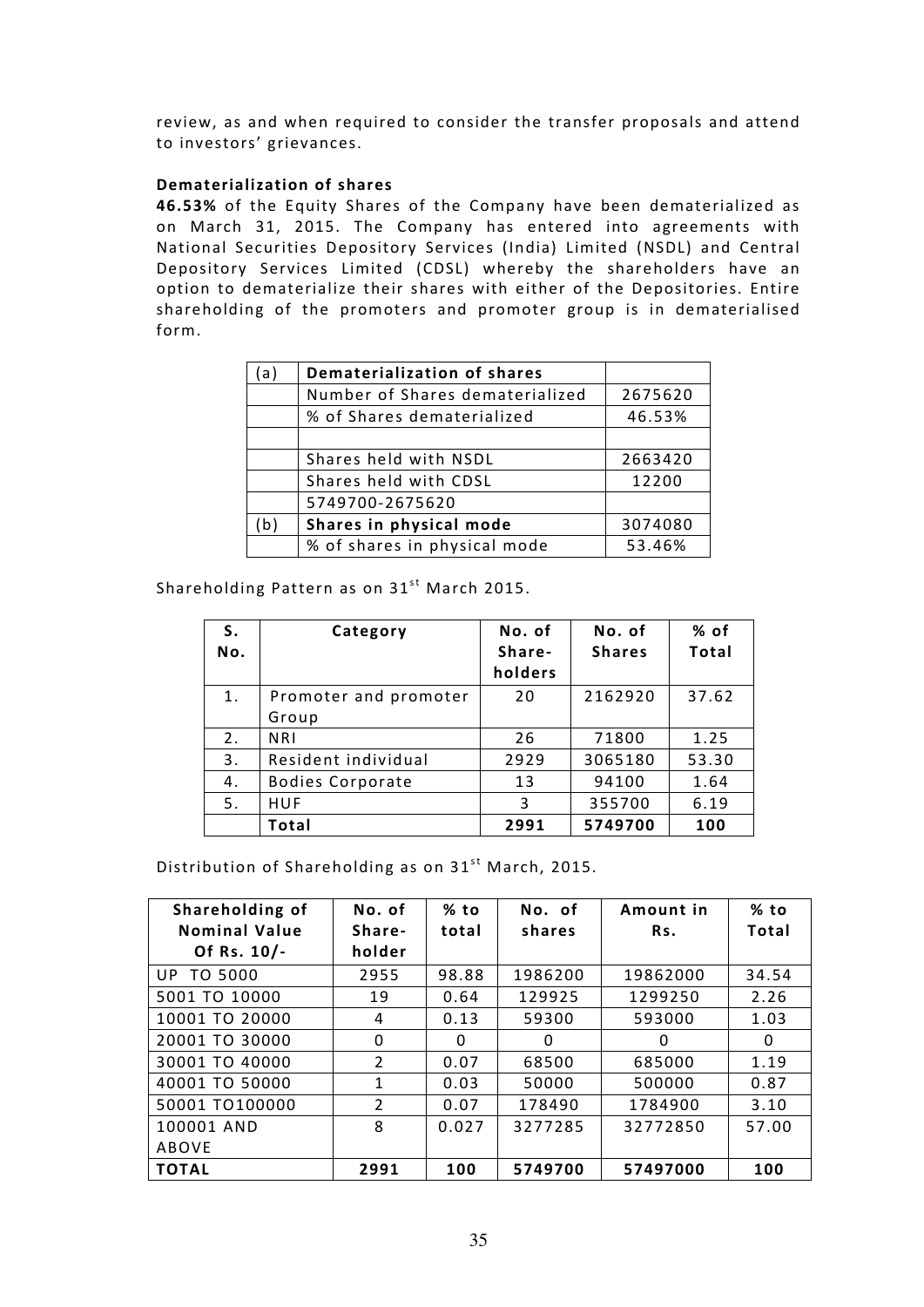#### Registered Office

RSC International limited 66, Gangwal Park, M.D. Road, Jaipur Phone: 093245-41587 E-mail: gyanrl@hotmail.com

## Registrar and Share Transfer Agent

Alankit Assignments Ltd Alankit House, 2E/21, Jhandewalan Extn., New Delhi-110055 Tel:(011) 4254 1234/23541234

## Compliance Certificate of the Auditors

The Statutory Auditors have certified that the Company has complied with the conditions of Corporate Governance as stipulated in Clause 49 of the Listing Agreement with the Stock Exchanges and the same is annexed to the Directors' Report.

#### Non-Mandatory Requirements

The Company at present has not adopted the non-mandatory requirements in regard to sending half yearly Financial Results to the shareholders at the residence.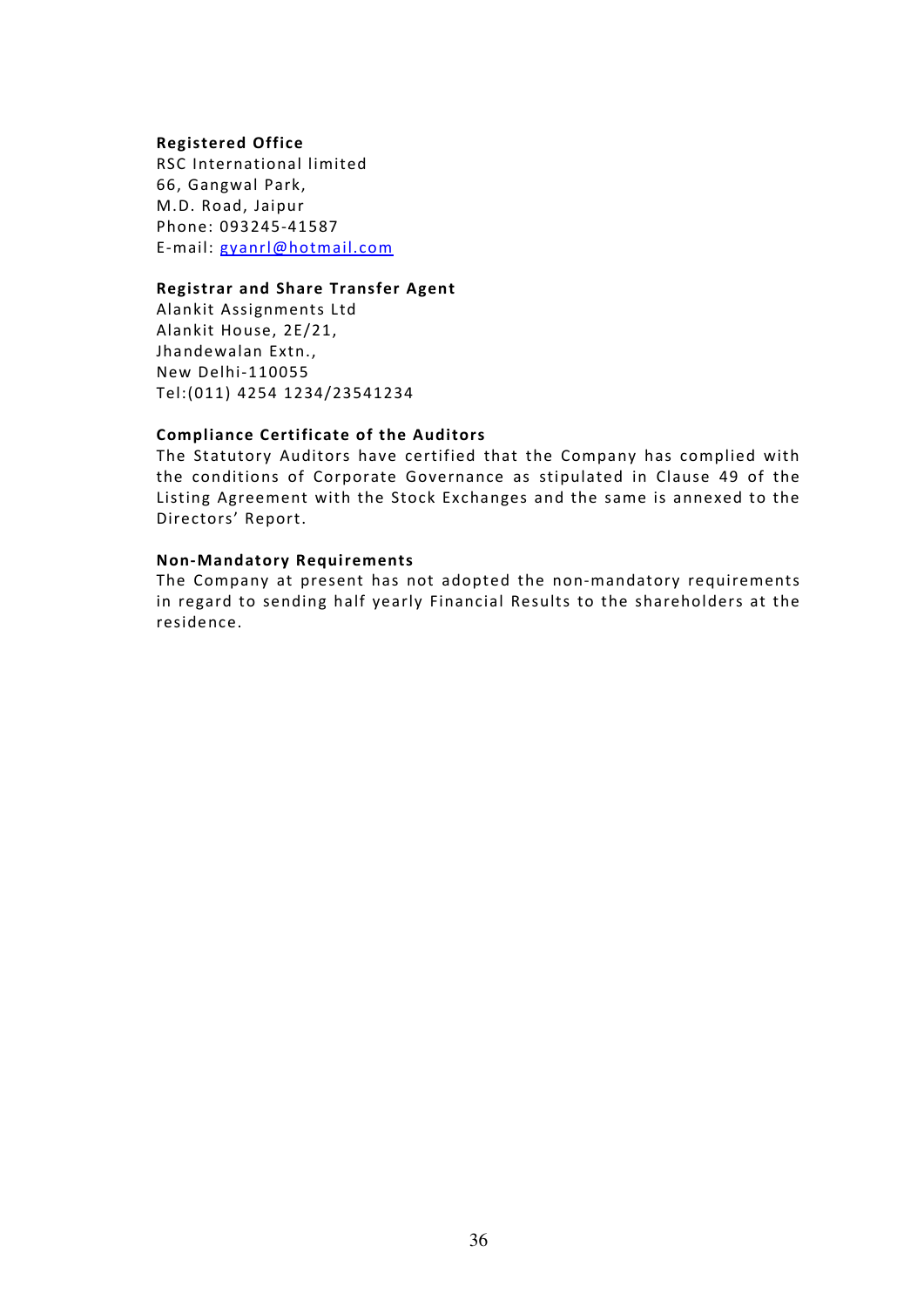#### AUDITORS CERTIFICATE ON CORPORATE GOVERNANCE

To

The Members of RSC International Ltd.

We have examined the compliance of conditions of Corporate Governance by RSC International Ltd. for the financial year ended  $31<sup>st</sup>$  March 2015 as stipulated by Clause 49 of the Listing Agreement of the Company with the Stock Exchange, with the relevant records and documents maintained by the Company and furnished to me and the report of Corporate Governance as approved by the Board of Directors.

The compliance of the conditions of Corporate Governance is the responsibility of the Management. Our examination was limited to procedure and implementation thereof, adopted by the Company for ensuring the compliance of the provisions relating to Corporate Governance. It is neither an audit nor an expression of opinion on the financial statements of the Company.

In our opinion and to the best of our information and according to the explanation given to us, we certify that the Company has complied in all material aspects with the conditions of Corporate Governance as stipulated in the above mentioned Listing Agreement, subject to the following:

- 1. The management has confirmed that quarterly results were submitted to BSE immediately after its approval by Board of Directors and same were uploaded to the Company's website. BSE website has also displayed the same. Due to lack of profits, the Company has not published the same in newspapers.
- 2. The management has informed that inspite of efforts, they were unable to find any Company Secretary for appointment. However, the Company has retained services of qualified professional for assisting the Company to comply with the requirement of Companies Act, 2013 and the Listing Agreement.

We further state that such compliance is neither an assurance as to the future viability of the Company nor the efficiency or effectiveness with which the management has conducted the affairs of the Company.

Place: Mumbai Date: 4<sup>th</sup> September 2015 **Kamal Agrawal** 

M. No. 43529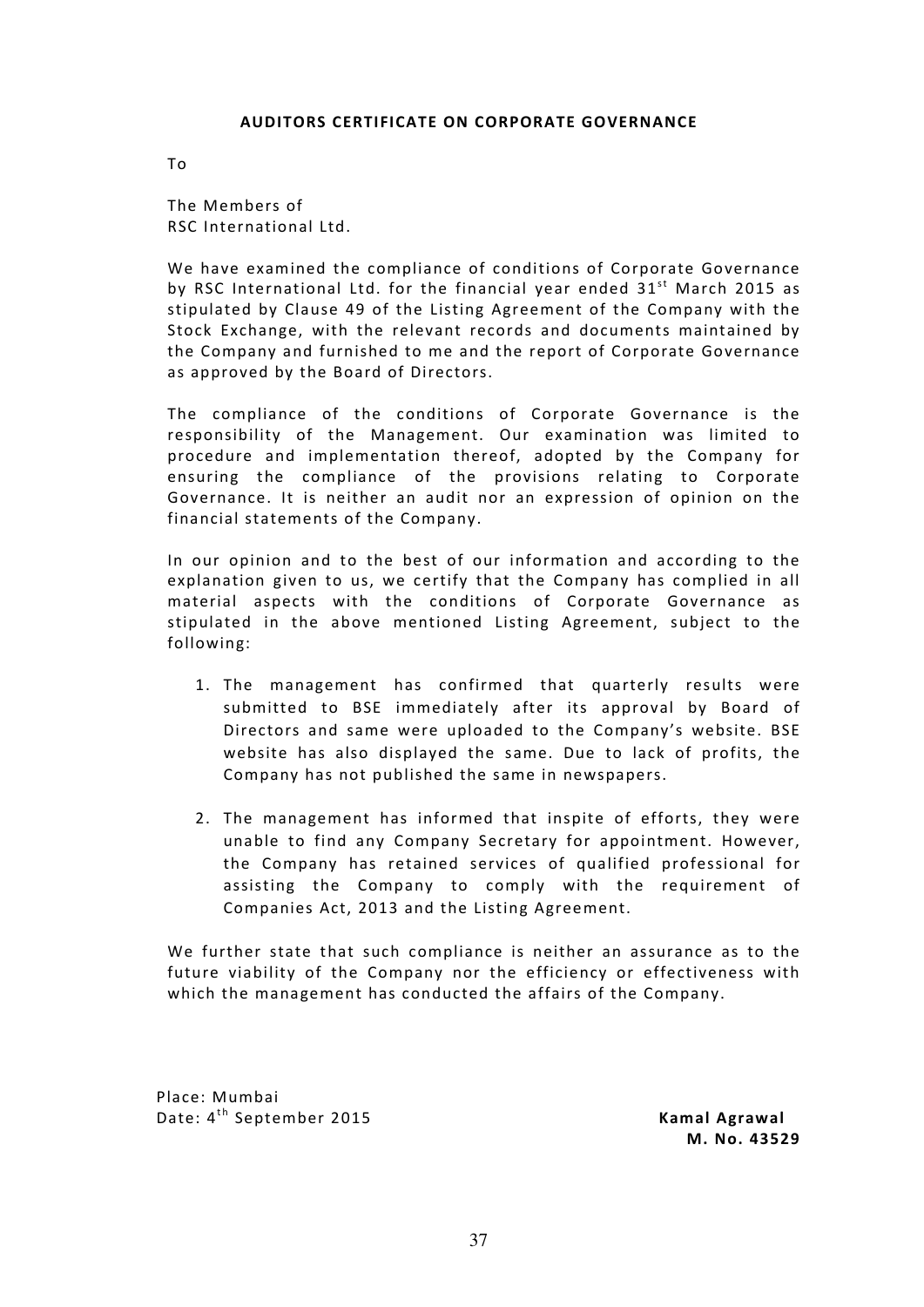#### DECLARATION ON COMPLIANCE OF CODE OF CONDUCT

To

The Members of RSC International Ltd.

I, hereby declare that the Directors of the Company have affirmed in writing, their compliances with the Company's Code of Conduct, during the year ended  $31<sup>st</sup>$  March 2015.

Date: 4<sup>th</sup> September 2015

Place: Jaipur For: RSC International Ltd.

 Ghyanchand Jain Managing Director

## Certificate by Managing Director

I, Gyan Chand Jain, Managing Director of RSC International Limited, do hereby certify

- 1. That we have reviewed the financial statements and the Cash Flow Statement for the year ended  $31<sup>st</sup>$  March 2015 and that to the best of our knowledge and belief.
	- These statements do not contain any materially untrue statement nor omit any material fact nor contain statements that might be misleading, and
	- These statements present a true and fair view of the company's state of affairs and are in compliance with the existing accounting standards, applicable law and Regulations.
- 2. That there are to the best of our knowledge and belief no transactions entered into by the company during the year which is fraudulent, illegal or violative of the Company's code of conduct.
- 3. That we accept responsibility for establishing and maintaining internal controls, we have evaluated the effectiveness of the internal control systems of the company and we have disclosed to the auditors and the Audit Committee, deficiencies in the design or operation of internal controls, if any of which we are aware and the steps that we have taken or purpose to take to rectify the identified deficiencies and;
- 4. That we have informed the auditors and the Audit Committee of;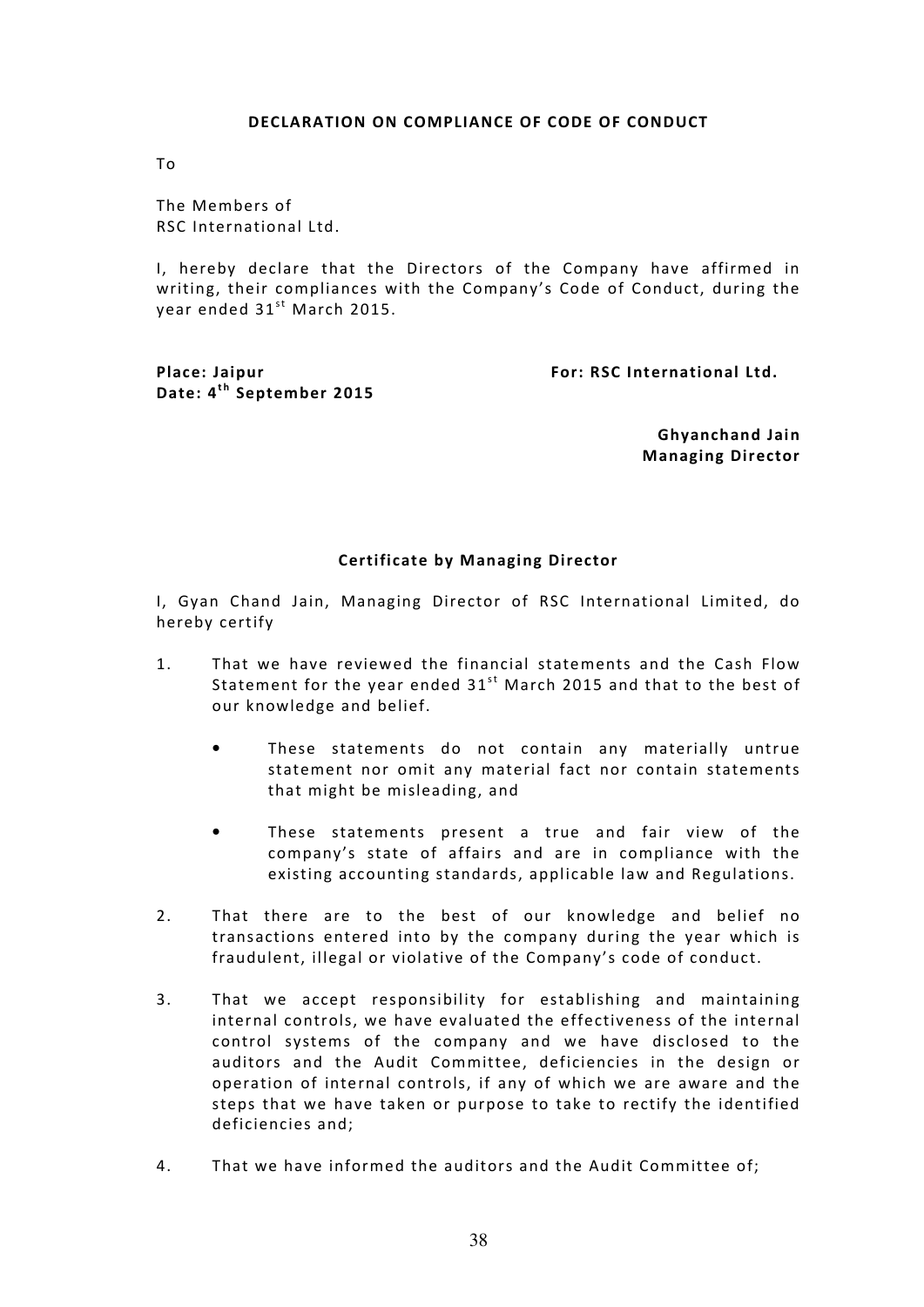- Significant changes in the internal control during the year.
- Significant changes in accounting policies during the year and that the same been disclosed in the notes to the financial statements; and
- Instances of significant fraud of which we have become aware and the involvement therein if any of the management of and employee having significant role in the company's internal control system.

Place: Jaipur

Date: 4<sup>th</sup> September 2015

 Ghyanchand Jain. Managing Director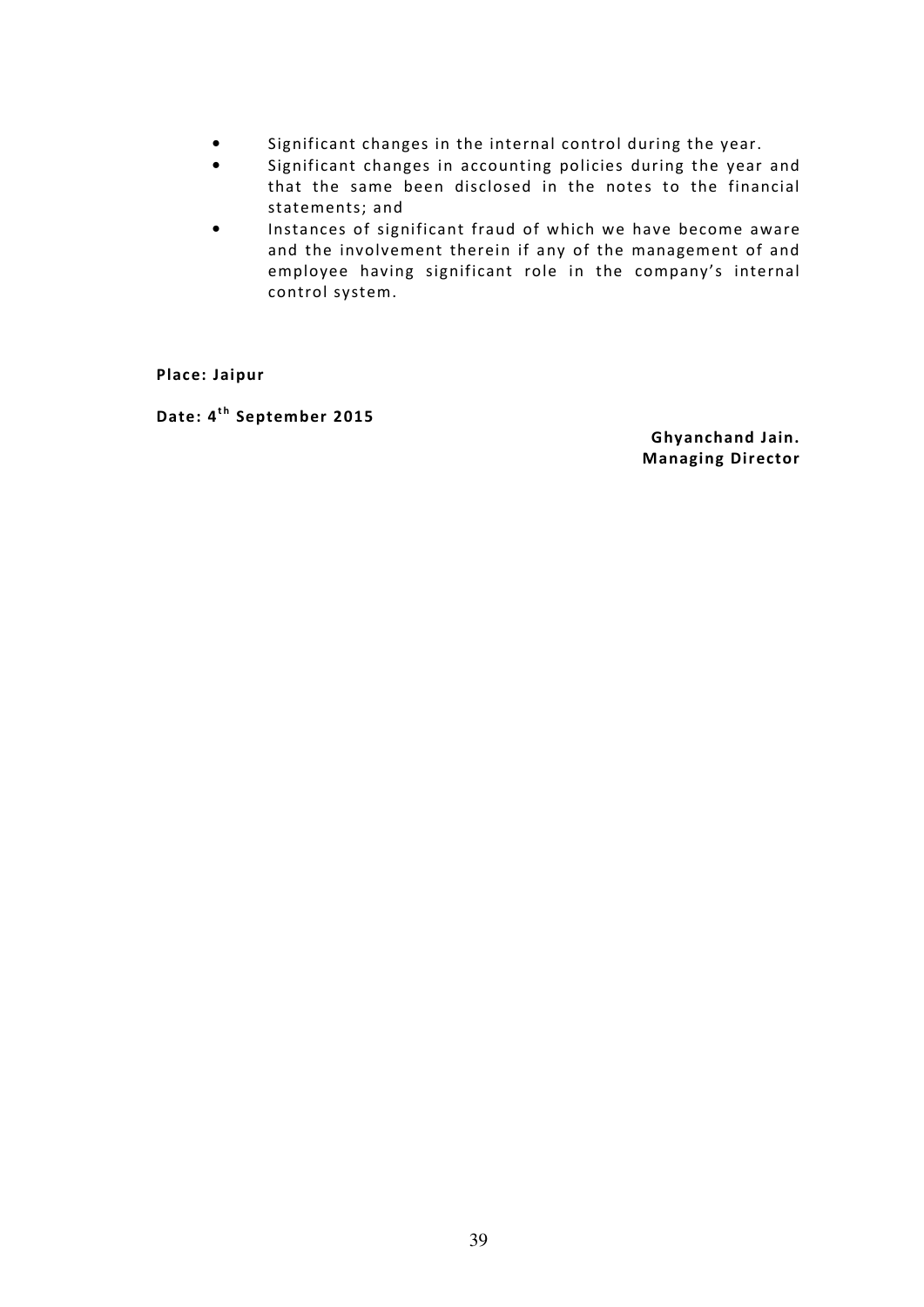#### INDEPENDENT AUDITORS' REPORT

## To the Members of RSC International Limited

#### Report on the Financial Statements

We have audited the accompanying financial statements of RSC International Limited ("the Company"), which comprises, the Balance Sheet as on March 31, 2015, the Statement of Profit and Loss, the Cash Flow Statement for the year then ended March 31, 2015 and a summary of the significant accounting policies and other explanatory information.

## Management's Responsibility for the Financial Statements

The Company's Board of Directors is responsible for the matters stated in Section 134(5) of the Companies Act, 2013 (the "Act") with respect to the preparation of these financial statements to give a true and fair view of the financial position, financial performance and cash flows of the Company in accordance with the accounting principles generally accepted in India, including the Accounting Standards specified under Section 133 of the Act, read with Rule 7 of the Companies (Accounts) Rules, 2014. This responsibility also includes maintenance of adequate accounting records in accordance with the provisions of the Act for safeguarding of the assets of the Company and for preventing and detecting frauds and other irregularities, selection and application of appropriate accounting policies, making judgments and estimates that are reasonable and prudent and design, implementation and maintenance of adequate internal financial controls that were operating effectively for ensuring the accuracy and completeness of the accounting records, relevant to the preparation and presentation of the financial statements that give a true and fair view and are free from material misstatement, whether due to fraud or error.

## Auditor's Responsibility

Our responsibility is to express an opinion on these financial statements based on our audit. We have taken into account the provisions of the Act and the Rules made thereunder including the Accounting Standards and matters which are required to be included in the audit report. We conducted our audit in accordance with the Standards on Auditing specified under Section 143(10) of the Act and other applicable authoritative pronouncements issued by the Institute of Chartered Accountants of India. Those Standards and pronouncements require that we comply with ethical requirements and plan and perform the audit to obtain reasonable assurance about whether the financial statements are free from material misstatement.

An audit involves performing procedures to obtain audit evidence about the amounts and the disclosures in the financial statements. The procedures selected depend on the auditor's judgment, including the assessment of the risks of material misstatement of the financial statements, whether due to fraud or error. In making those risk assessments, the auditor considers internal financial control relevant to the Company's preparation of the financial statements that give a true and fair view, in order to design audit procedures that are appropriate in the circumstances, but not for the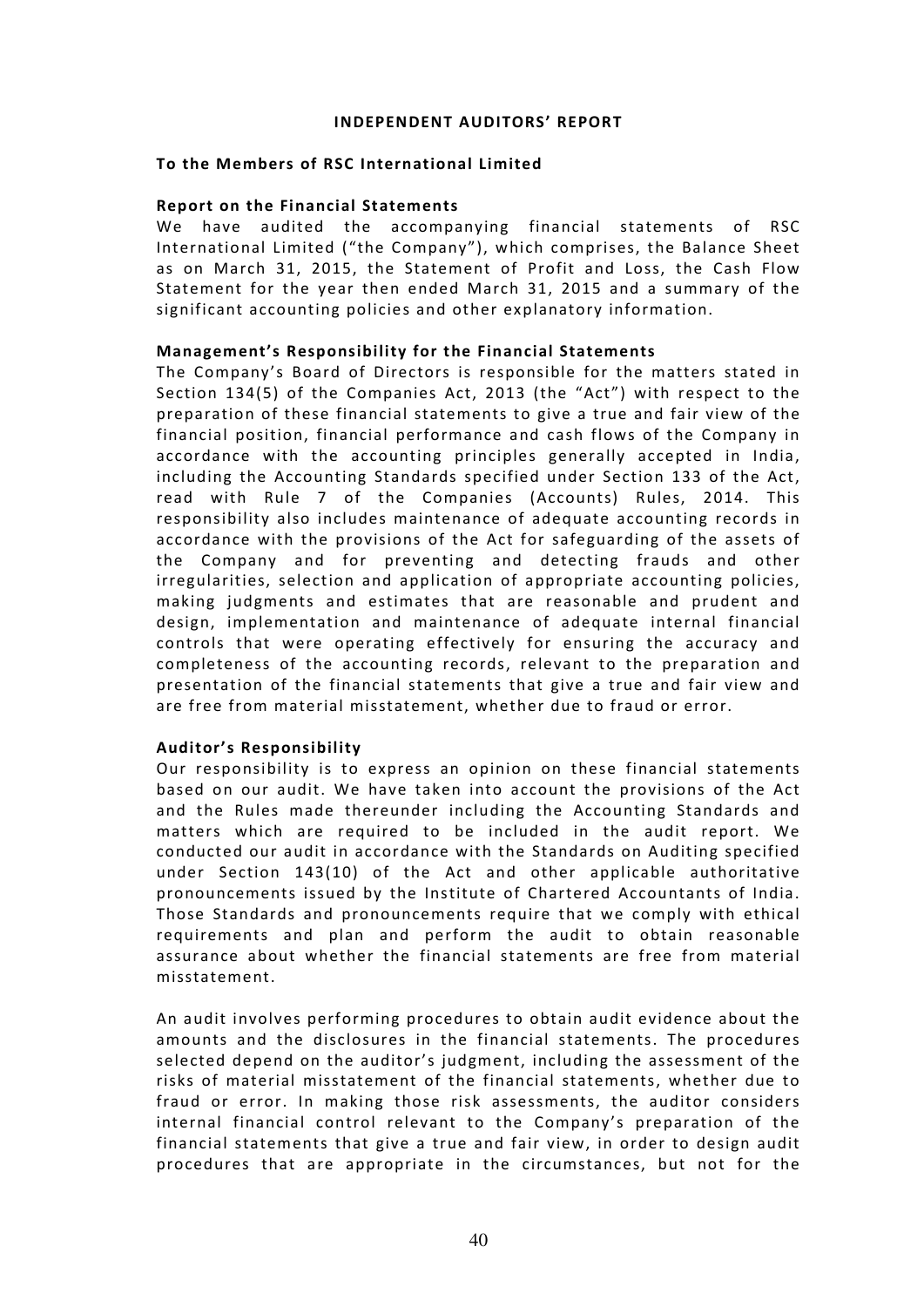purpose of expressing an opinion on whether the Company has in place an adequate internal financial controls system over financial reporting and the operating effectiveness of such controls. An audit also includes evaluating the appropriateness of the accounting policies used and the reasonableness of the accounting estimates made by the Company's Directors, as well as evaluating the overall presentation of the financial statements.

We believe that the audit evidence we have obtained is sufficient and appropriate to provide a basis for our audit opinion on the financial statements.

## Opinion

In our opinion and to the best of our information and according to the explanations given to us, the aforesaid financial statements give the information required by the Act in the manner so required and give a true and fair view in conformity with the accounting principles generally accepted in India, of the state of affairs of the Company as at March 31, 2015, and its profit and its cash flows for the year ended on that date.

## Report on Other Legal and Regulatory Requirements

As required by 'the Companies (Auditor's Report) Order, 2015', issued by the Central Government of India in terms of sub-section (11) of Section 143 of the Act (hereinafter referred to as the "Order"), and on the basis of such checks of the books and records of the Company as we considered appropriate and according to the information and explanations given to us, we give in the Annexure, a statement on the matters specified in paragraphs 3 and 4 of the Order.

As required by Section 143 (3) of the Act, we report that:

- (a) We have sought and obtained all the information and explanations which to the best of our knowledge and belief were necessary for the purposes of our audit.
- (b) In our opinion, proper books of account as required by law have been kept by the Company so far as it appears from our examination of those books.
- (c) The Balance Sheet, the Statement of Profit and Loss, and the Cash Flow Statement dealt with by this Report are in agreement with the books of accounts.
- (d) In our opinion, the aforesaid financial statements comply with the Accounting Standards specified under Section 133 of the Act, read with Rule 7 of the Companies (Accounts) Rules, 2014.
- (e) On the basis of the written representations received from the directors as on March 31, 2015 taken on record by the Board of Directors, none of the directors are disqualified as on March 31, 2015, from being appointed as a director in terms of Section 164 (2) of the Act.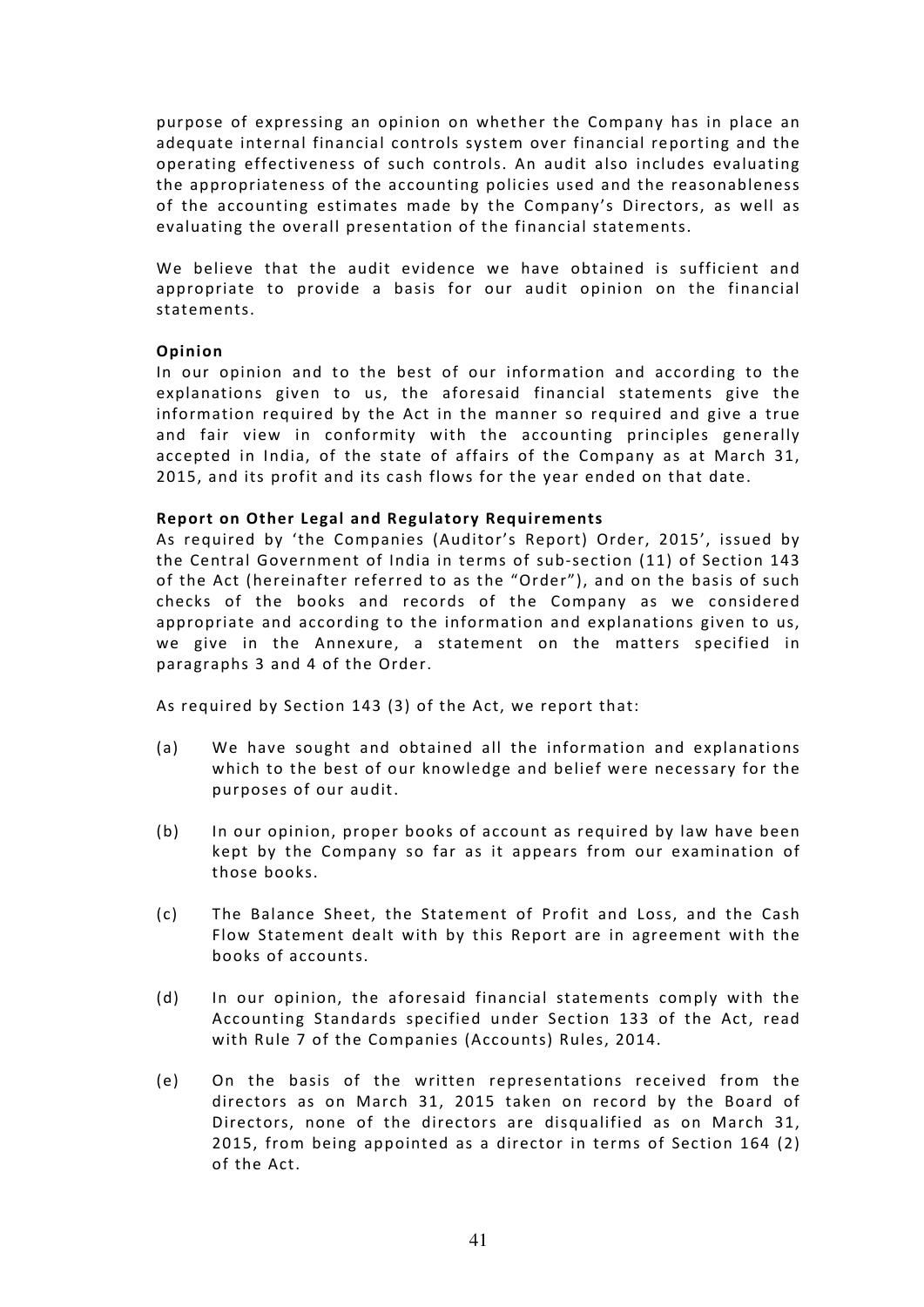- (f) With respect to the other matters to be included in the Auditor's Report in accordance with Rule 11 of the Companies (Audit and Auditors) Rules, 2014, in our opinion and to the best of our knowledge and belief and according to the information and explanations given to us:
	- i. The Company has no pending litigations as at March 31, 2015;
	- ii. The Company has no long-term contracts including derivative contracts as at March 31, 2015;
	- iii. There were no amounts which were required to be transferred to the Investor Education and Protection Fund by the Company during the year ended  $31^{st}$  March, 2015.

Place: Mumbai Date:  $29<sup>th</sup>$  May 2015

 For: Kamal Agrawal Chartered Accountant

> C.A Kamal Agrawal M. No. 43529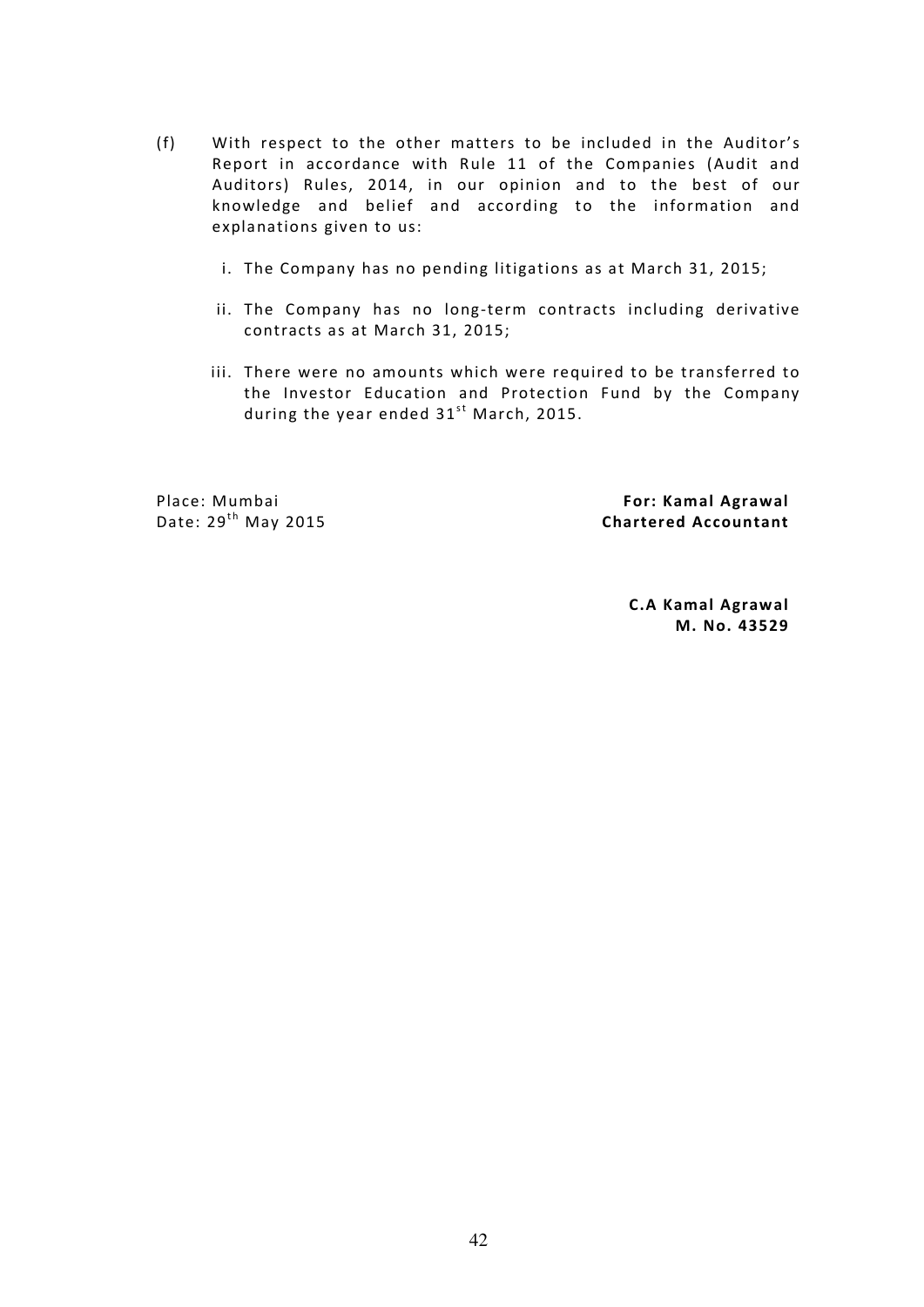#### ANNEXURE TO INDEPENDENT AUDITORS' REPORT

(Referred to in paragraph 1 under the heading of 'Reporting on other Legal and Regulatory Requirements' of our report of even date)

- I.
- a) The Company is maintaining proper records showing full particulars, including quantitative details and situation of fixed assets.
- b) The fixed assets are physically verified by the Management according to a phased programme designed to cover all the items over a period of three years which, in our opinion, is reasonable having regard to the size of the Company and the nature of its assets. Pursuant to the programme, a portion of the fixed assets has been physically verified by the Management during the year and no material discrepancies have been noticed on such verification.
- II. The Company engages in providing services on commission basis and therefore maintains no inventory. The reporting requirements mentioned in Para (ii)(a), (b), (c) are therefore not applicable.
- III. The Company has not granted any loans, secured or unsecured, to companies, firms or other parties covered in the register maintained under Section 189 of the Act. Therefore, the provisions of Clause 3(iii), (iii)(a) and (iii)(b) of the said Order are not applicable to the Company.
- IV. In our opinion, and according to the information and explanations given to us, there is an adequate internal control system commensurate with the size of the Company and the nature of its business for the provisioning of services.

Further, on the basis of our examination of the books and records of the Company and according to the information and explanations given to us, we have neither come across, nor have been informed of, any continuing failure to correct major weaknesses in the aforesaid internal control system.

- V. The Company has not accepted any deposits from the public within the meaning of Sections 73, 74, 75 and 76 of the Act and the rules framed there under to the extent notified.
- VI. The Company is not required to maintain cost records within the meaning of Sections 148 of the Act as it is not engaged in manufacturing activities as specified by the Central Government under section 148(1) of the Act.

VII.

a) According to the information and explanations given to us and the records of the Company examined by us, in our opinion, the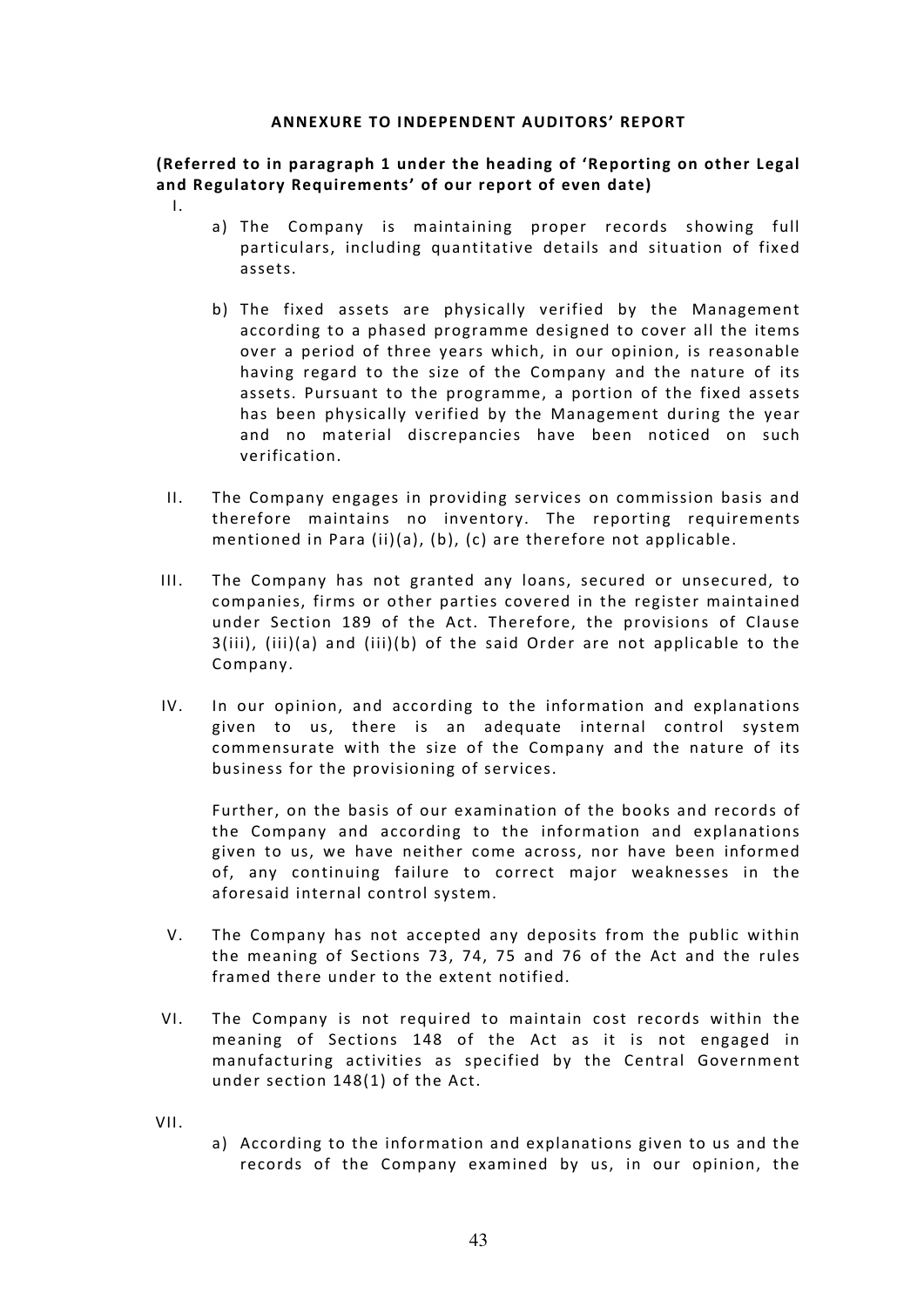Company is regular in depositing the undisputed statutory dues, including income tax, service tax and other material statutory dues, as applicable, with the appropriate authorities.

- b) According to the information and explanations given to us and the records of the Company examined by us, there are no dues of wealth-tax, service-tax and duty of customs which have not been deposited on account of any dispute.
- c) There are no amounts required to be transferred by the Company to the Investor Education and Protection Fund in accordance with the provisions of the Companies Act, 1956 and the rules made there under.
- VIII. The accumulated losses of the Company did not exceed fifty percent of its net worth as at March 31, 2015 and it has not incurred cash losses in the financial year ended on that date or in the immediately preceding financial year.
	- IX. According to the records of the Company examined by us and the information and explanations given to us, the Company has not defaulted in repayment of dues to any financial institution or bank or debenture holders as at the Balance Sheet date.
	- X. In our opinion, and according to the information and explanations given to us, the Company has not given any guarantee for loans taken by others from banks or financial institutions during the year. Accordingly, the provisions of Clause 3(x) of the Order are not applicable to the Company.
	- XI. The Company has not taken any term loans. Accordingly, the provisions of Clause  $3(xi)$  of the Order are not applicable to the Company.
- XII. During the course of our examination of the books and records of the Company, carried out in accordance with the generally accepted auditing practices in India, and according to the information and explanations given to us, we have neither come across any instance of material fraud on or by the Company, noticed or reported during the year, nor have we been informed of any such case by the Management.

Place: Mumbai Date: 29<sup>th</sup> May 2015 **Kamal Agrawal** 

M. No. 43529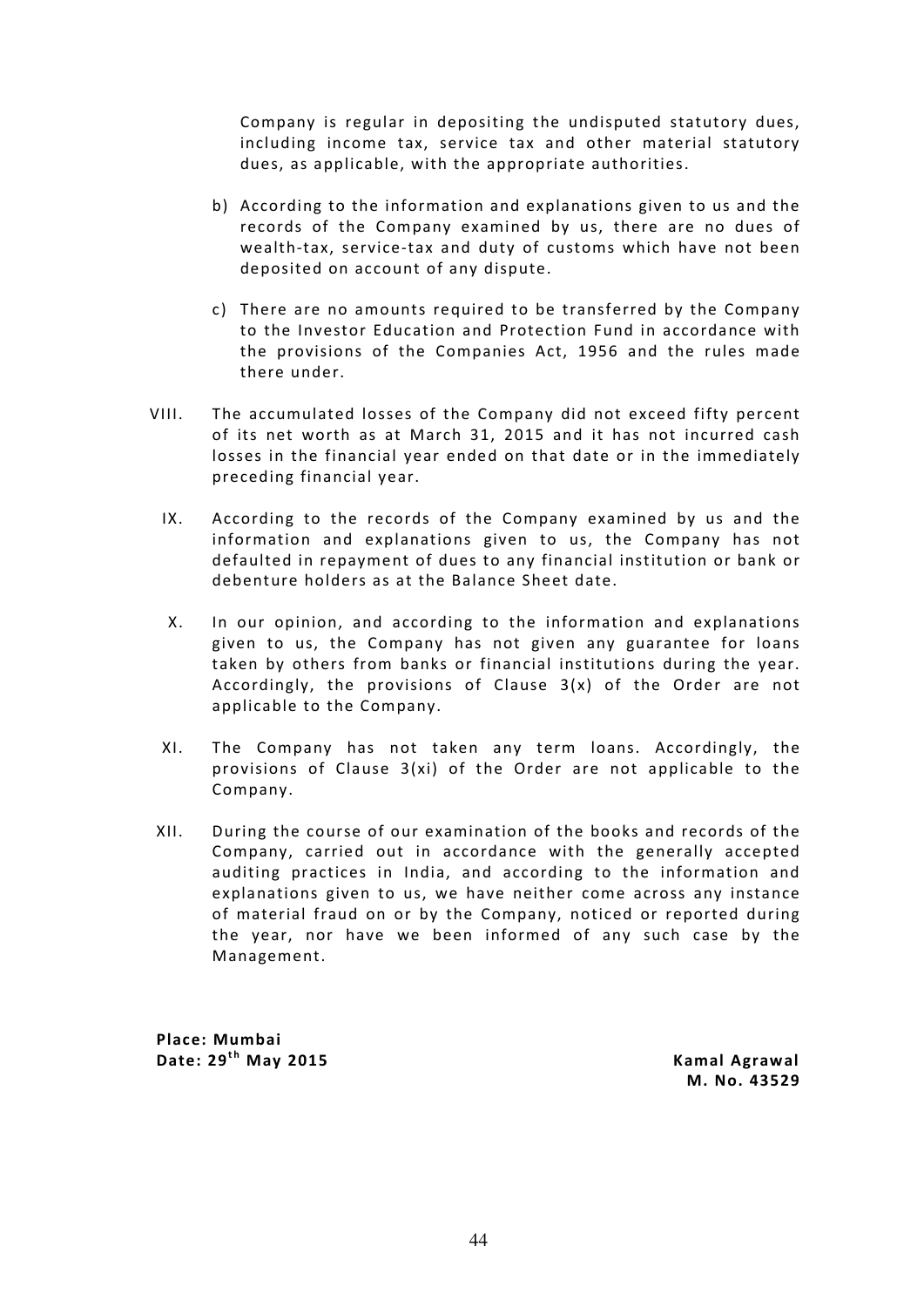## NOTES FORMING PART OF FINANCIAL STATEMENTS AS OF AND FOR THE YEAR ENDED MARCH 31, 2015

# GENERAL INFORMATION AND STATEMENT OF SIGNIFICANT ACCOUNTING POLICIES

#### GENERAL INFORMATION

RSC International Ltd. ('the Company') is engaged in agency business of synthetic fabrics.

#### SIGNIFICANT ACCOUNTING POLICIES:

## I. BASIS OF PREPARATION OF FINANCIAL STATEMENTS

These financial statements have been prepared in accordance with the Generally Accepted Accounting Principles in India under the historical cost convention on accrual basis. Pursuant to Section 133 of the Companies Act, 2013 read with Rule 7 of the Companies (Accounts) Rules, 2014, till the standards of accounting or any addendum thereto are prescribed by Central Government in consultation and recommendation of the National Financial Reporting Authority, the existing Accounting Standards notified under the Companies Act, 1956 shall continue to apply. Consequently, these financial statements have been prepared to comply in all material aspects with the Accounting Standards notified under Section 211(3C) of the Companies Act, 1956 [Companies (Accounting Standards) Rules, 2006, as amended] and other relevant provisions of the Companies Act, 2013.

All assets and liabilities have been classified as current or noncurrent as per the Company's operating cycle and other criteria set out in the Schedule III to the Companies Act, 2013. The Company has ascertained its operating cycle as 12 months for the purpose of current – non-current classification of assets and liabilities.

## II. TANGIBLE ASSETS AND DEPRECIATION

Fixed assets are stated at cost of acquisition or construction, less accumulated depreciation and accumulated amortization losses, if any. All costs relating to the acquisition and installation of fixed assets are capitalized and include borrowing costs directly attributable to construction or acquisition of fixed assets, upto the date the asset is put to use.

Losses arising from the retirement of and gains or losses arising from disposal of fixed assets which are carried at cost are recognised in the Statement of Profit and Loss.

Depreciation is provided on pro-rata basis on the straight-line method over the estimated useful lives of the assets which in certain cases may be different than the lives prescribed under Schedule II to the Companies Act, 2013, in order to reflect the actual usage of the assets. The estimates of the useful lives of the assets are based on a technical evaluation and have undergone a change on account of transition to the Companies Act, 2013. The Companies Act, 2013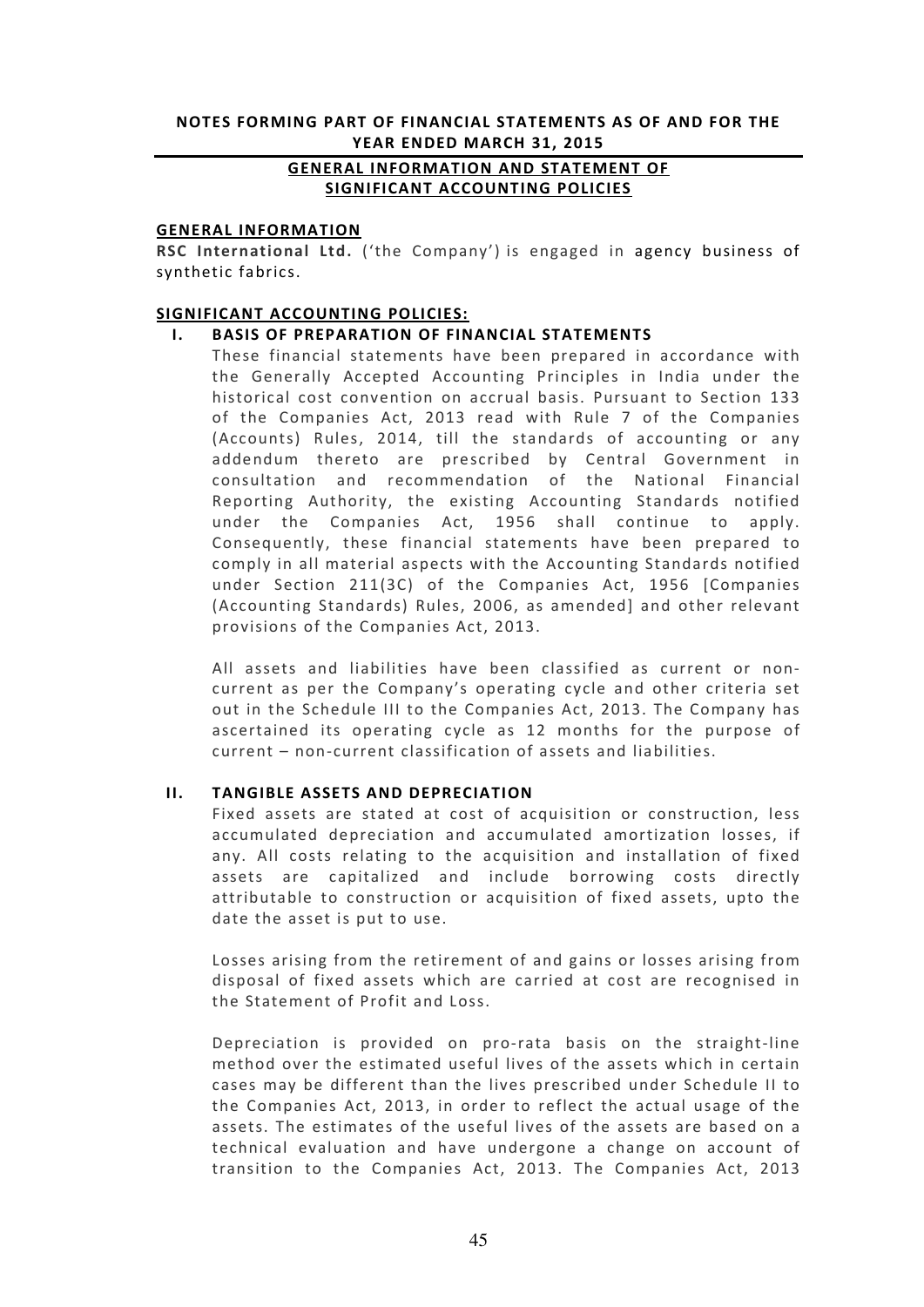requires the Company to restate the value of all fixed assets. Due to obsolescence of the Computer and Furniture, the Company has decided to write off the full written down value of Rs. 938/ pertaining to the Computer. The cost of furniture is considered at opening WDV of Rs. 13,814.00 for the purpose of calculation of depreciation.

## III. INVESTMENTS

Current investments are carried at cost or fair value, whichever is lower. Long-term investments are carried at cost.

# IV. REVENUE RECOGNITION

The Company recognises income from commission only after completion of sale of goods as per AS – 9 on 'Revenue Recognition'. Interest Income is recognised on an accrual basis, considering the period of time, the amount outstanding and the rate applicable.

## V. DEFFERED TAX LIABILITY

In view of insignificant difference in the amount of depreciation under the Companies Act, 2013 and the Income-tax Act, 1961, no provision for deferred tax is made during the year as required under Accounting Standard 22 issued by the ICAI.

## VI. RETIREMENT BENEFITS

No provision for retirement benefits has been made since there is no such liability.

## VII. RELATED PARTY DISCLOSURES

As per Accounting Standard 18 issued by ICAI in respect of 'Transactions with Related Party' are as under:

# Key Management Personnel

Shri G.C. Jain – Director Shri Ankur Jain – Director

## Associate Concerns

M/s. Alpine Overseas Mascot Fashions Private Limited

| <b>Particulars</b>                   | Key<br>Management<br>Personnel | Associate<br><b>Concerns</b> |
|--------------------------------------|--------------------------------|------------------------------|
| Amount received                      | Nil                            | 3,10,000.00                  |
| Amount paid                          | Nil                            | Nil                          |
| Amount Receivable as<br>on 31/3/2015 | 55,811.00                      | 28,93,000.00                 |
| Amount Payable as on<br>31/3/2015    | 20,000.00                      | 80,145.00                    |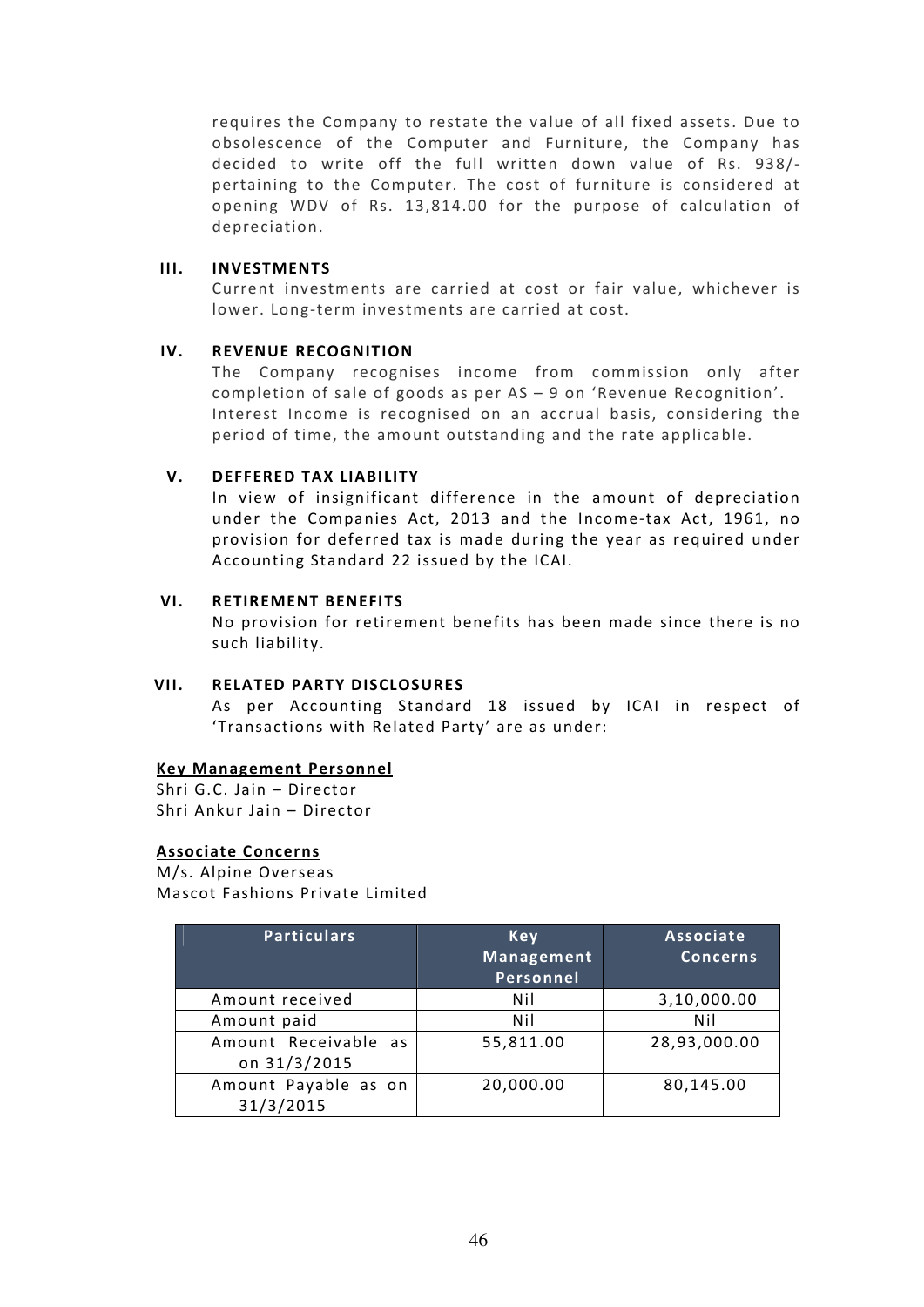#### VIII. EARNINGS PER SHARE

Basic earnings per share is calculated by dividing the net profit or loss for the period attributable to the equity shareholders by the weighted average number of equity shares outstanding during the period.

- IX. The Company has provided confirmation of balances pertaining to Sundry Debtors, Sundry Creditors, Loans and Advances and Bank accounts.
- X. Previous year figures are regrouped and rearranged wherever required.

| For and on behalf of Board |                 | For: Kamal Agrawal<br><b>Chartered Accountant</b> |
|----------------------------|-----------------|---------------------------------------------------|
| G C Jain                   | Ankur Jain      | Kamal Agrawal                                     |
| <b>Director</b>            | <b>Director</b> | M. No. 43529                                      |

Place: Mumbai Date:  $29<sup>th</sup>$  May 2015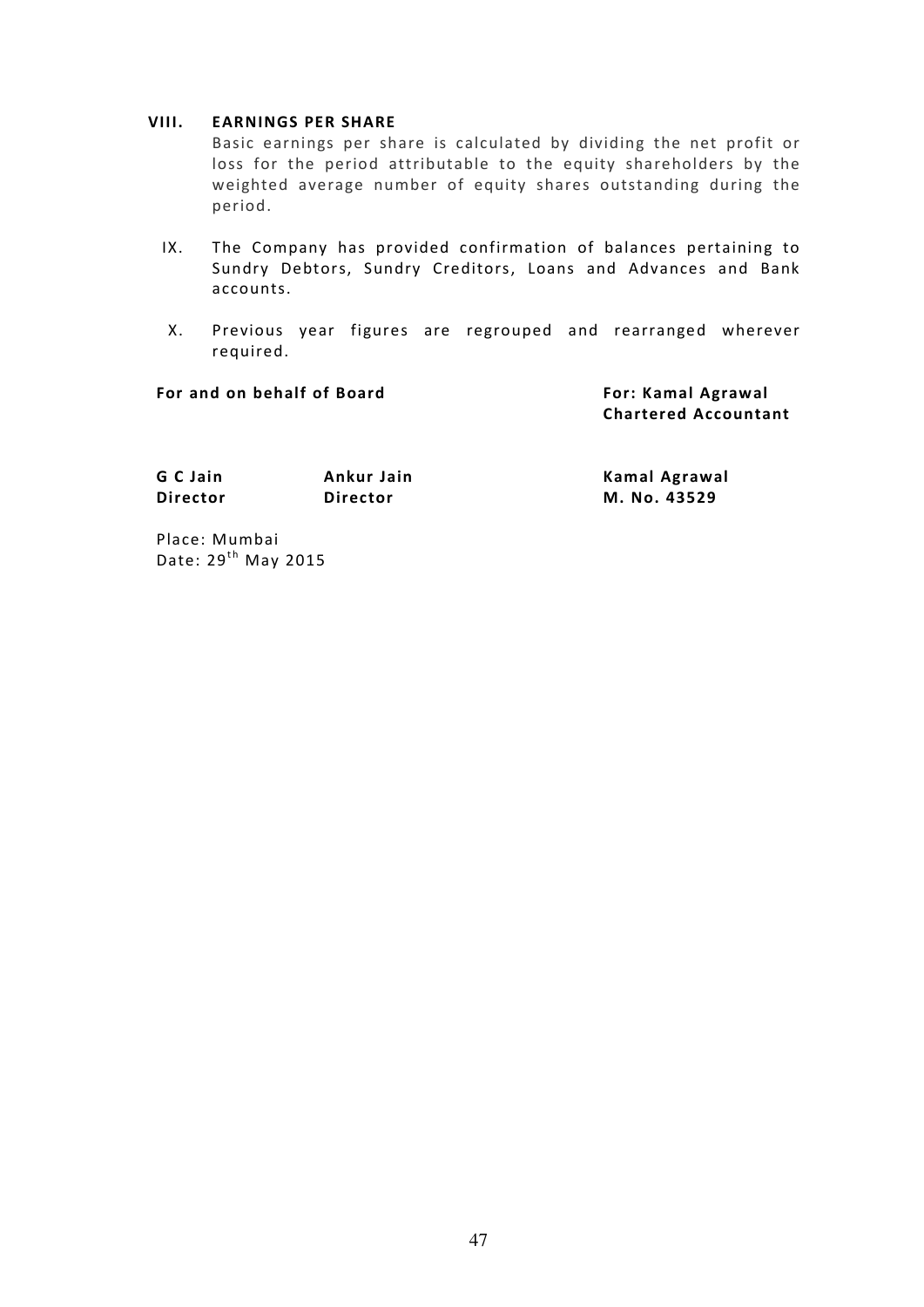# RSC INTERNATIONAL LIMITED

#### BALANCE SHEET AS AT 31st MARCH 2015

| <b>Particulars</b>                                                                       | <b>Note</b><br>No. | <b>AS AT</b><br>31/03/2015 | <b>Amount in Rupees</b><br><b>AS AT</b><br>31/03/2014 |
|------------------------------------------------------------------------------------------|--------------------|----------------------------|-------------------------------------------------------|
| <b>I. EQUITY &amp; LIABILITIES</b>                                                       |                    |                            |                                                       |
| (1) Shareholders' Funds                                                                  |                    |                            |                                                       |
| (a) Share Capital                                                                        | 1                  | 52,729,000                 | 52,729,000                                            |
| (b) Reserves and Surplus                                                                 | 2                  | (15,989,175)               | (16,085,791)                                          |
| (2) Current Liabilities                                                                  |                    | 36,739,825                 | 36,643,209                                            |
|                                                                                          |                    |                            |                                                       |
| (a) Trade Payables                                                                       | 3                  | 1,251,264                  | 1,297,264                                             |
| (b) Other current liabilities                                                            | 4                  | 315,182                    | 284,182                                               |
| (c) Short Term Provisions                                                                | 5                  | 21,352                     |                                                       |
|                                                                                          |                    | 1,587,798                  | 1,581,446                                             |
| <b>TOTAL</b>                                                                             |                    | 38,327,623                 | 38,224,655                                            |
| <b>II. ASSETS</b><br>(1) Non Current Assets<br><b>Fixed Assets</b><br>(a)                |                    |                            |                                                       |
| (i) Tangible Assets                                                                      | 6                  | 11,203                     | 14,752                                                |
| (b) Non-Current Investments                                                              | 7                  | 1,503,000                  | 1,503,000                                             |
| (c) Trade Receivables                                                                    | 8                  | 36,381,344                 | 36,037,546                                            |
| (2) Current Assets<br>(a) Short-term loans and<br>advances                               | 9                  | 373,800                    | 328,751                                               |
| (b) Cash & cash equivalents                                                              | 10                 | 58,275                     | 340,606                                               |
| <b>TOTAL</b>                                                                             |                    | 38,327,623                 | 38,224,655                                            |
| <b>Significant Accounting Policies</b><br><b>Notes to financial statements</b>           | 1 to 15            |                            |                                                       |
| As per our report of even date<br><b>Kamal Agrawal</b><br><b>Chartered Accountant</b>    |                    |                            |                                                       |
| (CA. Kamal Agrawal)<br>Membership No.: 43529<br>Mumbai, Dated: 29 <sup>th</sup> May 2015 | Director           |                            | Director                                              |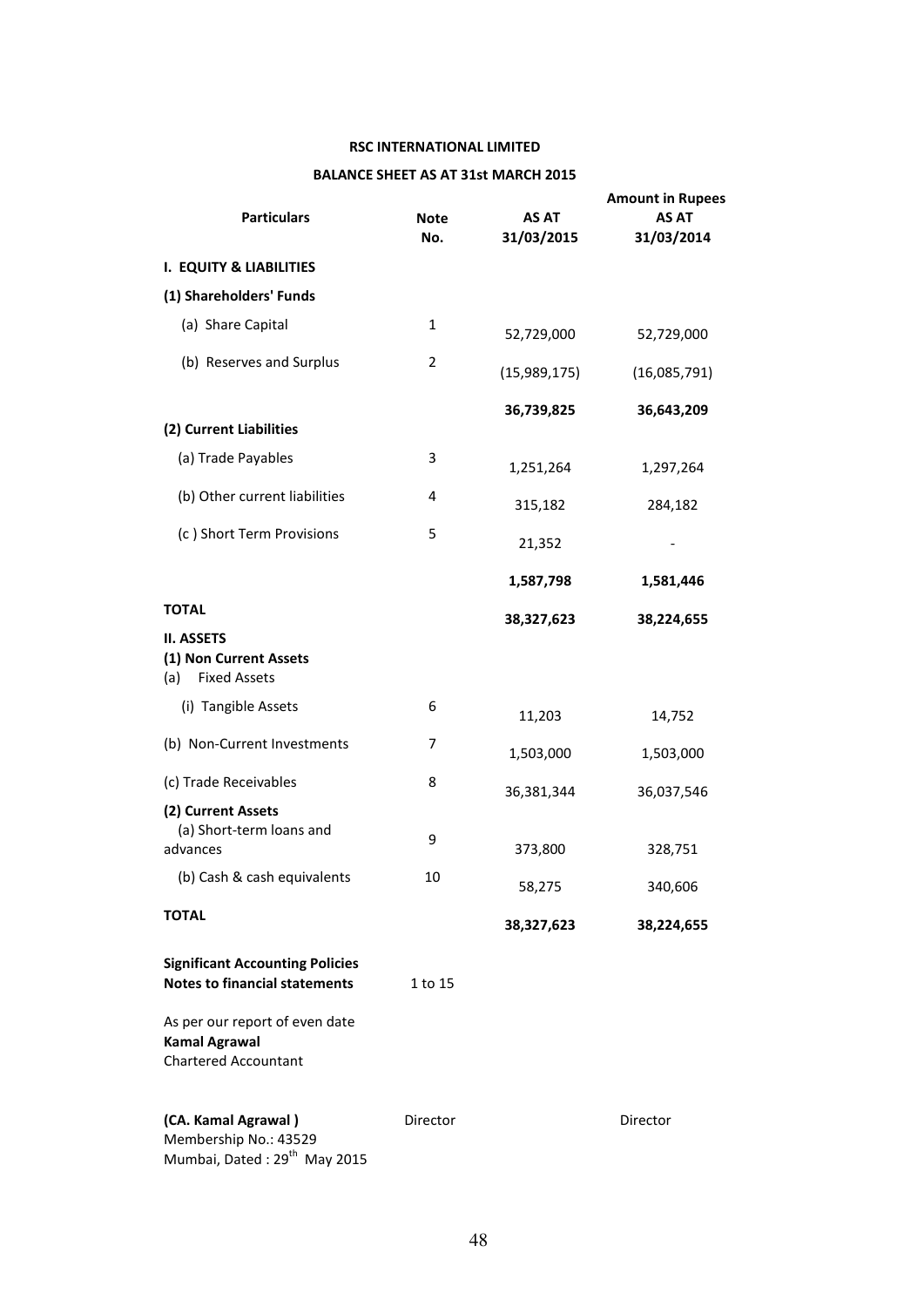## RSC INTERNATIONAL LIMITED

## STATEMENT OF PROFIT AND LOSS FOR THE YEAR ENDED 31st MARCH , 2015

|            |                                                                                          |                    | 99 I ON THE TEAN ENDED 913( INANCH , 2019 | <b>Amount in Rupees</b>             |
|------------|------------------------------------------------------------------------------------------|--------------------|-------------------------------------------|-------------------------------------|
|            | <b>Particulars</b>                                                                       | <b>Note</b><br>No. | For the<br>year ended<br>31/03/2015       | For the<br>year ended<br>31/03/2014 |
| I.         | Revenue from operations                                                                  | 11                 | 918,999                                   | 922,987                             |
|            | Other Income                                                                             | 12                 | 4,019                                     | 910                                 |
|            | <b>Total Revenue</b>                                                                     |                    | 923,018                                   | 923,897                             |
| Ш.         | Expenses:                                                                                |                    |                                           |                                     |
|            | Employee Benefits Exps.                                                                  | 13                 | 120,000                                   | 210,000                             |
|            | Depreciation and amortization expense                                                    | 14                 | 3,549                                     | 3,678                               |
|            | Other expenses                                                                           | 15                 | 681,501                                   | 431,208                             |
|            | <b>Total Expenses</b>                                                                    |                    | 805,050                                   | 644,886                             |
|            | III. Profit before exceptional and<br>extraordinary items and tax (I-II)                 |                    | 117,969                                   | 279,011                             |
|            | IV. Exceptional items                                                                    |                    |                                           |                                     |
| $(III-IV)$ | V. Profit before extraordinary items and tax                                             |                    | 117,969                                   | 279,011                             |
|            | VI. Extraordinary Items                                                                  |                    |                                           |                                     |
|            | VII. Profit before tax (V-VI)                                                            |                    | 117,969                                   | 279,011                             |
|            | VIII. Tax expense:                                                                       |                    |                                           |                                     |
|            | (1) Current Tax/ MAT                                                                     |                    | 21,352                                    |                                     |
|            | (2) Tax for earlier period                                                               |                    |                                           |                                     |
|            | IX. Profit/(Loss) for the period                                                         |                    | 96,616                                    | 279,011                             |
|            | X. Earnings per equity share:                                                            |                    |                                           |                                     |
|            | $(1)$ Basic                                                                              |                    | 0.02                                      | 0.05                                |
|            | (2) Diluted                                                                              |                    | 0.02                                      | 0.05                                |
|            | <b>Significant Accounting Policies</b><br><b>Notes to financial statements</b>           | 1 to 15            |                                           |                                     |
|            | As per my report of even date<br><b>Kamal Agrawal</b><br><b>Chartered Accountant</b>     |                    |                                           |                                     |
|            | (CA. Kamal Agrawal)<br>Membership No.: 52435<br>Mumbai, Dated: 29 <sup>th</sup> May 2015 | <b>Director</b>    |                                           | <b>Director</b>                     |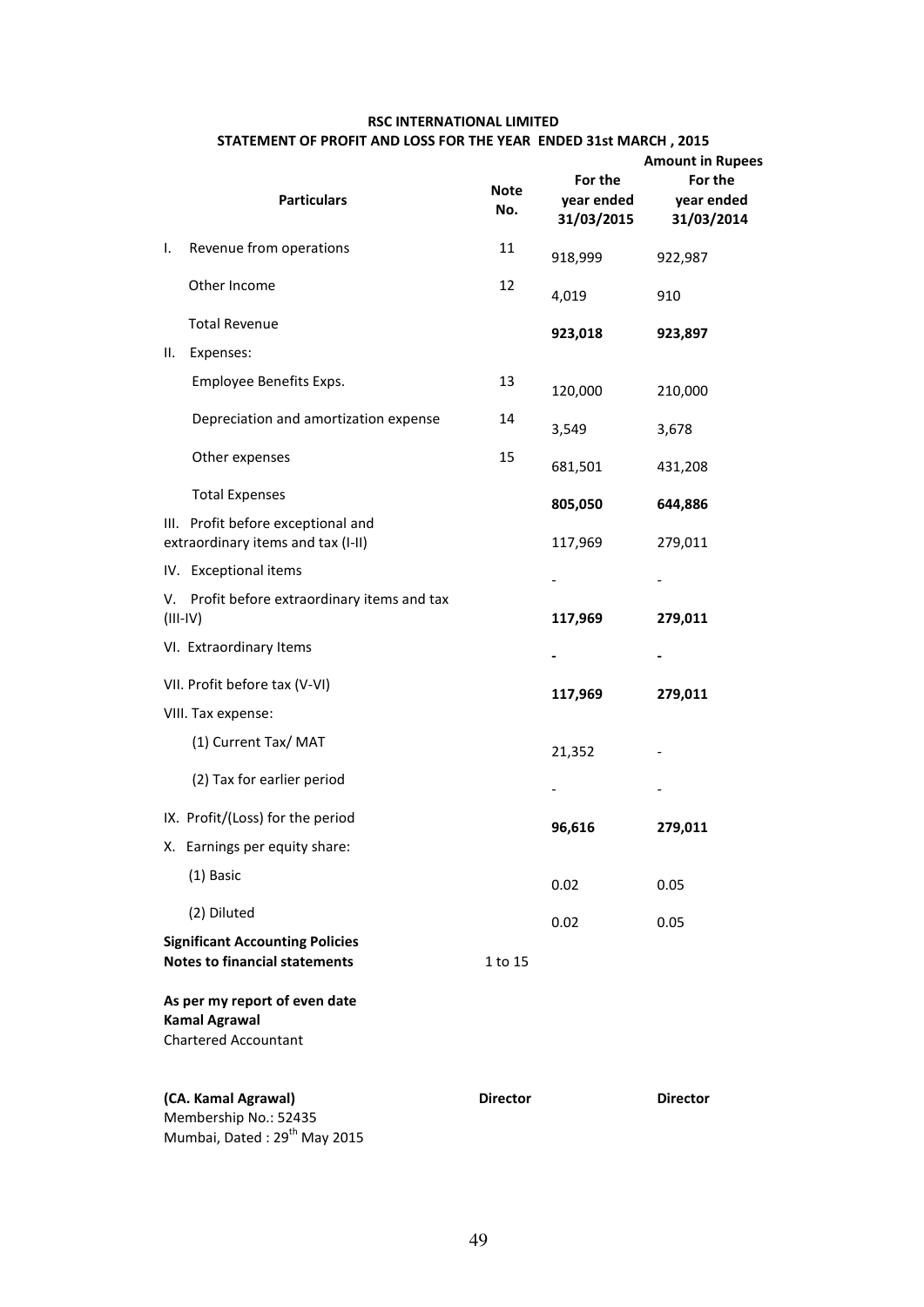#### RSC INTERNATIONAL LTD. CASH FLOW STATEMENT FOR THE YEAR ENDED 31ST MARCH 2015

|              |                |                                                     | <b>31st March 2015</b> | <b>31st March 2014</b> |
|--------------|----------------|-----------------------------------------------------|------------------------|------------------------|
| A            |                | <b>CASH FLOW FROM OPERATING ACTIVITIES</b>          |                        |                        |
|              | $\mathbf{1}$   | Net profit before tax and extra ordinery items      | 117969.00              | 279011.00              |
|              |                | Add: Depreciation                                   | 3549.00                | 3678.00                |
|              |                | <b>Financial Charges</b>                            | 0.00                   | 0.00                   |
|              | $\overline{2}$ | Operating profit before working capital changes     | 121518.00              | 282689.00              |
|              |                | Trade & other receivable                            | -388849.00             | $-189019.00$           |
|              |                | Inventaries                                         | 0.00                   | 0.00                   |
|              |                | Trade payable                                       | $-15000.00$            | 6957.00                |
|              |                |                                                     | -403849.00             | $-182062.00$           |
|              | 3              | Cash generation from operations                     | -282331.00             | 100627.00              |
|              |                | Income Tax paid                                     | 0.00                   | 0.00                   |
|              | 4              | Net cash flow from operating activities             | $-282331.00$           | 100627.00              |
| B            |                | <b>CASH FLOW FROM FINANCING ACTIVITIES</b>          |                        |                        |
|              | $\mathbf{1}$   | Purchase /sale of Fixed Assets                      | 0.00                   | 0.00                   |
|              | $\overline{2}$ | Net cash used in investing activities               | 0.00                   | 0.00                   |
| $\mathsf{C}$ |                | <b>CASH FLOW FROM FINANCING ACTIVITIES</b>          |                        |                        |
|              | 1              | Long term borrowings                                | 0.00                   | 0.00                   |
|              | $\overline{2}$ | Net cash used in financing activities               | 0.00                   | 0.00                   |
|              | 3              | Net increase in cash and cash equivalents           | 0.00                   | 0.00                   |
|              |                | Net increase in cash & cash equivalent              | -282331.00             | 100627.00              |
|              |                | Cash & cash equivalents as on 1-4-2014 (1-4-2013)   | 340606.00              | 239979.00              |
|              |                | Cash & cash equivalents as on 31-3-2015 (31-3-2014) | 58275.00               | 340606.00              |
|              |                |                                                     | $-282331.00$           | 100627.00              |
|              |                | As per our report of even date                      |                        |                        |
|              |                | <b>Kamal Agrawal</b>                                |                        |                        |
|              |                | <b>Chartered Accountant</b>                         |                        |                        |

(CA. Kamal Agrawal ) and the contractor of the Director Director Director Director Membership No.: 43529

Mumbai, Dated: 29<sup>th</sup> May 2015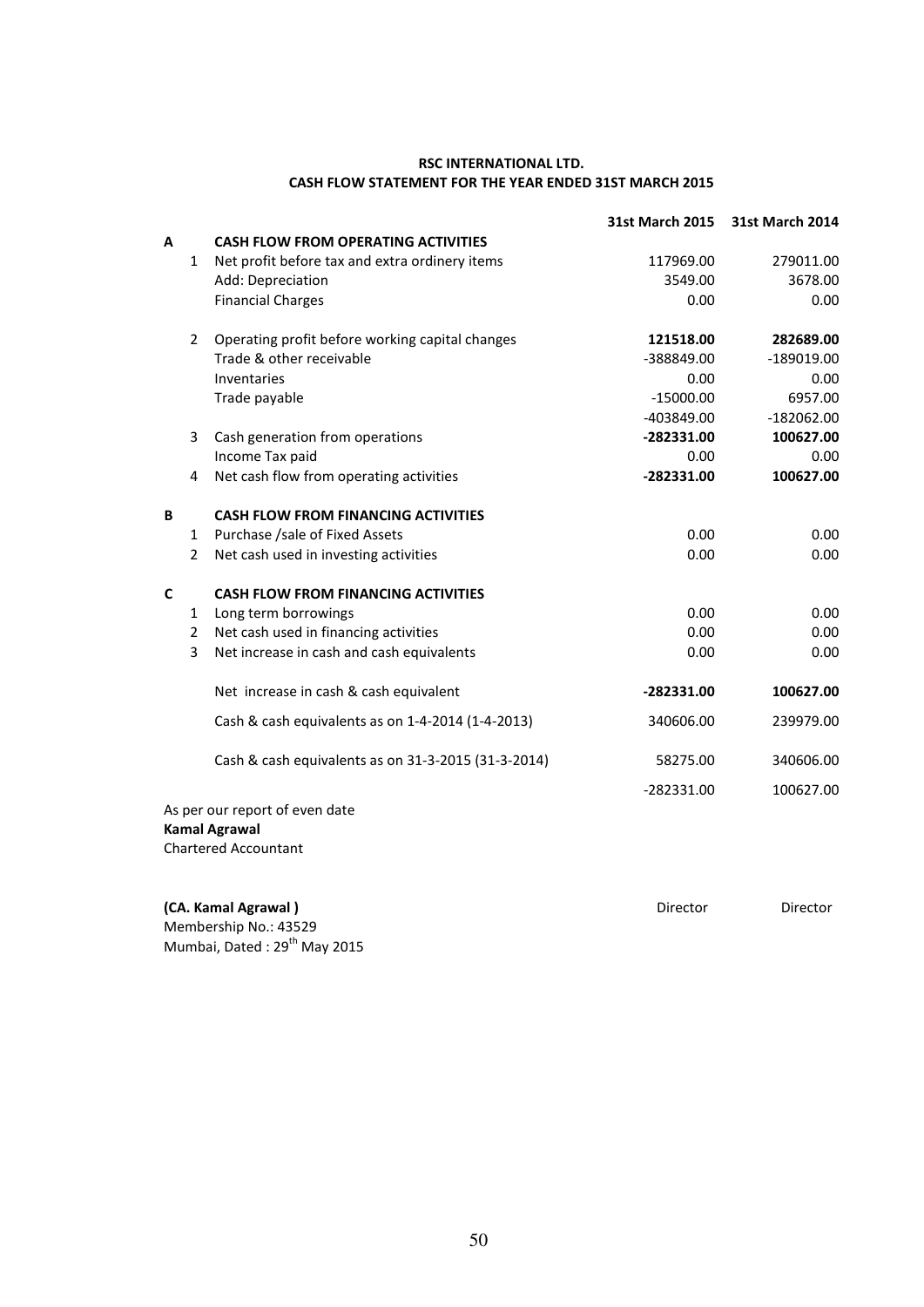#### RSC INTERNATIONAL LIMITED

#### Notes annexed to and forming part of the accounts

|                                                       | (Amount In Rupees) |             |  |  |
|-------------------------------------------------------|--------------------|-------------|--|--|
|                                                       | AS AT<br>AS AT     |             |  |  |
|                                                       | 31/03/2015         | 31/03/2014  |  |  |
| <b>NOTE NO. 1: SHARE CAPITAL</b><br><b>AUTHORISED</b> |                    |             |  |  |
| 70,00,000 Equity Shares of Rs. 10/- each              | 70,000,000         | 70,000,000  |  |  |
|                                                       | 70,000,000         | 70,000,000  |  |  |
| <b>ISSUED</b>                                         |                    |             |  |  |
| 57,49,700 Equity Shares of Rs.10/- each               | 57,497,000         | 57,497,000  |  |  |
|                                                       | 57,497,000         | 57,497,000  |  |  |
| <b>SUBSCRIBED &amp; FULLY PAID UP</b>                 |                    |             |  |  |
| 57,49,700 Equity Shares of Rs.10/- each               | 57,497,000         | 57,497,000  |  |  |
| Less: Allotment money in arrear (others)              | (4,768,000)        | (4,768,000) |  |  |
|                                                       | 52,729,000         | 52,729,000  |  |  |

#### 1. Shareholders holding more than 5% of shares

|                         | As on 31.03.2015           |                   | As on 31.03.2014                     |                   |
|-------------------------|----------------------------|-------------------|--------------------------------------|-------------------|
| Name of share holder    | Number of<br><b>Shares</b> | $%$ of<br>holding | <b>Number</b><br>οf<br><b>Shares</b> | $%$ of<br>holding |
| Mascot Fashions P. Ltd. | 628360                     | 10.93             | 628,360                              | 10.93             |
| Ankur Jain              | 535800                     | 9.32              | 535,800                              | 9.32              |
| Alpine Overseas         | 354,200                    | 6.16              | 354.200                              | 6.16              |
| Gyan Chand Jain         | 464,730                    | 8.08              | 464,730                              | 8.08              |
| Alka Jain               | 487,930                    | 8.48              | 487,930                              | 8.48              |
| Triza Jain              | 613,635                    | 10.67             |                                      | 0.00              |

2. There are no shares issued during the year, either for cash or for consideration other than cash.

3. Number of shares outstanding at the beginning and the end of the year are the same and hence no reconciliation is required.

4. The Company has only one class of equity shares having a par value of Rs. 10/-. Each holder of equity shares is entitled to one vote per share. There are no restrictions attached to any equity shares.

5. The Company has not issued or alloted any Equity shares outstanding payment being received in cash or by way of Bonus shares nor has bought back any class of Equity shares during the period of five years immediately preceeding previous year.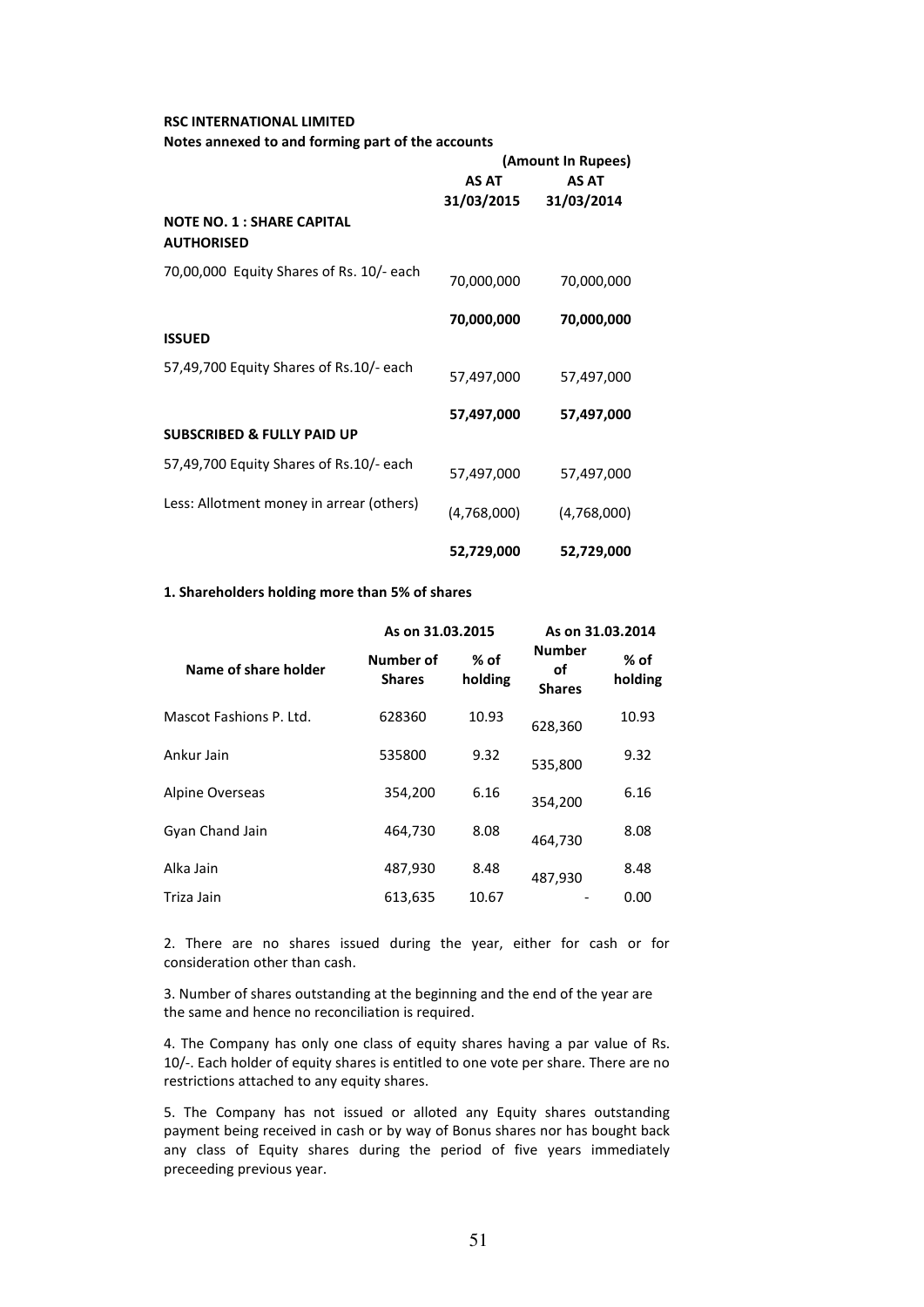| <b>RSC INTERNATIONAL LIMITED</b>                                                         | (Amount in Rupees) |                |  |  |
|------------------------------------------------------------------------------------------|--------------------|----------------|--|--|
|                                                                                          | As at              | As at          |  |  |
| <b>NOTE NO. 2: RESERVES AND SURPLUS</b><br>A. Reserve and Surplus<br>(a) General Reserve | 31/03/2015         | 31/03/2014     |  |  |
| <b>Opening Balance</b>                                                                   |                    |                |  |  |
| Add: Transfer from P&L Account                                                           |                    |                |  |  |
|                                                                                          |                    |                |  |  |
| (a) Capital Reserve (Subsidy)<br>(b) Profit & loss Account                               | 2,500,000          | 2,500,000      |  |  |
| <b>Opening Balance</b>                                                                   | (18, 585, 791)     | (18, 864, 802) |  |  |
| Add : Profit (Loss) for the year                                                         | 96,616             | 279,011        |  |  |
|                                                                                          | (18, 489, 175)     | (18, 585, 791) |  |  |
| <b>Total Reserves &amp; Surplus</b>                                                      | (15,989,175)       | (16,085,791)   |  |  |
| <b>NOTE NO. 3: TRADE PAYABLES</b>                                                        |                    |                |  |  |
| Micro, Small & Medium Enterprises                                                        |                    |                |  |  |
| Others                                                                                   | 1,251,264          | 1,297,264      |  |  |
|                                                                                          | 1,251,264          | 1,297,264      |  |  |
| <b>NOTE NO. 4 : OTHER CURRENT LIABILITIES</b>                                            |                    |                |  |  |
| (a) Advances from Others                                                                 | 280,000            | 280,000        |  |  |
| (b) TDS Payable                                                                          | 15,182             | 4,182          |  |  |
| (c) Audit fees payable                                                                   | 20,000             |                |  |  |
|                                                                                          | 315,182            | 284,182        |  |  |
| <b>NOTE NO. 5: SHORT TERM PROVISIONS</b>                                                 |                    |                |  |  |
| (a) Income Tax - MAT                                                                     | 21352              | 0              |  |  |
|                                                                                          | 21352              | 0              |  |  |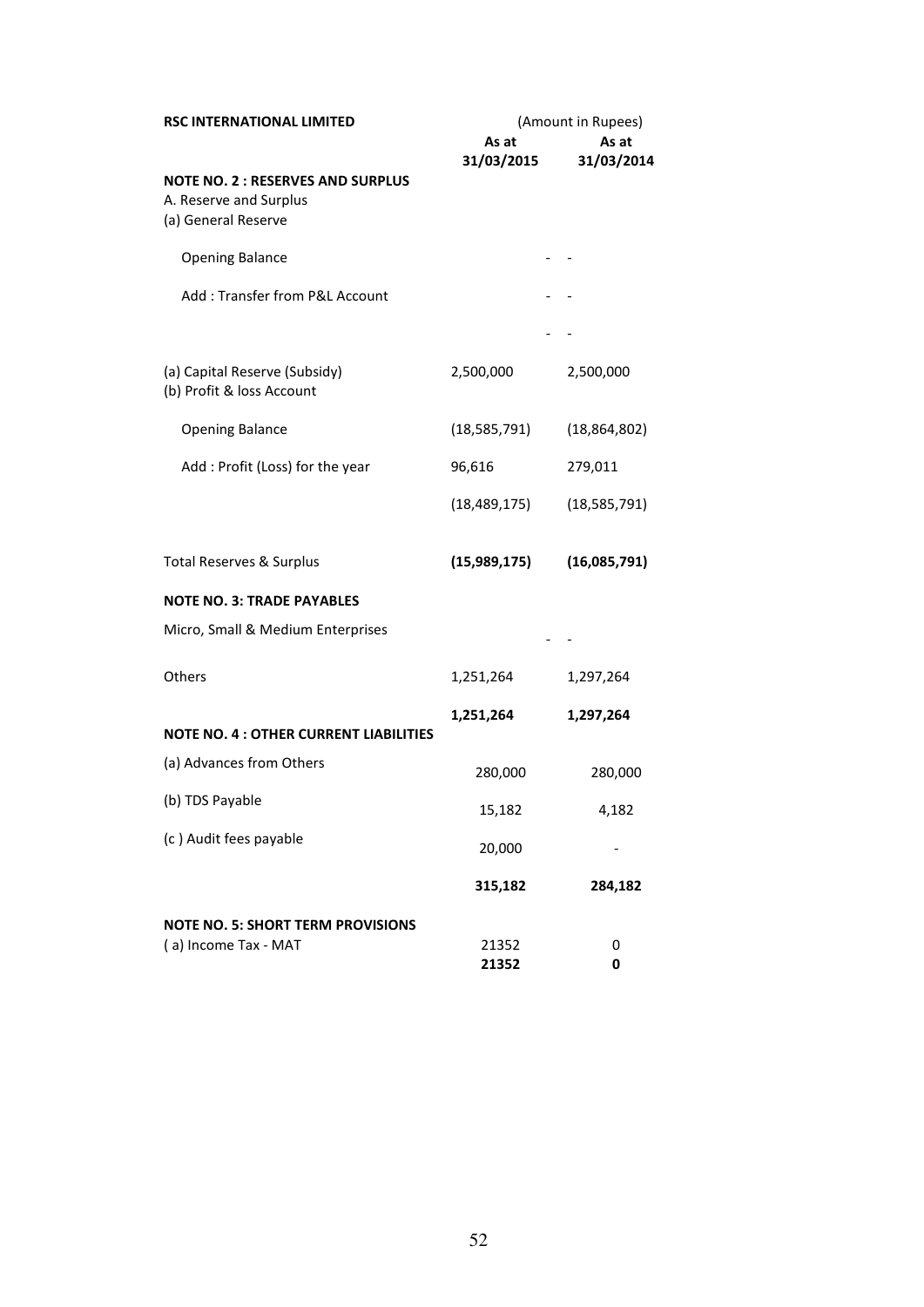#### RSC INTERNATIONAL LIMITED

#### (Amount in Rupees)

#### NOTE NO. 6 : FIXED ASSETS

|                                                                                                                                                                                                           |               | <b>GROSS BLOCK</b><br><b>DEPRECIATION</b> |                                         |                      |                                          | <b>NET BLOCK</b>   |                                     |                                         |                   |                             |
|-----------------------------------------------------------------------------------------------------------------------------------------------------------------------------------------------------------|---------------|-------------------------------------------|-----------------------------------------|----------------------|------------------------------------------|--------------------|-------------------------------------|-----------------------------------------|-------------------|-----------------------------|
| <b>Particulars</b>                                                                                                                                                                                        | As at<br>1414 | Λd<br>diti<br>ons                         | Total                                   | <b>Dispo</b><br>sals | <b>Total As</b><br>at<br>$31-3-$<br>2015 | As at<br>1-4-2014  | For<br>the<br>year                  | <b>Total As</b><br>at<br>$31-3$<br>2015 | As at<br>1-4-2014 | As at<br>$31 - 3 -$<br>2015 |
| <b>Tangible</b><br><b>Assets</b>                                                                                                                                                                          |               |                                           |                                         |                      |                                          |                    |                                     |                                         |                   |                             |
| Computer                                                                                                                                                                                                  | 78,327        | $\overline{\phantom{m}}$                  | 78,327                                  |                      | 78,327                                   | 77,389             | 938                                 | 78,327                                  | 938               |                             |
| Furniture                                                                                                                                                                                                 | 70,718        | $\overline{\phantom{a}}$                  | 70,718                                  |                      | 70,718                                   | 56,904             | 2,611                               | 59,515                                  | 13,814            | 11,203                      |
| Sub Total                                                                                                                                                                                                 | 149,045       | $\blacksquare$                            | 149,045                                 |                      | 149,045                                  | 134,293            | 3,549                               | 137,842                                 | 14,752            | 11,203                      |
| Previous<br>Year                                                                                                                                                                                          | 149,045       |                                           | 149,045                                 |                      | 149,045                                  | 134,293            | 3,678                               | 134,293                                 | 14,752            |                             |
| <b>RSC INTERNATIONAL LIMITED</b>                                                                                                                                                                          |               |                                           |                                         |                      | For the<br>year ended<br>31/03/2015      | (Amount in Rupees) | For the<br>year ended<br>31/03/2014 |                                         |                   |                             |
| <b>NOTE NO. 7: NON-CURRENT</b><br><b>INVESTMENTS</b><br>(a) Long Term Investments<br>(b) Other Investments - unquoted<br><b>NSC</b><br>1,50,000 equity shaes of Rs. 10/-each of<br>Ratnagiri (India) Ltd. |               |                                           | 1,500,000                               | 0<br>0<br>3,000      | 3,000<br>1,500,000                       | 0<br>0             |                                     |                                         |                   |                             |
|                                                                                                                                                                                                           |               |                                           | 1,503,000                               |                      | 1,503,000                                |                    |                                     |                                         |                   |                             |
| <b>NOTE NO. 8: TRADE RECEIVABLES</b><br>(unsecured and considered good)<br>Debts overdue for a period exceeding six                                                                                       |               |                                           |                                         |                      |                                          |                    |                                     |                                         |                   |                             |
| months<br>Other debts                                                                                                                                                                                     |               |                                           |                                         |                      | 36,381,344                               |                    | 36,037,546                          |                                         |                   |                             |
|                                                                                                                                                                                                           |               |                                           |                                         |                      | 36,381,344                               |                    | 36,037,546                          |                                         |                   |                             |
| <b>NOTE NO. 9: SHORT TERM LOANS &amp;</b><br><b>ADVANCES</b><br>Unsecured considered good<br>Loans & Advances to Related Parties<br>Income Tax (TDS)                                                      |               |                                           | 15,000<br>135,956<br>222,844<br>373,800 |                      | 135,956<br>192,795<br>328,751            | 0                  |                                     |                                         |                   |                             |
| <b>NOTE NO. 10: CASH AND BANK BALANCE</b><br>(a) Balance with bank<br>In Currant accounts<br>12.201<br><b>3U8 33J</b>                                                                                     |               |                                           |                                         |                      |                                          |                    |                                     |                                         |                   |                             |

 In Current accounts 12,301 308,332 (b) Cash-in-hand 45,974 32,274 58,275 340,606